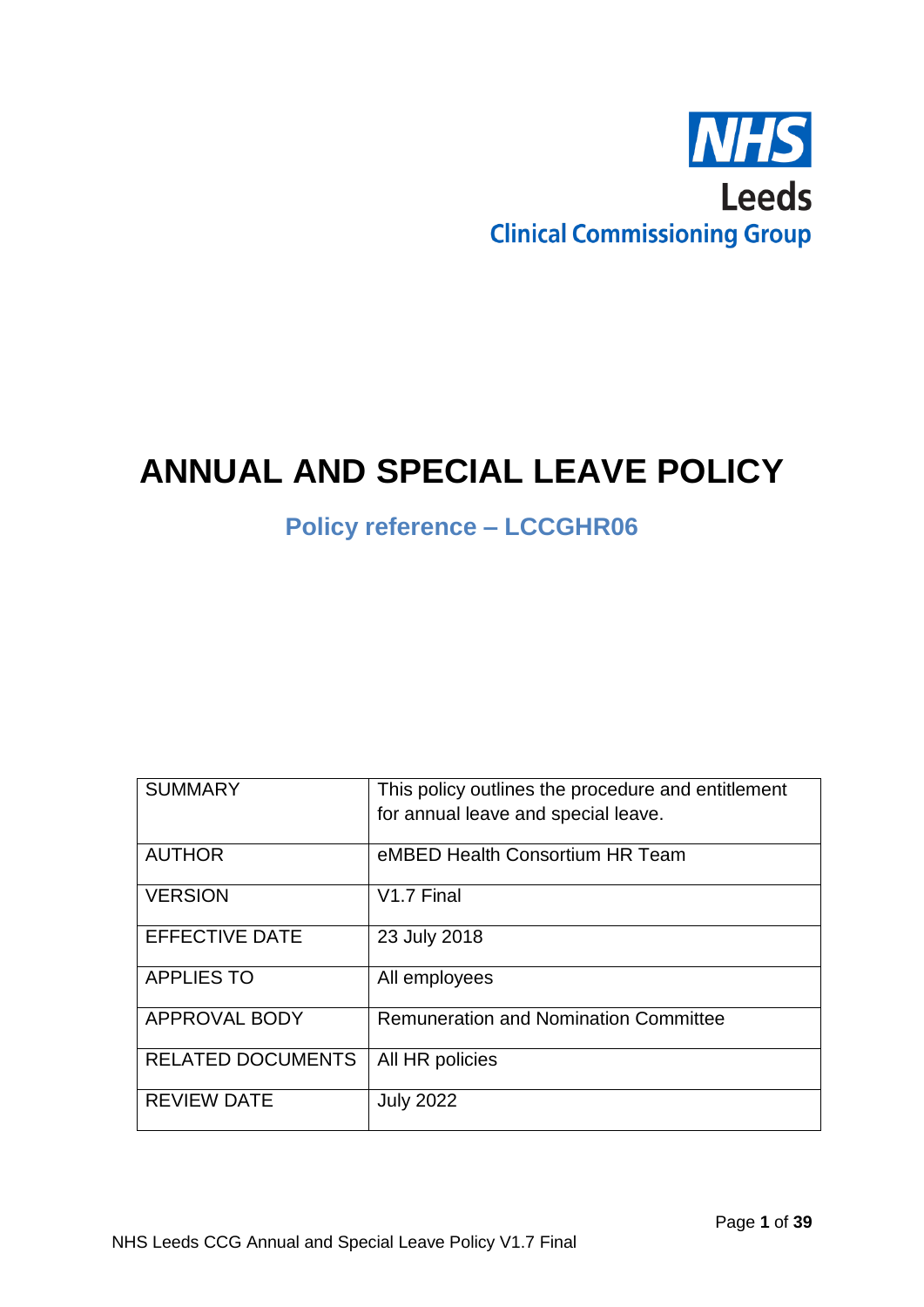# **VERSION CONTROL SHEET**

| <b>Version</b> | <b>Date</b> | <b>Author</b> | <b>Status</b> | <b>Comment</b>                             |
|----------------|-------------|---------------|---------------|--------------------------------------------|
| 1.1            | 03/10/13    | Hannah        | draft         | Governance Performance and Risk            |
|                |             | <b>Morris</b> |               | Committee                                  |
| 1.2            | 04/11/13    | Hannah        | draft         | Consultation with Trade Unions via the     |
|                |             | Morris        |               | Leeds Area Social Partnership Forum        |
| 1.3            | 09/01/14    | Hannah        | final         | Governance Performance and Risk            |
|                |             | <b>Morris</b> |               | Committee                                  |
| 1.4            | 08/01/14    | Hannah        | draft         | Review                                     |
|                |             | <b>Morris</b> |               | Policy Sub group $-11^{\text{th}}$ March   |
| 1.5            | 07/05/15    | Hannah        | final         | Governance Performance and Risk            |
|                |             | <b>Morris</b> |               | Committee                                  |
| 1.6            | 10/01/18    | HR Team       | Final         | Updates in regards to GDPR                 |
| 1.7            | June        | <b>Stacey</b> | Final         | Full review of Policy with transition to a |
|                | 2018        | Oglesby,      |               | single CCG                                 |
|                |             | HR.           |               | Definitions added, other types of leave    |
|                |             | Manager,      |               | added                                      |
|                |             | eMBED         |               |                                            |
|                |             | Health        |               |                                            |
|                |             | Consortium    |               |                                            |
|                |             |               |               |                                            |
|                |             |               |               |                                            |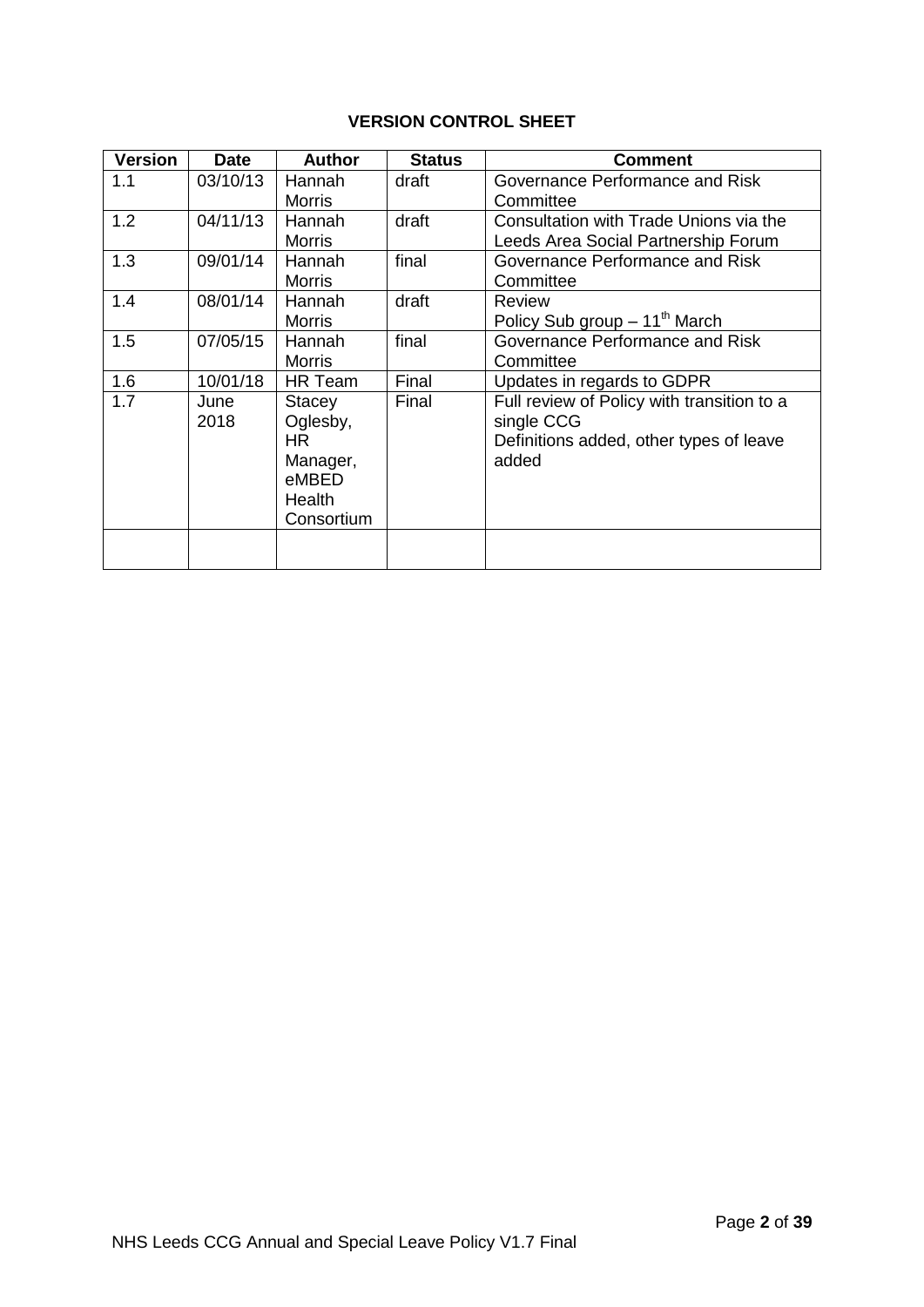# **CONTENTS**

| <b>Section</b>       |                                                                                                              | Page           |
|----------------------|--------------------------------------------------------------------------------------------------------------|----------------|
| 1.                   | Purpose<br>5                                                                                                 |                |
| 2.                   | 5<br>Scope                                                                                                   |                |
| 3.                   | <b>Equality Statement</b>                                                                                    |                |
| 4.                   | Accountability                                                                                               | 6              |
| 5.                   | Implementation and Monitoring                                                                                | 6              |
| 6.                   | Responsibilities                                                                                             | 6              |
|                      | Employees<br>6.1                                                                                             | 6              |
|                      | Line Manager<br>6.2                                                                                          | 6              |
|                      | Human Resources Team<br>6.3                                                                                  | $\overline{7}$ |
|                      |                                                                                                              |                |
| <b>Annual Leave</b>  |                                                                                                              |                |
| 7.                   | <b>Annual Leave</b>                                                                                          | $\overline{7}$ |
|                      | 7.1<br><b>Principles</b>                                                                                     | $\overline{7}$ |
|                      | Entitlement<br>7.2                                                                                           | $\overline{7}$ |
|                      | 7.3<br><b>Carrying Leave Over</b>                                                                            | 8              |
| 8.                   | General Public Holidays (Bank Holidays)                                                                      | 8              |
| 9.                   | <b>Reckonable Service</b><br>9                                                                               |                |
| 10.                  | Entitlement on Joining / Leaving / Changing Contracted Hours<br>10                                           |                |
| 11.                  | Sickness Absence During Annual Leave or Bank Holidays<br>10                                                  |                |
| 12.                  | Accrual of Leave due to Long Term Absence<br>11                                                              |                |
| 13.                  | Term Time Working<br>11                                                                                      |                |
| 14.                  | Procedure to Request Annual Leave<br>11                                                                      |                |
| 15.                  | <b>Personalised Annual Leave</b>                                                                             |                |
|                      |                                                                                                              |                |
| <b>Special Leave</b> |                                                                                                              |                |
| 16.                  | <b>Special Leave</b>                                                                                         | 12             |
|                      | 16.1<br>Procedure to Request Special Leave                                                                   | 12             |
|                      | 16.2<br>Principles                                                                                           | 13             |
|                      | <b>Definitions</b><br>16.3                                                                                   | 13             |
| 17.                  | Entitlement                                                                                                  | 14             |
| 18.                  | Bereavement Leave – see Local Guidance Note No. 09/19 on Child<br><b>Bereavement</b>                         | 15             |
| 19.                  | <b>Carers Leave</b><br>16                                                                                    |                |
| 20.                  | <b>Emergency Domestic Leave</b><br>16                                                                        |                |
| 21.                  | Emergency Carers / Dependant / Parental Leave - see Local Guidance<br>Note No. 10/19 on Premature Baby Leave | 16             |
| 22.                  | Doctor / Dentist / Medical Appointments                                                                      | 17             |
| 23.                  | Special Leave for In Vitro Fertilisation (IVF) and Other Fertility Treatment                                 | 18             |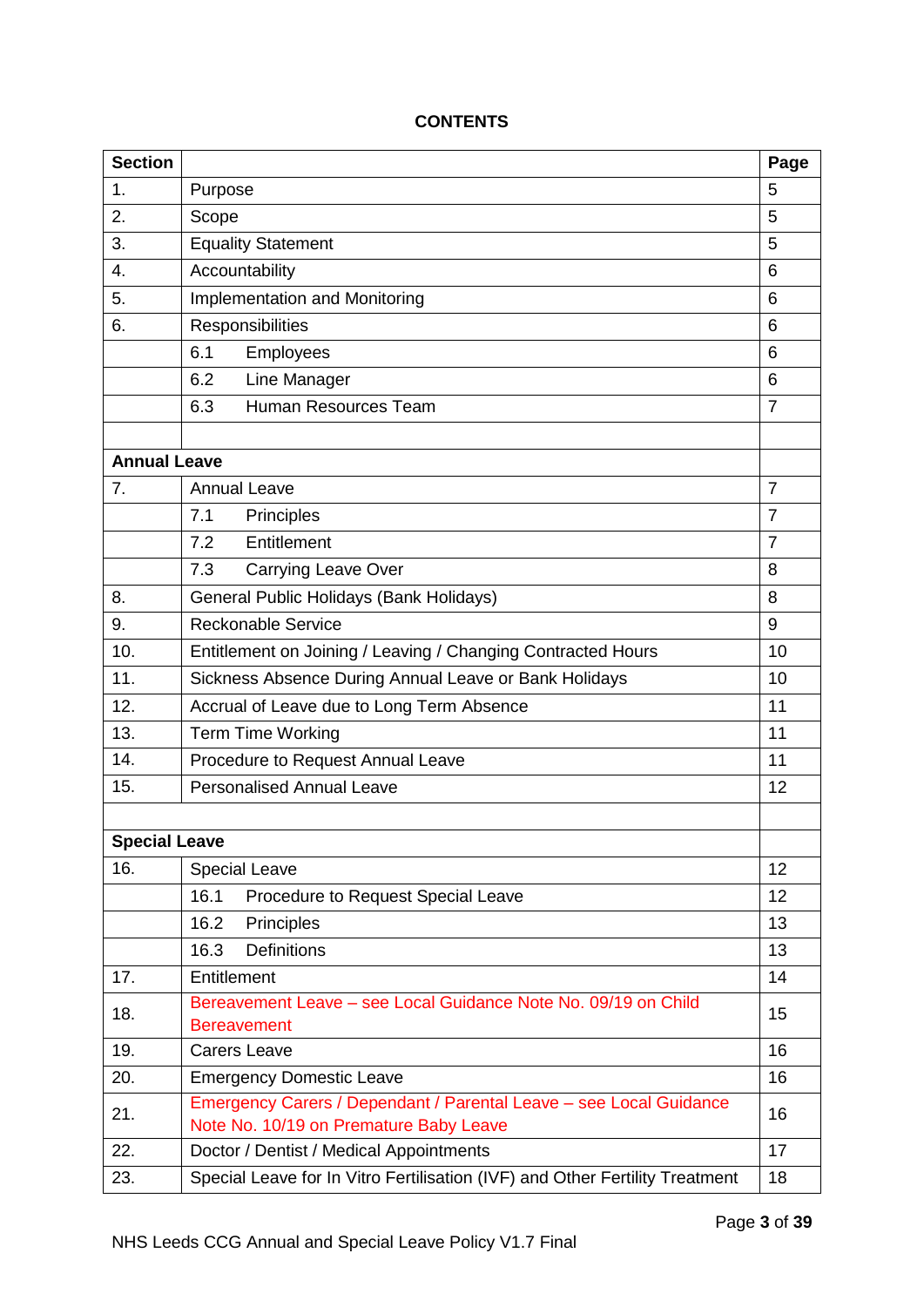| 24.                                                                                 | <b>Employment Interviews</b>                                                         |                |
|-------------------------------------------------------------------------------------|--------------------------------------------------------------------------------------|----------------|
| 25.                                                                                 | Severe Weather                                                                       |                |
| 26.                                                                                 | Religious / Cultural Observance                                                      |                |
| 27.                                                                                 | <b>Public Duties</b>                                                                 | 19             |
| 28.                                                                                 | Attendance at Court / Witness at Court                                               | 20             |
|                                                                                     | <b>Jury Service</b><br>28.1                                                          | 20             |
|                                                                                     | 28.2<br>Attending as a Witness                                                       | 20             |
| 29.                                                                                 | <b>Volunteer Reserve Forces</b>                                                      | 21             |
| 30.                                                                                 | <b>Emergency Services</b>                                                            | 21             |
| 31.                                                                                 | <b>Relocation Leave</b>                                                              | 22             |
| 32.                                                                                 | Time Off for Study                                                                   | 22             |
| 33.                                                                                 | Sabbatical / Employment Break Scheme                                                 | 22             |
| 34.                                                                                 | <b>Unpaid Leave</b>                                                                  | 22             |
| <b>Tables</b>                                                                       |                                                                                      |                |
| Table 1<br>Length of Service Annual Leave and General Public Holiday<br>Entitlement |                                                                                      | $\overline{7}$ |
| Table 2a<br>Annual Leave Entitlement for Complete Years                             |                                                                                      | 23             |
| Table 2b                                                                            | Annual Leave Entitlement in Days Based on Number of Days Worked<br>per Week          | 25             |
| Table 3a                                                                            | Calculation of General Public Holiday Entitlement                                    | 26             |
| Table 3b                                                                            | Bank Holiday Entitlement in Days Based on Number of Days Worked<br>per Week          | 27             |
|                                                                                     |                                                                                      |                |
| <b>Appendix</b>                                                                     |                                                                                      |                |
| Appendix A                                                                          | Annual Leave and Bank Holiday Example Calculations for Part Time<br><b>Employees</b> | 28             |
| Appendix B                                                                          | <b>Record of Annual Leave</b>                                                        | 30             |
| Appendix C                                                                          | <b>Personalised Annual Leave Scheme</b>                                              | 31             |
| Appendix D                                                                          | Special Leave Request Form                                                           | 36             |
| <b>Equality Impact Assessment</b><br>37                                             |                                                                                      |                |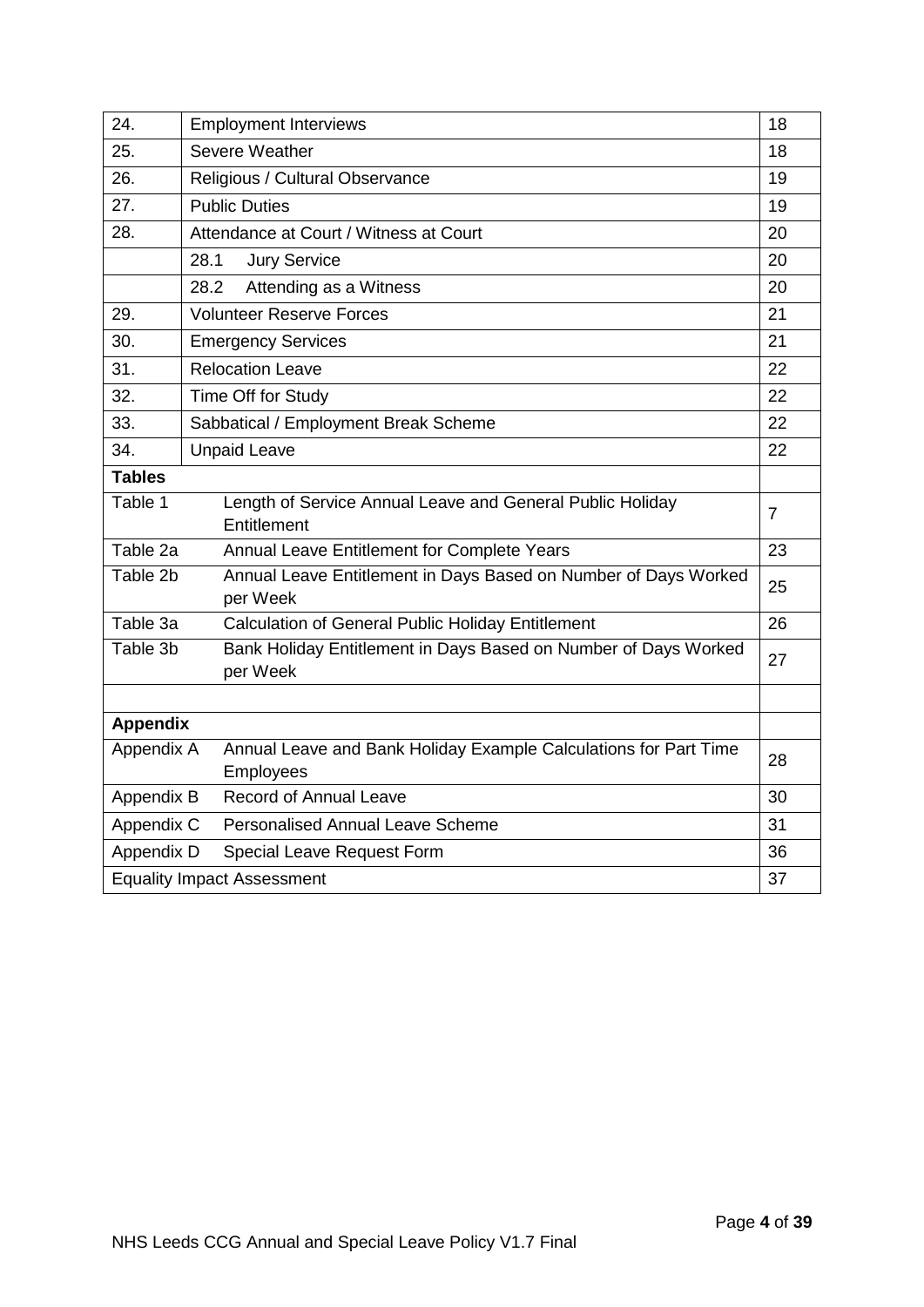## **1. PURPOSE**

- 1.1 The purpose of the Annual and Special Leave Policy is to ensure a uniform and equitable approach by providing guidance on the various types of leave available and when they apply. This will promote consistency and support for employees.
- 1.2 Calculation of annual leave and general public holiday entitlements take into account the arrangements as defined under NHS Terms and Conditions. Annual leave is an important part of work life balance; equally the good management of annual leave by the employee and the manager is essential to the health and safety of the employee and NHS Leeds Clinical Commissioning Group (CCG).
- 1.3 The CCG also recognises that access to special leave arrangements that supports employees in balancing their work responsibilities with their personal commitments is integral to good working practices. The objective of special leave is to help employees balance the demands of domestic and work responsibilities at times of urgent and unforeseen need through the provision of paid and unpaid leave according to circumstances. Special leave will also be applicable to other situations such as voluntary public duties, court, jury service and military service and call-out. Where relevant, leave described in this policy is consistent with statutory requirements under the Employment Relations Act 1999 and the Employment Act 2002. In consideration of special leave requests managers must be mindful that individual circumstances may vary.
- 1.4 Provisions for maternity, Maternity Support, Adoption and Parental leave are outlined in the relevant Parental Leave Policy.
- 1.5 The CCG is committed to ensuring that all personal information is managed in accordance with current data protection legislation, professional codes of practice and records management and confidentiality guidance. More detailed information can be found in the CCGs Data Protection and Confidentiality and related policies and procedures

#### **2. SCOPE**

2.1 This policy will apply to all employees on Agenda for Change Terms and Conditions.

#### **3. EQUALITY STATEMENT**

In applying this policy, the CCG will have due regard for the need to eliminate unlawful discrimination**,** promote equality of opportunity**,** and provide for good relations between people of diverse groups, in particular on the grounds of the following characteristics protected by the Equality Act (2010); age, disability, gender, gender reassignment, marriage and civil partnership, pregnancy and maternity, race, religion or belief, and sexual orientation. In addition, the CCG will ensure that employees and job applicants are not unreasonably discriminated against on the basis of other characteristics including socio-economic status, offending background, political affiliation and trade union membership.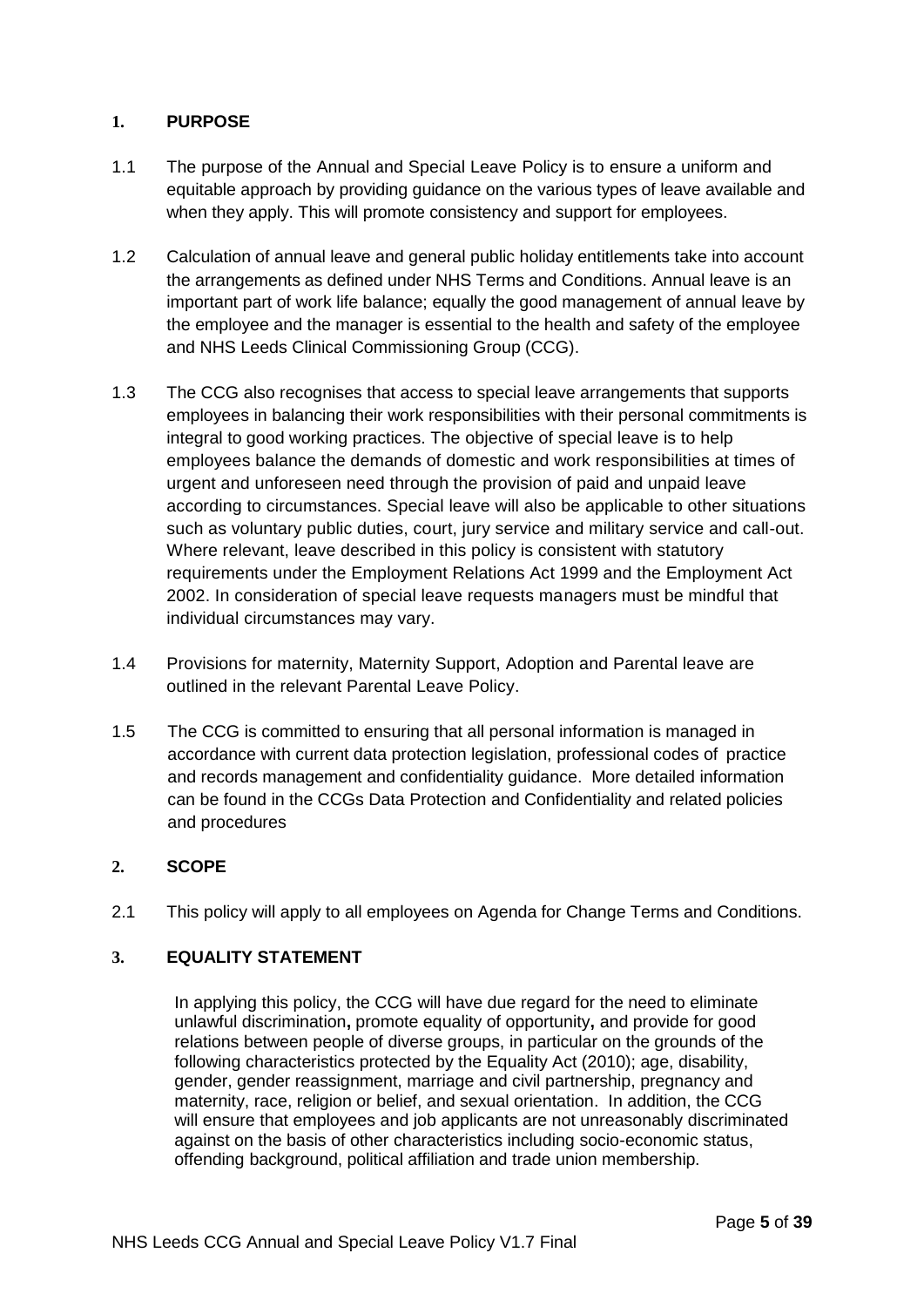3.1 A single Equality Impact Assessment is used for all policies and procedures.

#### **4. ACCOUNTABILITY**

4.1 The Chief Executive is accountable for this policy.

#### **5. IMPLEMENTATION AND MONITORING**

- 5.1.1 The Remuneration and Nomination Committee is responsible for formal approval and monitoring compliance with this policy. Following ratification the policy will be shared with staff in the e-bulletin and will be available on the website.
- 5.2 The policy and procedure will be reviewed periodically by the Senior Management Team in conjunction with Human Resource and Trade Union representatives where applicable. Where review is necessary due to legislative change, this will happen immediately.

#### **6 RESPONSIBILITIES**

6.1 Good working relations are vital for the CCG to operate successfully and provide services. There is a joint responsibility for management, trade unions and employees to accept the responsibility of working together on issues in good faith and with the shared intention of facilitating good working relations.

#### **6.2 Employees**

It is the responsibility of employees to ensure that:

- Annual leave is planned throughout the leave year in consultation with the team, in agreement with the line manager and with the service needs in mind.
- Authorisation must be sought from the line manager prior to commencing or booking annual leave.
- To ensure they have their annual leave approved prior to making any holiday bookings.
- Requests for special leave are appropriately made under the guidance of the policy.

#### **6.3 Line Managers**

It is the responsibility of line managers to ensure that:

- This policy and procedure is disseminated effectively and observed by all employees, acting in a fair and consistent manner when considering requests.
- They calculate the correct annual leave entitlement for their employees, checking evidence of previous NHS service.
- They monitor and ensure employees take their annual leave as planned and agreed, ensuring appropriate cover arrangements assure service needs.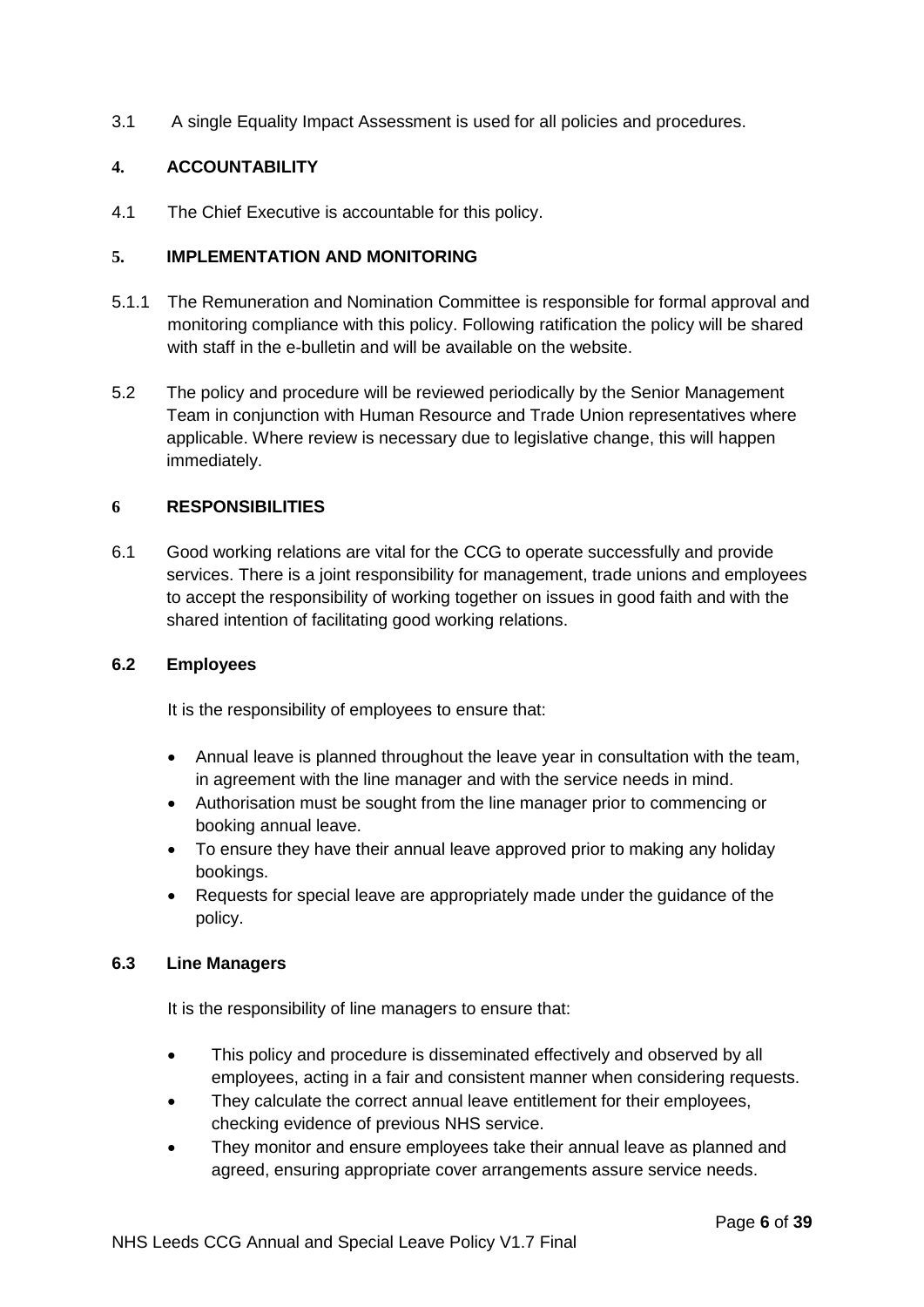The authorisation process is followed in a timely manner, accurate records are kept and monitoring of leave is undertaken.

#### **6.4 Human Resources Team**

The Human Resource representative will provide advice and support on all aspects of this policy to both line managers and employees to ensure application and support.

#### **7 ANNUAL LEAVE**

## **7.1 Principles**

7.1.1 Employees are encouraged to take their periods of annual leave in blocks throughout the year to ensure that they derive the full benefit of a rest and break away from work. Managers should endeavour to ensure that the workloads do not prevent employees from taking their entitlement to annual leave and employees should ensure they take their leave each year.

## **7.2 Entitlement**

7.2.1 The annual leave provisions under NHS Terms and Conditions are contained in the Table 1 below (pro-rata for part time staff). The annual leave period is from the  $1<sup>st</sup>$ April to the 31<sup>st</sup> March the following year.

# **Table 1** - **Length of Service Annual Leave and Bank Holiday Entitlement**

| <b>Length of service</b> | <b>Annual leave + General Public</b> |  |
|--------------------------|--------------------------------------|--|
|                          | <b>Holidays</b>                      |  |
| On appointment           | 27 days (202.5 hours) + 8 days       |  |
| After 5 years' service   | 29 days (217.5 hours) + 8 days       |  |
| After 10 years' service  | 33 days $(247.5$ hours) + 8 days     |  |

- 7.2.2 Annual leave entitlement will normally be determined in days for full time employees unless their working hours/pattern is not equal each day. In this circumstance annual leave will be calculated in hours to prevent the employee on these hours/pattern days receiving greater or less leave than colleagues on standard hours/pattern days. Annual leave for part time employees will be calculated in hours.
- 7.2.3 The calculation of annual leave entitlements pertaining to all employees is contained in Table 2a and 2b. Days and hours have been rounded up or down to the nearest 0.5 (i.e. the nearest  $\frac{1}{2}$  day or  $\frac{1}{2}$  hour) and is based on the following formula:

#### **Weekly contracted hours x Number of days annual leave 5 entitlement**

It is expected that annual leave will normally be taken in periods of not less than  $\frac{1}{2}$ day or ½ hour.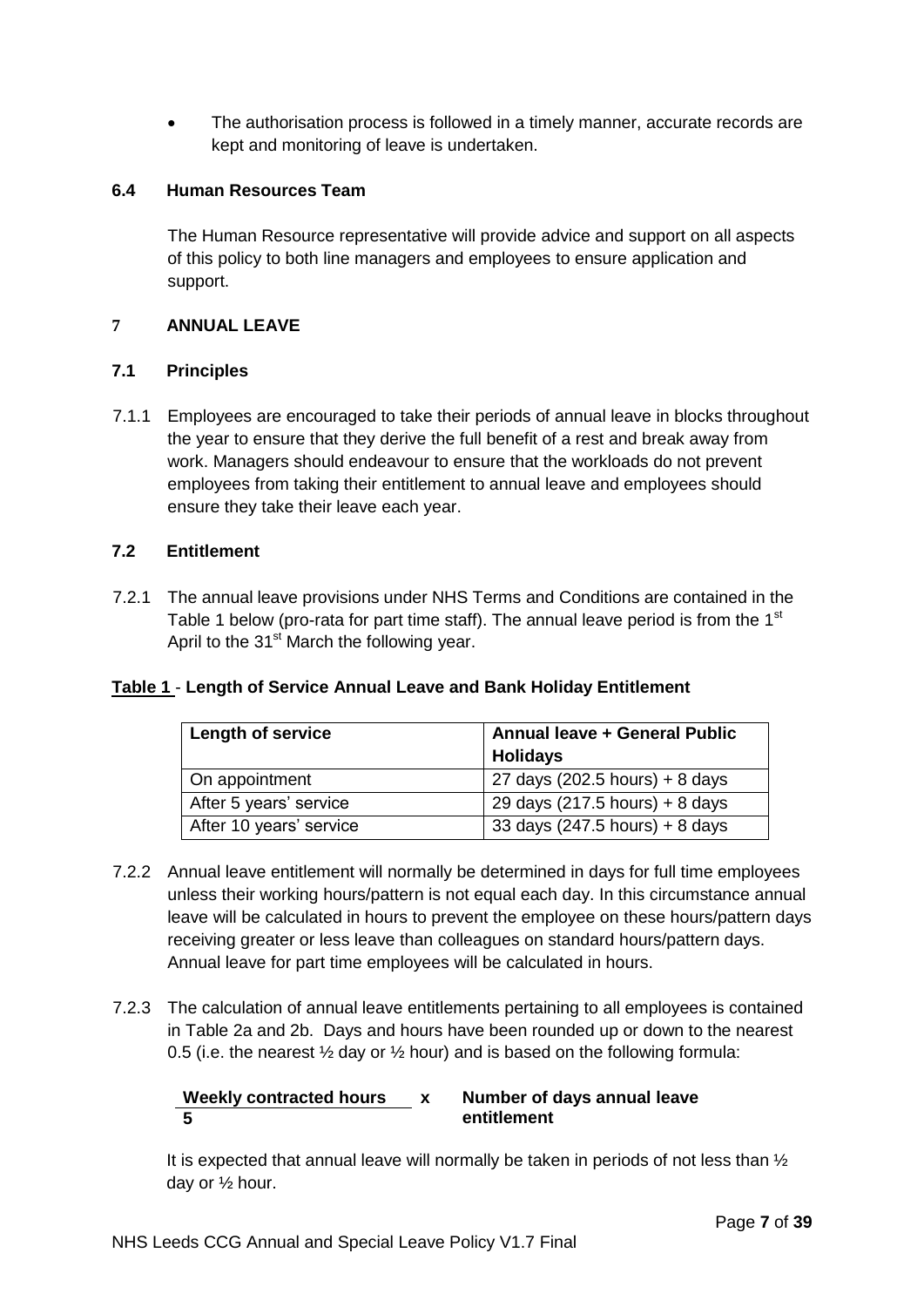- 7.2.4 In addition to annual leave entitlement, employees are entitled to paid general public holidays (bank holidays). In the case of all part-time employees this entitlement is pro rata to the full time allowance of 8 days. Further details are included in Section 8.
- 7.2.5 To calculate an employee's total leave entitlement inclusive of bank holidays, Tables 2a or 2b and 3a or 3b should be added together. They are shown separately so that the composition of an employee's full entitlement is clear. The calculation of general public holiday entitlement is based on the following formula:

# **Weekly contracted hours x Number of days general public 5 holiday entitlement**

## **7.3 Carrying leave over**

7.3.1 The CCG expects that within the annual leave year employees should be provided with the opportunity to take all their annual leave. With the agreement of the line manager, up to a maximum of 5 days annual leave (pro-rata for part time staff) may be carried over to the following year. If staff are opting to buy or sell leave in line with the Personalised Annual Leave Scheme they cannot request to carry leave forward in addition to this.

## **8. GENERAL PUBLIC HOLIDAYS (BANK HOLIDAYS)**

- 8.1 In addition to annual leave, employees are entitled to paid general public holidays (bank holidays). Generally there are 8 bank holidays per leave year including:
	- Christmas Day
	- Boxing Day
	- New Year's Day
	- Good Friday
	- Easter Monday
	- May Day
	- Spring Bank Holiday
	- August Bank Holiday

When a general public holiday falls on a Saturday or Sunday, the following Monday or Tuesday is normally designated as a general public holiday for leave purposes.

8.2 Bank holiday entitlement will normally be determined in days for full time members of staff and for part-time staff, where their normal working pattern is in equal hours per shift/working day. However, if a member of staff's working pattern is not equal hours on each occasion, bank holidays will be calculated in hours regardless of whether they work full or part time to prevent staff on these shifts/working days receiving greater or less leave than colleagues on standard shifts/working days. Table 3a and 3b identifies bank holiday entitlements in hours and days.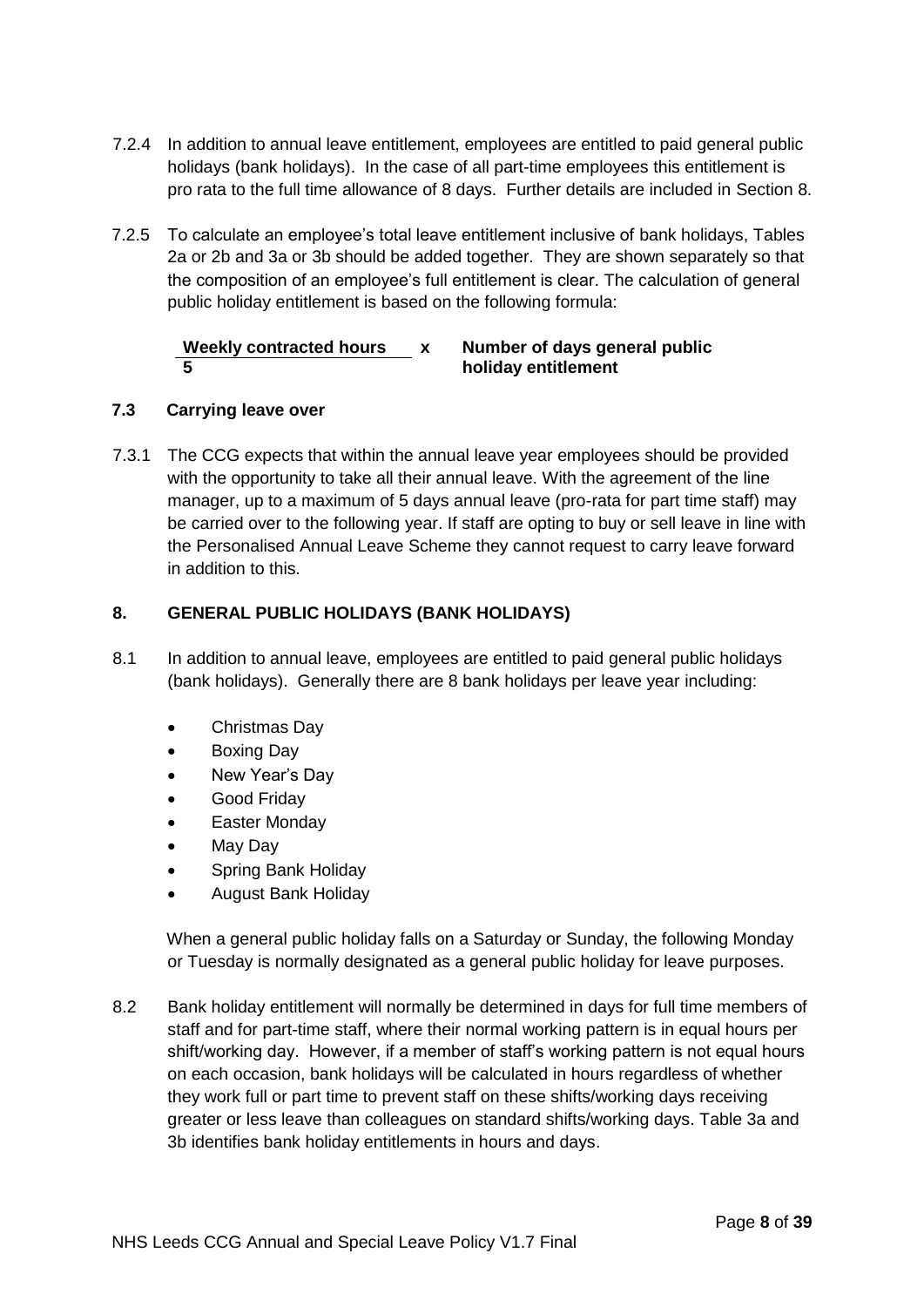- 8.3 In the case of all part-time employees the bank holiday allowance will be calculated on a pro rata basis to full time allowance of 8 days. The calculation of this entitlement is always proportional to the number of basic contracted hours worked. In this way, all employees have a fair and equitable, static entitlement rather than eligibility based solely on the normal days of work which would result in some part time employees never receiving the benefit of bank holidays, unless they fell on their normal days of work. Similarly, this calculation based on the number of basic weekly contracted hours removes any potential for inequity in the case of employees whose working days vary. Table 3a contains the bank holiday entitlement for all staff for a full leave year. Staff book off the number of hours they would usually work on the day the bank holiday falls i.e. if a bank holiday falls on a Monday and they normally work 7 hours on a Monday they would book off 7 hours. On each and every occasion a member of staff takes paid time off on a bank holiday as part of their basic week, the appropriate deduction of their normal basic working hours for that day will be made from their overall entitlement (i.e. Tables 2a+3a combined). Examples relating to the calculation of bank holidays for part time employees can be seen in Appendix A.
- 8.4 There will be some years where more or less than 8 general public holidays fall in the leave year. When this situation arises, the appropriate hours adjustment will need to be made.

## **9. RECKONABLE SERVICE**

- 9.1 A member of staff's continuous previous service with an NHS employer will count as reckonable service in respect of annual leave. In addition, aggregated NHS service, i.e. any period of time that has been worked in the NHS, regardless of whether or not there has been a break in service, will count as reckonable service for annual leave. The CCG has determined that where a non-NHS employer has NHS employer pension status for example GP Practices, line managers have the discretion to recognise this service for the purpose of annual leave entitlement. Documentary evidence must be submitted to confirm the dates of employment. Managers must seek advice from the HR Team. For new starters, it is therefore important a discussion is held between the employee and line manager as part of the induction programme to discuss this.
- 9.2 In order to have previous relevant or NHS service, as detailed above, regarded as reckonable service, staff will need to provide formal documentary evidence of any relevant, reckonable service to their line manager (this will be saved on the personal file). Examples of documentary evidence which could be used are:
	- Offer letter
	- Contract of employment
	- **Payslips**
	- P60
	- Reference/letter from a previous employer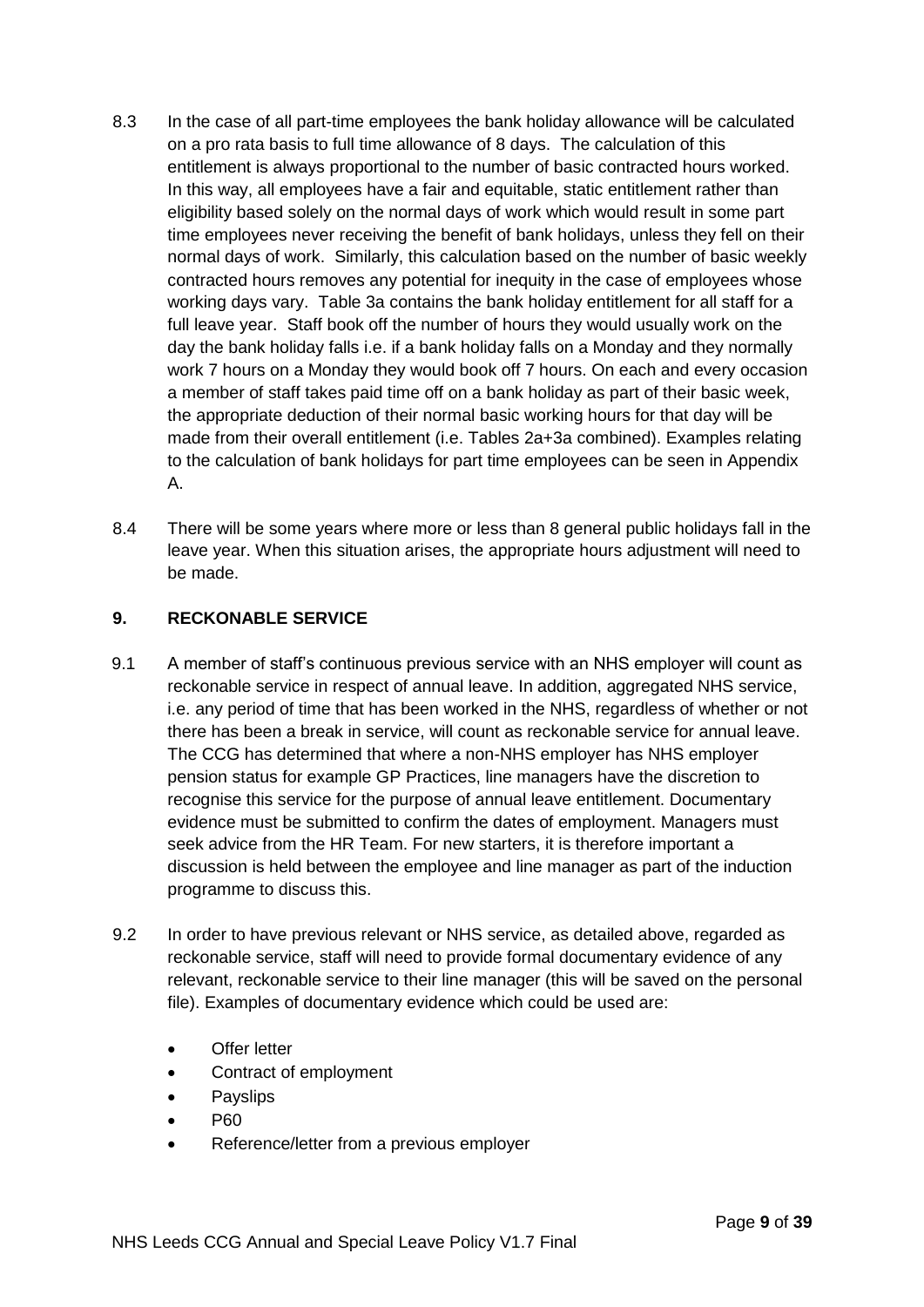## **10. ENTITLEMENT ON JOINING / LEAVING / CHANGING CONTRACTED HOURS**

- 10.1 For employees who join or leave part way through the leave year their annual leave entitlement is based upon the number days that will be/have been worked in the year (an annual leave calculator is available on the Staff Extranet to work this out for a specific number of days). For employees who join part way through a leave year the bank holiday hours entitlement will be based on the number of bank holidays remaining in the current leave year from the date of joining.
- 10.2 Employees who leave the CCG will have their annual leave entitlement calculated on a pro rata basis based on their leaving date less any annual leave taken plus the benefit of any outstanding bank holiday hours/days for bank Holidays that have occurred in the leave year prior to the date of leaving. Payment will then be made for any holiday entitlement owing less any annual leave taken. Where total leave taken exceeds the accrued total leave entitlement an appropriate deduction will be made from the final salary payment.
- 10.3 Where staff change their contracted hours during the annual leave year, this will result in a re-calculation of their annual leave entitlement. This will be based on completed days on the new and the old contracted hours to give the full year entitlement. Their new entitlement is therefore calculated on a pro rata basis.
- 10.4 Employees moving internally between teams will carry forward their remaining annual leave allowance for that holiday year.
- 10.5 Where employees reach an anniversary which will increase their annual leave entitlement, the new entitlement will be calculated pro rata from the 1st day of the month following the anniversary.

# **11. SICKNESS ABSENCE DURING ANNUAL LEAVE OR BANK HOLIDAYS**

- 11.1 If an employee falls sick during a period of annual leave either in this country or overseas, and the period of incapacity seriously interrupts the period of leave, then they may count the absence as sick leave in accordance with the Managing Sickness Absence Policy provided they;
	- Notify their line manager either in writing or by telephone at the earliest opportunity, in line with organisation/departmental procedures and no later than the fourth continuous day of illness unless there are exceptional circumstances; and
	- Provide a statement by a qualified medical practitioner; the statement should cover the period of the illness and the nature of the illness.

This does not apply for bank holidays.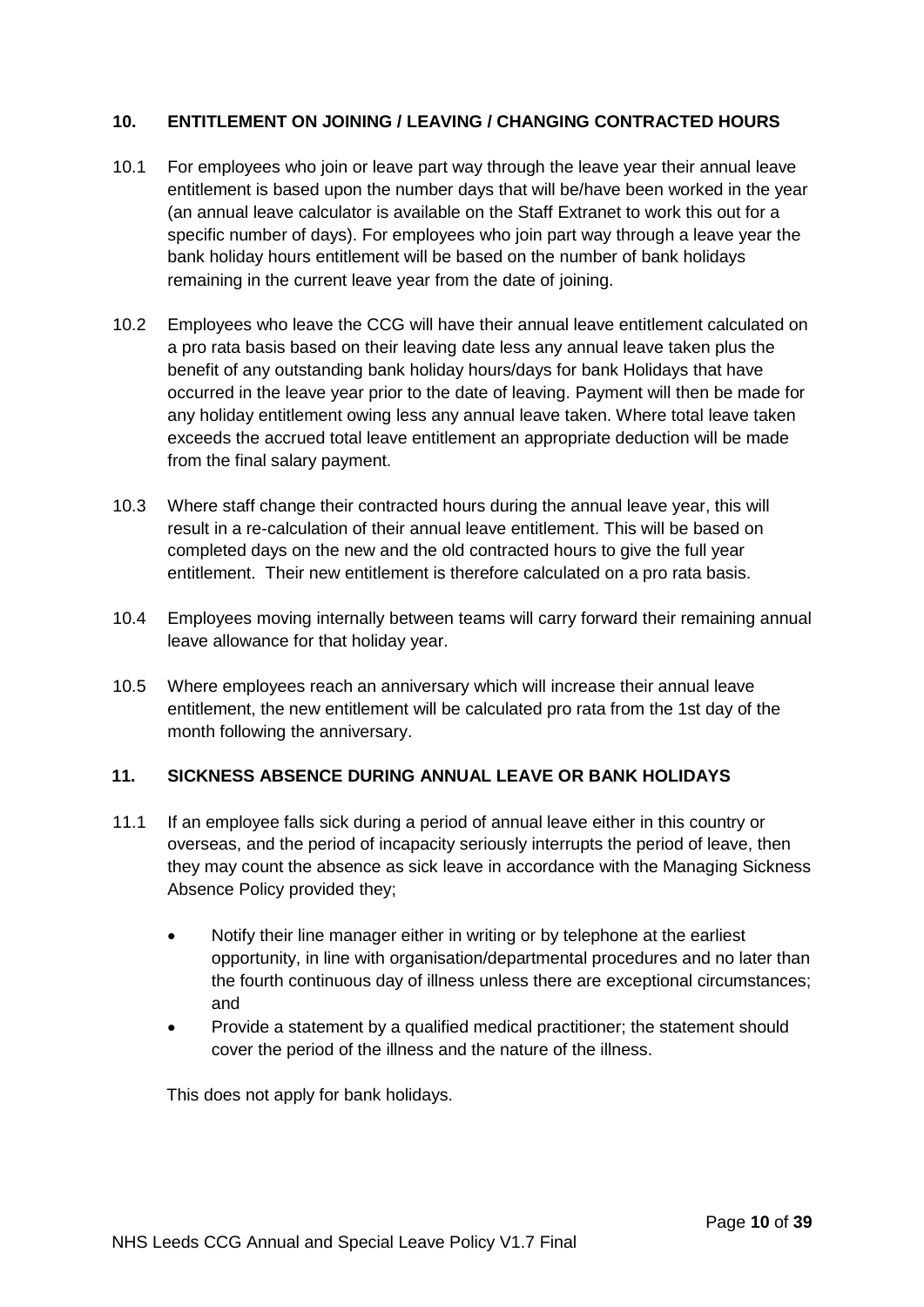# **12. ACCRUAL OF LEAVE DUE TO LONG TERM ABSENCE INCLUDING MATERNITY, MATERNITY SUPPORT, ADOPTION OR PARENTAL LEAVE**

- 12.1 Employees accrue annual leave and bank holidays during paid and unpaid periods of maternity, adoption or shared parental leave. No more than one weeks' annual leave entitlement (pro rata) should be carried forward to the next leave year. Employees may wish to take their leave entitlement at the beginning or end of the leave period. Please see the Maternity, Adoption, Maternity Support and Parental Leave Policy for further information.
- 12.2 Employees continue to accrue annual leave as normal during paid and unpaid sickness absence. If an employee does not have the opportunity to take their annual leave entitlement because of an illness within the current holiday year, they will have the opportunity to carry the European Working Time Directive statutory holiday entitlement over to the next leave year as agreed by the line manager and HR Representative. The additional 1.6 weeks of statutory annual leave may be carried forward if agreed by the relevant Director. Any outstanding leave must be taken at the end of the sickness period. Where possible any outstanding annual leave should be used as part of any phased return to work plan

#### **13. TERM TIME WORKING**

Where an agreement has been made that employees will work during term time only, annual leave entitlement will be calculated based on the average number of hours worked per week across the whole year. The calculation is the number of hours worked multiplied by the number of weeks worked then divided by 52.143 (the number of weeks in a year). This gives the average hours worked per week. The annual leave entitlement is then calculated by taking the average hours per week, divided by the full time equivalent for a week and then multiplying by the number of day's entitlement. Please note that the number of weeks per year used in the examples shown in Appendix A may change depending upon the length of the term time.

#### **14. PROCEDURE TO REQUEST ANNUAL LEAVE**

- 14.1 Employees must ensure that all annual leave has been approved by their line manager before they take their leave. If an employee takes a period of annual leave without prior approval then the CCG will consider that the member of staff has taken unauthorised absence and this may be unpaid and may lead to disciplinary action.
- 14.2 All requests for annual leave must be made where relevant on the appropriate 'Annual Leave Request' Form (Appendix B) or via locally agreed procedures giving as much notice as possible to assist in the management of the department or service and approved by the line manager.
- 14.3 The manager must consider the annual leave request in a timely manner taking into account the needs of the service and ensure local minimum cover levels are maintained in the team and/or across the wider organisation if applicable. If the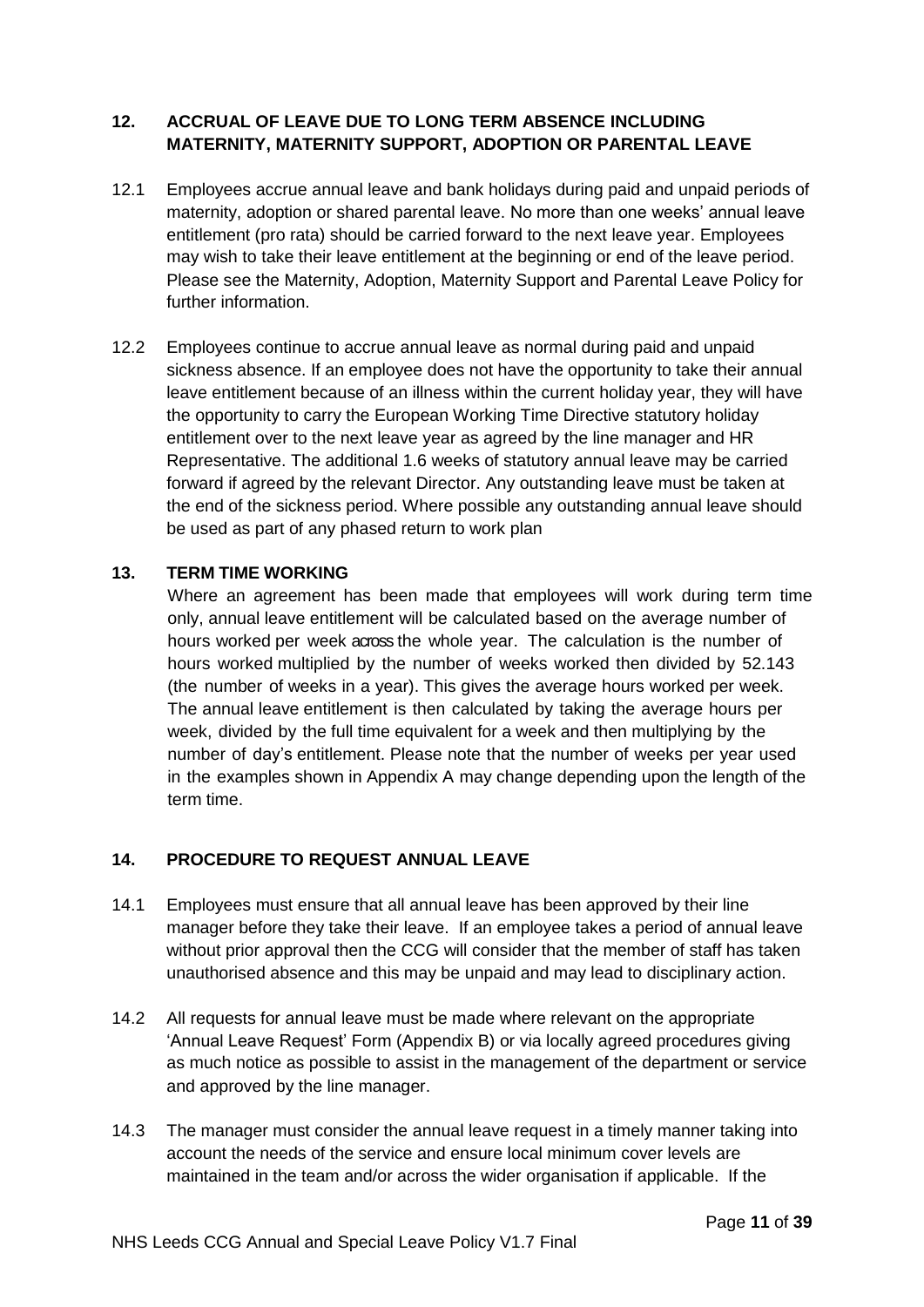manager cannot authorise the leave, the reasons for refusal must be discussed with the employee and notice given of refusal.

- 14.4 In the event of a dispute the employee should pursue the issue through the CCG's Grievance Policy after exhausting informal methods of resolution.
- 14.5 Employees should not commit themselves to any holiday plans until they have received approval from their line manager to avoid disruptions to the service and to avoid any potential disappointment or disputes.
- 14.6 Employees who wish to take more than 2 weeks leave in any one block should put their request in writing to their line manager at least 3 months in advance unless there are exceptional circumstances to ensure that adequate cover is maintained in all departments in accordance with the needs of the service. This is not an automatic right and line managers may decline requests for leave exceeding 2 weeks based on business needs.

# **15. PERSONALISED ANNUAL LEAVE**

15.1 Appendix C incorporates a scheme whereby employees can request to purchase additional annual leave on top of their contractual entitlement or sell annual leave, should they wish to. These requests would be made on an annual basis and would be subject to minimum and maximum ceilings and managers reviewing the likely impact on capacity and staff wellbeing.

#### **16 SPECIAL LEAVE**

#### **16.1 Procedure to Request Special Leave**

- 16.1.1 Where a request is foreseeable, the employee should complete a Special Leave Application Form Request (Appendix D) and submit this to their line manager. The request should outline the reason for the leave (including any documentary evidence where requested), the purpose and duration of the leave, giving not less than 10 working days' notice. Where a request is not foreseeable, the employee must request permission from their line manager as soon as is reasonably practicable prior to taking any special leave. This would normally be communicated by telephone and the employee must explain the circumstances and state how long they expect to be absent. The manager will consider if the circumstances fall within the scope of special leave or other types of leave i.e. annual leave. The manager would ultimately be responsible for any authorisation of special leave. On return from leave the employee should retrospectively complete the Special Leave Application Form (Appendix D). Managers are actively encouraged to seek advice from HR on specific cases and issues of uncertainty or clarity arising from the interpretation of this policy.
- 16.1.2 If the Special Leave is approved, the manager will sign the Special Leave Application Form authorising paid or unpaid leave. The line manager will send a copy to HR for the electronic personal file and keep a record on the employee's annual leave card.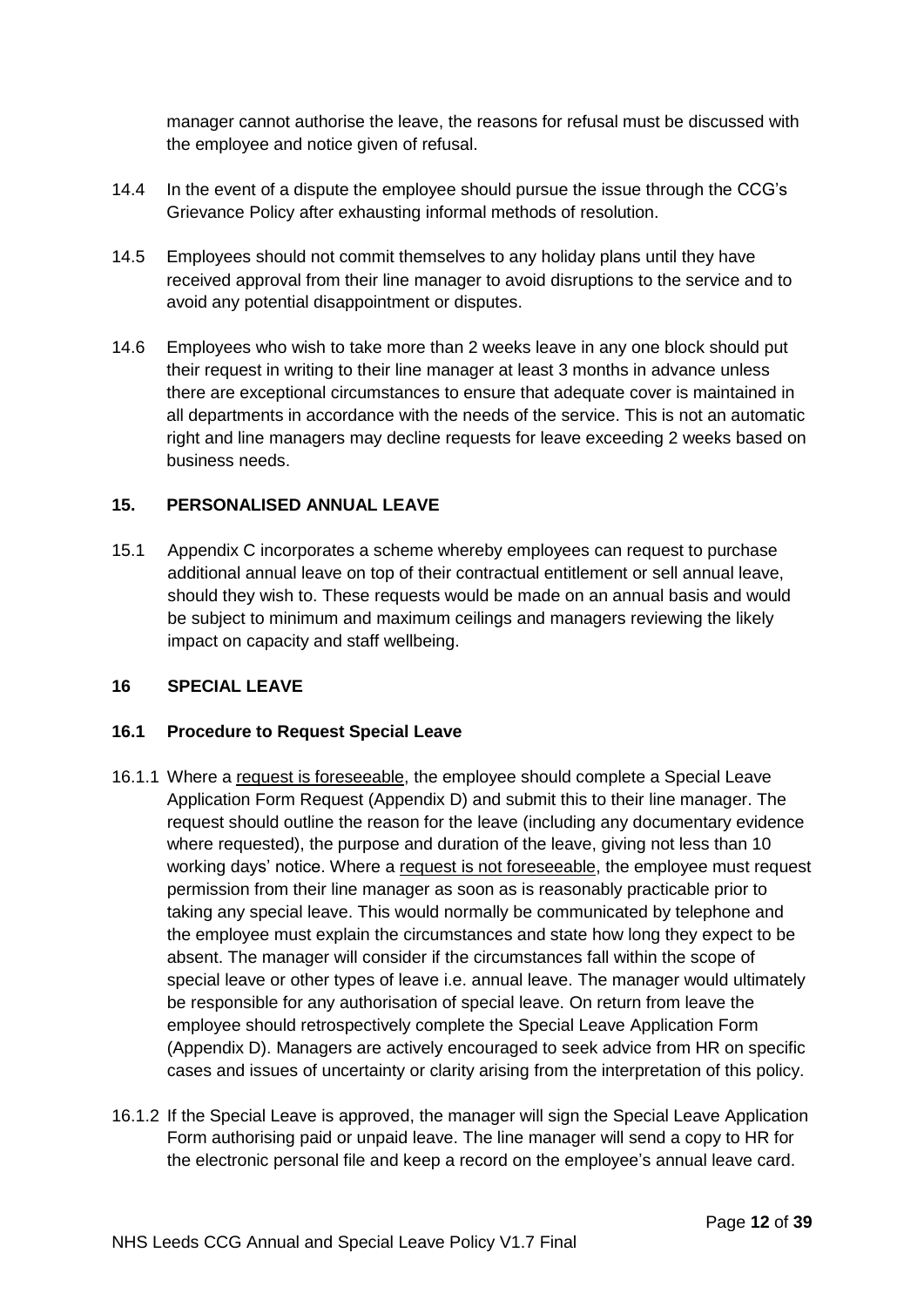- 16.1.3 Where circumstances change in respect of the approved special leave, the individual must advise the manager as soon as possible. In certain cases this may mean that the previous decision regarding the granting of special leave may require further consideration.
- 16.1.4 Special Leave requests which the manager is unable to approve or can only partially approve, should be discussed with the employee in the first instance, giving an appropriate explanation for the decision. If the individual remains dissatisfied with the explanation provided, the individual has the right to ask for these reasons to be confirmed in writing.
- 16.1.5 An employee, who is not permitted Special Leave, has received the reasons for the refusal of leave in writing and remains dissatisfied with the decision may pursue this decision with reference to the CCG's Grievance Policy.
- 16.1.6 For periods of unpaid leave individuals should be made aware that this may have an impact on pension contributions and benefits.

## **16.2 Principles**

- 16.2.1 In deciding the amount of leave that is appropriate managers should consider:
	- The need to treat all employees in the CCG equitably whilst balancing the needs of employees' with the needs of the service.
	- The need to be aware of the additional difficulties that may be experienced by employees when they are working irregular work patterns.
	- Whether some outstanding annual leave, unpaid leave and/or lieu days, flexible working could be combined with an amount of special leave. If an employee has a large amount of remaining annual leave then this should be taken into consideration.
	- The extent of similar requests in the past, especially for carer's leave which may indicate a need for additional help such as counselling. Counselling should be made available in agreement with the carer, in order to avoid the necessity for repeated leave.
	- In the case of bereavement, the nature of the relationship between the employee and the deceased and whether any special responsibilities arise for the employee.

#### **16.3 Definitions**

16.4 A dependant' is someone who is married to, is a civil partner, or a partner (whether opposite or same sex) or is a child, a parent or a person who lives at the same house as the employee (other than a lodger, tenant, boarder or employee) or could be someone who would reasonably rely on the employee for assistance, or arrangements for the provision of care in the event of an illness or injury.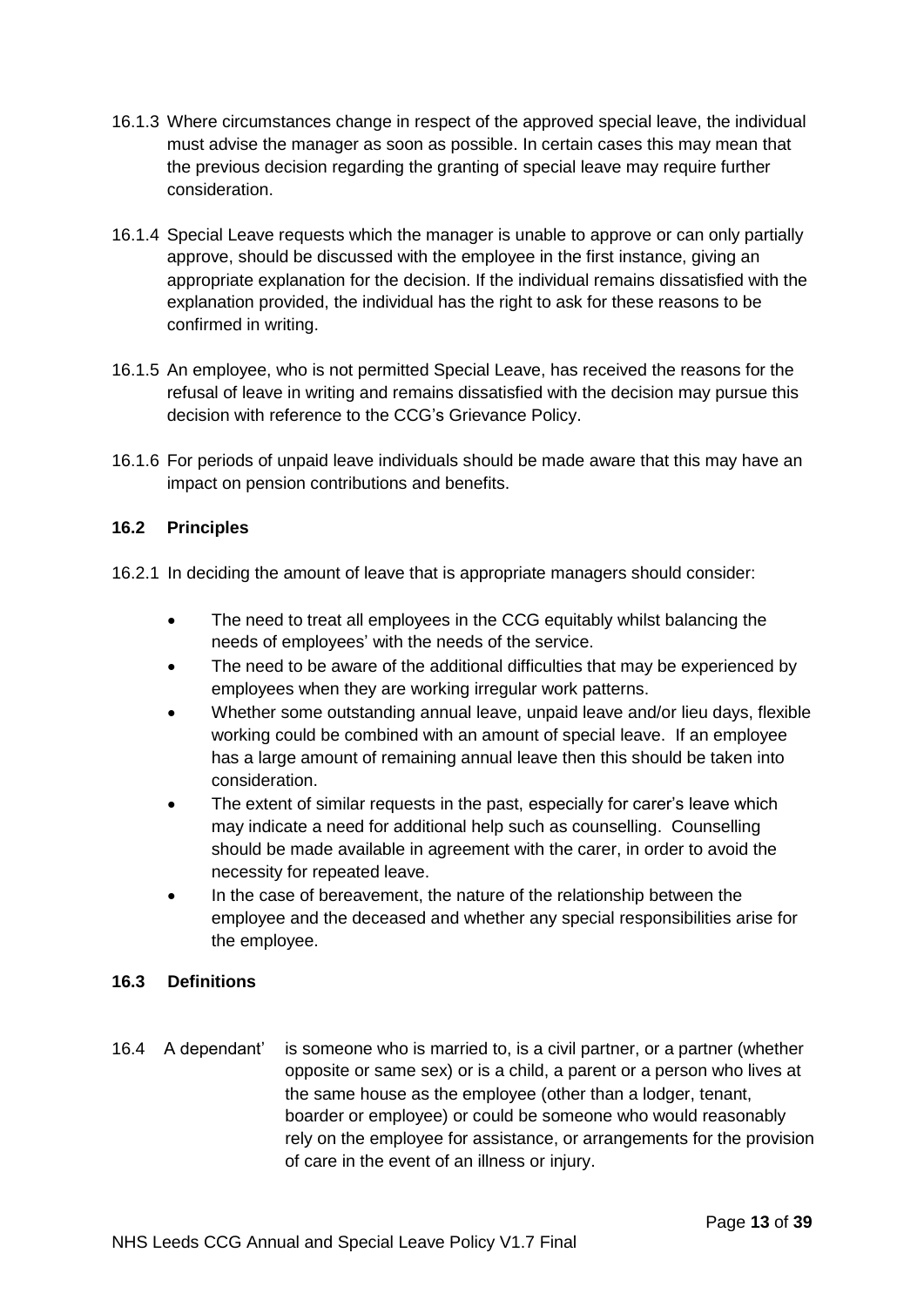| 16.5 | A 'relative'         | includes: parents, parents-in-law, adult children, adopted adult<br>children, siblings (including those who are in-laws), uncles, aunts,<br>grandparents and step relatives in a particular emergency.                                                                                |
|------|----------------------|---------------------------------------------------------------------------------------------------------------------------------------------------------------------------------------------------------------------------------------------------------------------------------------|
| 16.6 | 'Next of kin'        | may be taken to include a partner, close family member or dependant.                                                                                                                                                                                                                  |
| 16.7 | ' A Carer'           | Is an employee with significant caring responsibilities that have a<br>substantial impact on their working lives. The employee is responsible<br>for the care and support of disabled, elderly or sick child, parents,<br>relatives or friends who are unable to care for themselves. |
| 16.8 | 'Adverse<br>weather' | can be defined as snow, ice, volcanic eruptions, fog and floods which<br>render journeys by road as extremely hazardous. This can be both<br>public and private transport.                                                                                                            |
| 16.9 | <b>Disability</b>    | an employee may be registered as disabled under the Equality Act<br>2010, if they have a physical or mental impairment that has a<br>'substantial' and 'long-term' negative effect on their ability to do<br>normal daily activities.                                                 |
|      |                      | 'substantial' is more than minor or trivial – e.g. it takes much longer<br>than it usually would to complete a daily task like getting dressed.                                                                                                                                       |
|      |                      | 'long term' means 12 months or more, e.g. a breathing condition that<br>develops as a result of a lung infection                                                                                                                                                                      |

# **17. Entitlement**

17.1 There is no qualifying period for employees to receive entitlement to special leave as defined in this policy. The year is based on a rolling 12-month period and not an annual leave or calendar year. **The authorised period of paid absence will be a maximum of 10 working days per year in total (pro rata for part time staff) for Bereavement (paragraph 18), Compassionate (paragraph 19), Emergency Domestic (paragraph 20) and Emergency Carers/ Dependant / Parental leave (paragraph 21). This is not 10 days per different area of special leave.** For example, if a full time employee has 3 days bereavement leave, 5 days compassionate leave and 2 days emergency domestic leave they will have exhausted all their entitlement for the year. It is therefore essential special leave is recorded on the annual leave card when approved for monitoring purposes. For other types of leave please see individual sections (this will be pro rata for part time staff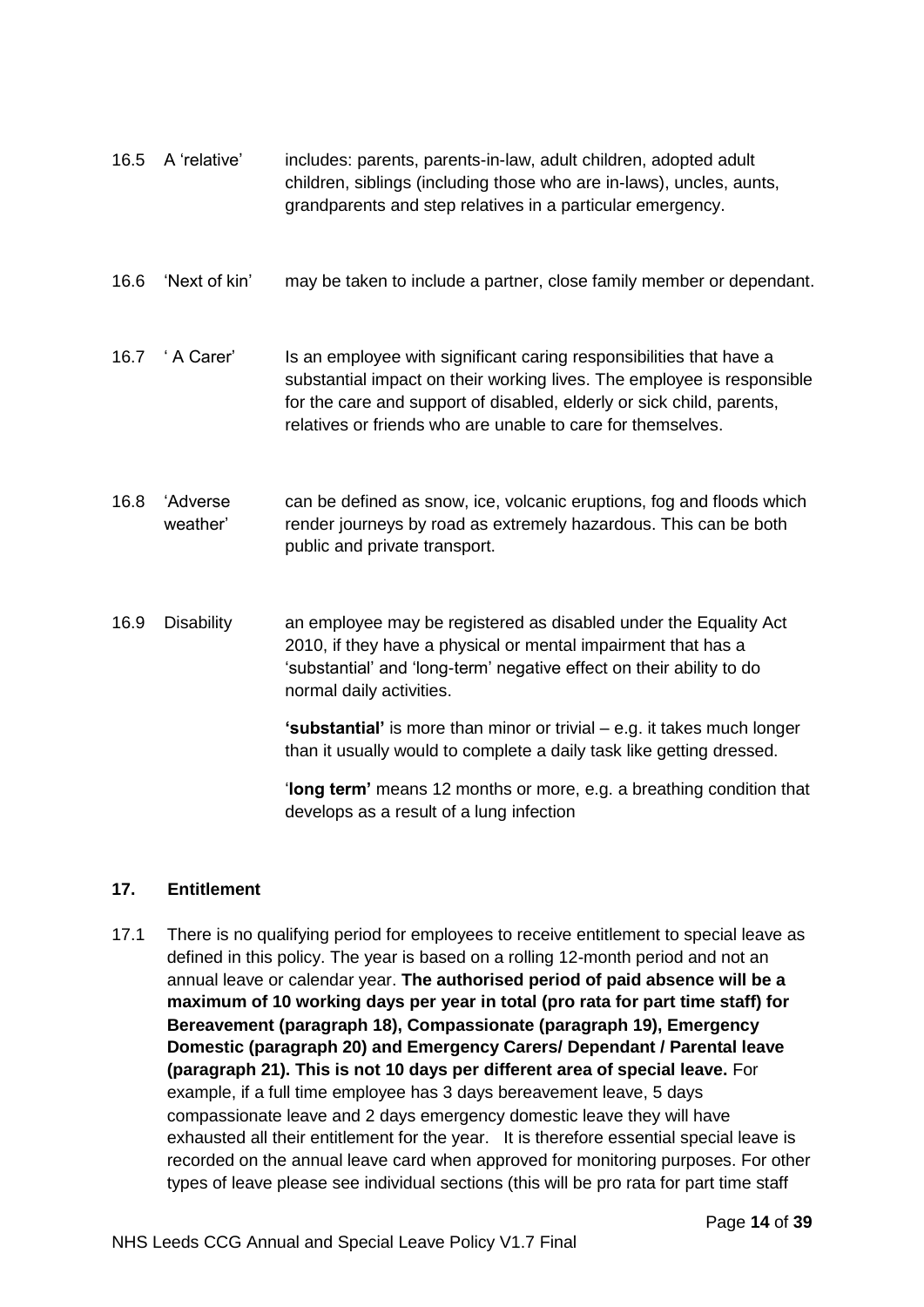and those not working standard hours). If an employee needs to take special leave during unsocial hours they would not receive enhancements for this period. In exceptional circumstances managers have the discretion to grant special leave outside of these guidelines however advice must be sought from the HR Representative for consistency.

#### **18. BEREAVEMENT LEAVE – see Local Guidance Note No. 9/19 on Child Bereavement**

18.1 The purpose of bereavement leave is to help an employee come to terms with the death of a dependant, relative or next of kin. It also covers time off to make arrangements for attending funerals of a dependant, relative or next of kin.

It is acknowledged that family situations differ and there may be circumstances when the 'next of kin' fall outside of these categories. e.g. if an employee was brought up by their grandparents. In this instance the grandparent would be the 'next of kin'. and therefore managers have the discretion to grant paid leave (within the guidelines of Entitlement paragraph 17.3) dependant on the circumstances of the case. When an employee suffers bereavement the amount of leave granted depends on the relationship of the employee to the deceased and whether the employee has responsibility for making arrangements.

- 18.2 Managers may grant up to 5 days paid leave (this should be pro-rata for part time staff) to accommodate the time required for the individual to plan and arrange the funeral following the death of their dependant, relative or next of kin. Additional paid leave may be granted in extreme circumstances, this request must be approved by a Senior Officer or Director after discussion with a HR representative.
- 18.3 In the case of a death of a relative/ close friend (who is not the 'next of kin') the employee may request 1 days' paid leave to attend the funeral. This will be agreed by the line manager depending on the circumstances.
- 18.4 Any further absence required by the individual may be requested as unpaid leave or managed in accordance with the relevant Organisational Policy (Management of Attendance Policy or Annual leave Policy)
- 18.5 The bereavement leave can be taken in a block or over an appropriate period after the death and up to the funeral, as required by the employee concerned. The period of leave may be extended with annual leave and/or unpaid leave if a longer absence is required at the manager's discretion. The organisation recognises that the loss of a close family member or friend may have a profound effect on the employee. Bereavement leave is intended for the employee to focus on the very personal event. There is no expectation that granting this short period of leave will be sufficient for the employee to recover from their loss. Managers should be aware employees returning from such leave may need extra help and support and should seek advice from HR if necessary to access services such as occupational health and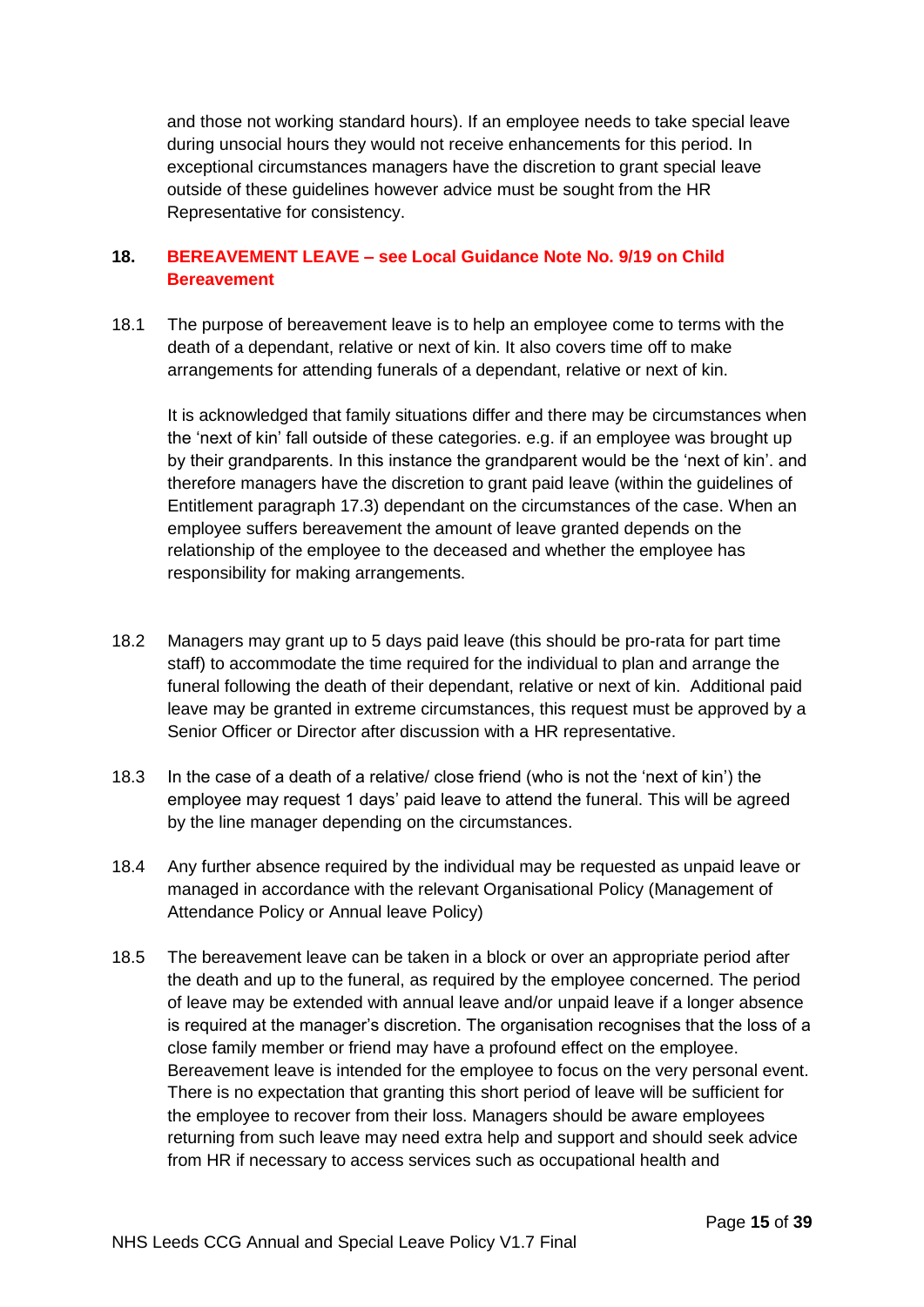counselling. Fitness to work should also be considered and other policies may be applicable i.e. Managing Sickness Absence.

## **19. CARERS LEAVE**

19.1 Employees may be granted up to 3 days paid compassionate leave (within the guidelines of entitlement paragraph 17.3) in circumstances where a dependant, relative or next of kin is diagnosed with a serious or terminal illness. This is to offer understanding and sympathy to the employee and assist them in receiving such news. If the need for time off continues other leave options should be considered.

#### **20. EMERGENCY DOMESTIC LEAVE**

20.1 Managers have the discretion to grant up to 1 days paid emergency domestic leave per incident (within the guidelines of entitlement paragraph 15.3) in circumstances where there is an unplanned urgent domestic crisis. The purpose of the leave is to enable the employee to cope with the emergency and put other arrangements in place. The types of emergencies this leave intends to cover are for example where the employee has had a house fire, flood or burglary which results in a major loss or damage. This list is not exhaustive.

# **21. EMERGENCY CARERS/ DEPENDANT/ PARENTAL LEAVE – see Local Guidance Note No.10/19 on Premature Baby Leave**

- 21.1 The aim of such leave is to provide a compassionate response to immediate, urgent and unforeseen needs connected to a dependant. Time off will enable the employee to take action which is necessary to deal with a genuine and unforeseen emergency and to make longer term arrangements as required. This may include situations such as:
	- Sudden Illness or injury of a dependant
	- Sudden breakdown of normal carer arrangements for dependants
	- Making arrangements for longer term issue for a dependant
	- To deal with an emergency incident involving a child during the time when an educational establishment has the care of a child i.e. accident or sudden illness at school.

In these circumstances up to 1 days paid leave per incident (within the guidelines of entitlement 17.3) may be granted depending on the circumstances to cope with the emergency and put other arrangements in place. It is not intended as a general purpose leave and should not be invoked when other arrangements such as flexible working or annual leave could be used. An employee is not entitled to take emergency parental leave to look after a sick child. Any agreed time off is to deal with the emergency and put other arrangements in place. Longer term arrangements and statutory rights for Parental Leave are managed under the relevant Maternity, Paternity, Adoption and Parental Leave Policy.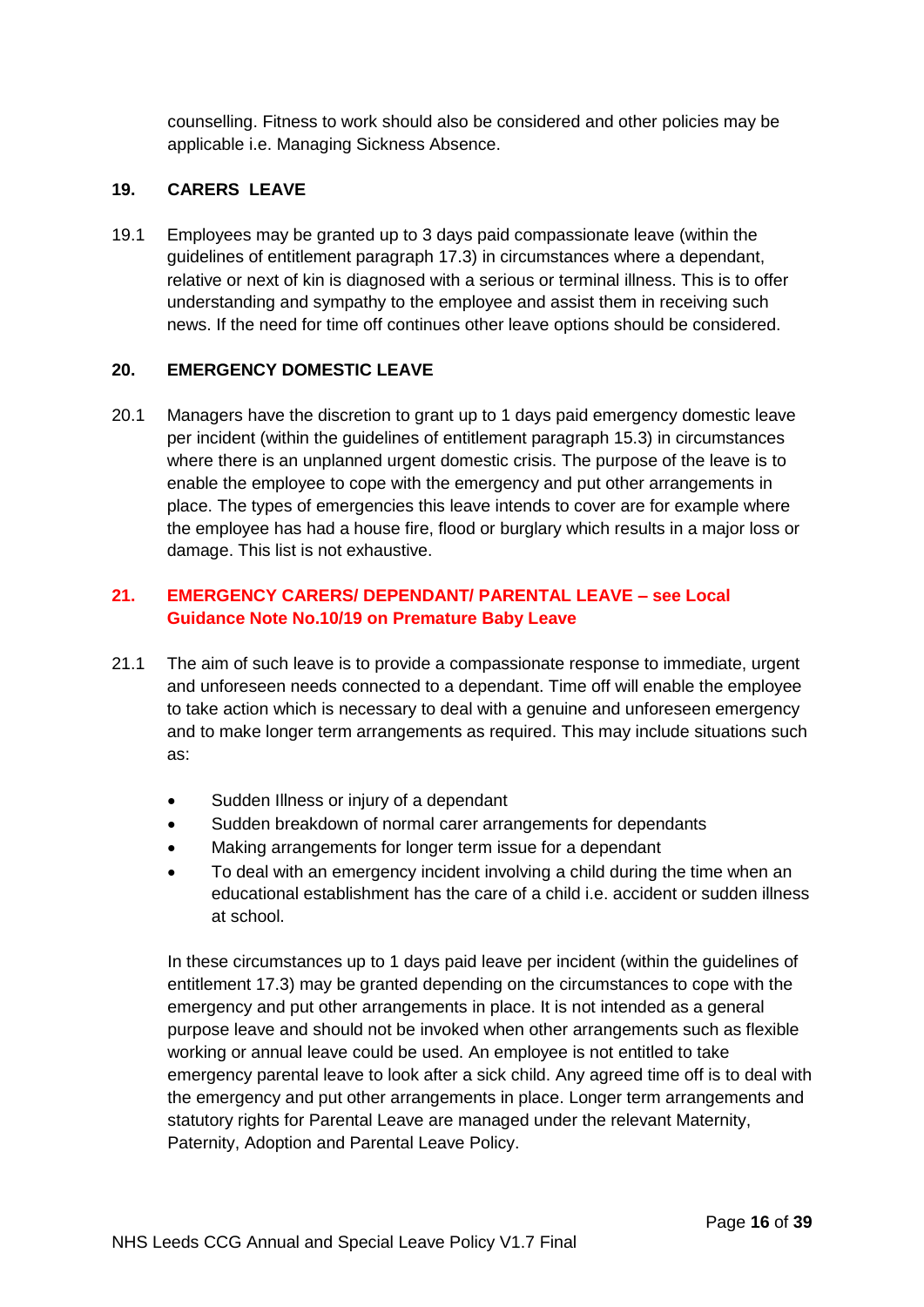21.2 In the event employees do not attend work due to severe weather conditions causing the closure of their children's school at short notice employees are expected to take time off as annual leave, time owing or unpaid leave. (Please refer to the Severe Weather section).

#### **22. DOCTOR/ DENTIST/ MEDICAL APPOINTMENTS**

- 22.1 Employees will from time to time need to attend medical, hospital, dental, optician, and other similar appointments. Wherever it is possible to do so, employees (both full time and part time) should endeavour to be flexible and arrange such appointments in their own time or if this is not possible, then at times that will cause the minimum amount of absence from work.
- 22.2 Where an employee has no alternative but to attend such appointments during working hours options available are flexibility in working hours, annual leave or unpaid leave. The line manager will work with the employee to come to a flexible agreement which supports the employee and the needs of the service
- 22.3 When the appointments become more frequent or the employee has a disability and is required to attend regular appointments (i.e. regular physiotherapy/ attending ongoing treatment) the individual should advise their line manager in advance of the appointments.

The manager shall consider reasonable adjustments to accommodate the disability related requirements including variation of working hours, flexible working hours or using a combination of unpaid and annual leave or paid time off to attend appointments, i.e. at the start or end of the working day.

Employees must inform their Line Manager of any appointments where possible at least 1 week in advance of the appointment. The employee should also bring in their appointment card and pass to their line manager when requesting time off to attend an appointment.

- Employees with registered disabilities needing to attend hospital appointments related to their disability will be given time for these appointments as a reasonable adjustment, and follow the process as above.
- 22.4 Employees who require time off for antenatal appointments should refer to the CCG's Maternity, Maternity Support (Paternity), Adoption and Parental Leave Policy for further guidance.
- 22.5 Any Occupational Health appointment which an individual is requested to attend can be taken during working hours unless the employee is already absent from work. All Occupational Health appointments should be managed in accordance with the Managing Sickness Absence Policy. If an employee feels unable to return to work after such an appointment e.g. where they have attended a counselling session, the employee may make a request for annual leave or unpaid with their line manager. Alternatively such an absence may be managed under the CCG's Absence Policy.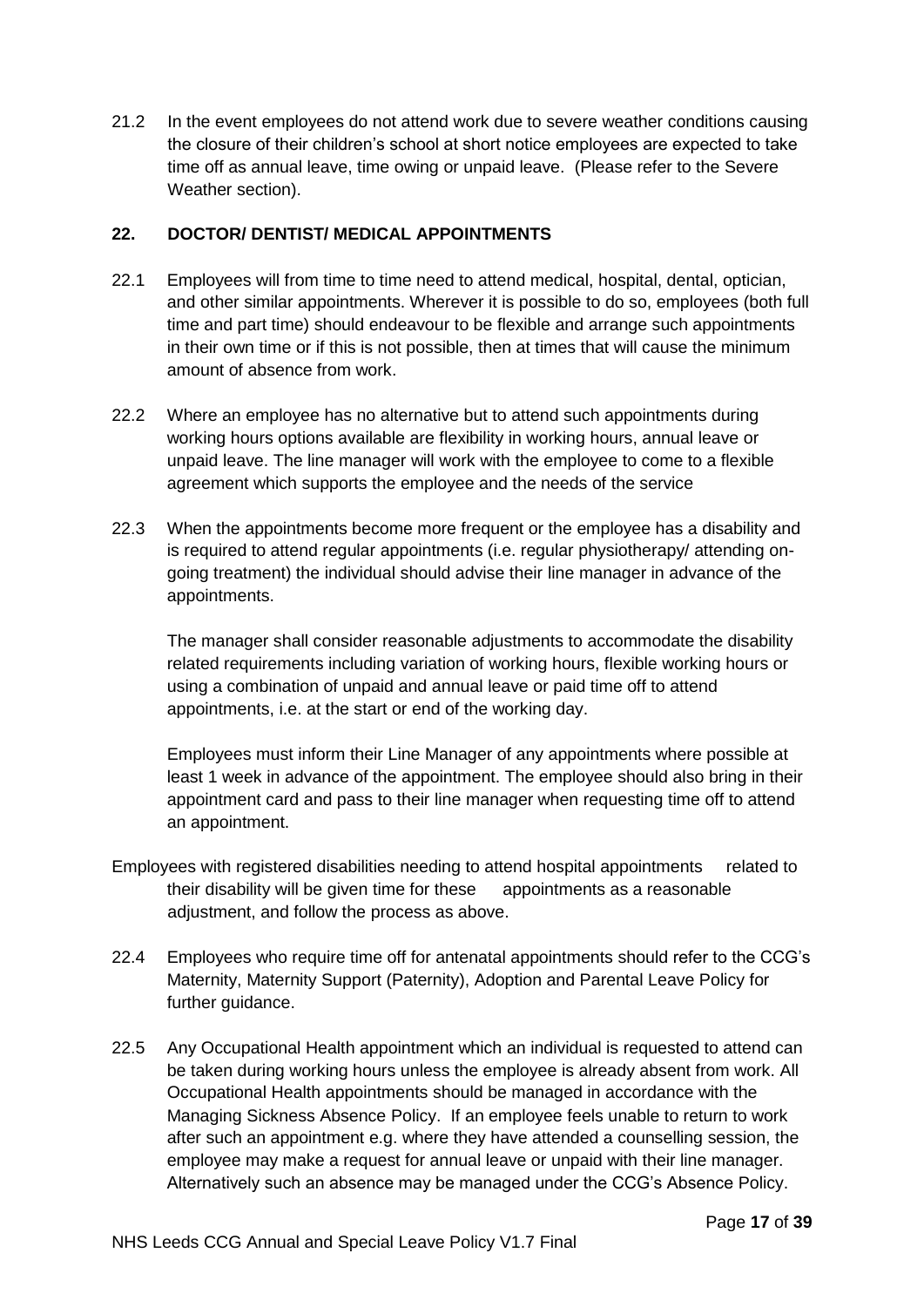22.6 Time off to receive cosmetic surgery treatment that relates to a medical or psychological condition and is supported by a medical certificate may be treated as sick leave. Time off for cosmetic surgery which is not medically required should be taken as annual leave. In the event that such treatments results in an employee becoming unfit for work, the usual sickness absence provisions apply, including procedures for certification. If the manager or employee is concerned on this issue they should seek advice from HR.

# **23. SPECIAL LEAVE FOR IN VITRO FERTILISATION (IVF) AND OTHER FERTILITY TREATMENT**

- 23.1 The CCG recognises the emotional pressure of undergoing IVF treatment and wishes to support any employee during the process where possible. The CCG will allow the employee to use a reasonable number of days leave using annual leave or unpaid leave during the course of the treatment or where possible to work flexibly in line with the service needs. Any agreements will be made with and approved by the employee's Line Manager.
- 23.2 Any leave requested for appointments will be managed in accordance with Section 22 of this policy (doctors/ dentist and medical appointments) up until the point of pregnancy when this will then be managed in accordance with the CCG's Maternity, Maternity Support (Paternity), Adoption and Parental leave Policy. The employee must notify their Line Manager to advise them of any on-going appointments that they will be required to take due to the treatment.

#### **24. EMPLOYMENT INTERVIEWS**

24.1 Paid leave will be granted for employees who attend an internal interview for a vacancy within the CCG. Employees who attend an external interview will be required to take annual leave, flexi leave or unpaid leave. In cases of organisational change where there is a redundancy or formal "at risk" situation employees will be given paid time off for both internal and external interviews.

#### **25. SEVERE WEATHER**

25.1 It is the duty of each individual employee to make their own arrangements to get to work at the normal time. It is, however recognised that some employees may, at times, experience severe difficulties in getting to and from work as a result of severe weather and/or disruption to travel services. However, all employees are expected to make all reasonable attempts to attend work in order for services to be maintained even if this means they will arrive late. Severe weather can be defined as snow, ice, fog, floods, which render journeys by road extremely hazardous. This can be by both public and private transport. "Extremely hazardous" is defined as those conditions in which the police and/or appropriate motoring organisations advise people not to make unnecessary journeys or indeed travel at all. Disruption to travel services can be caused by: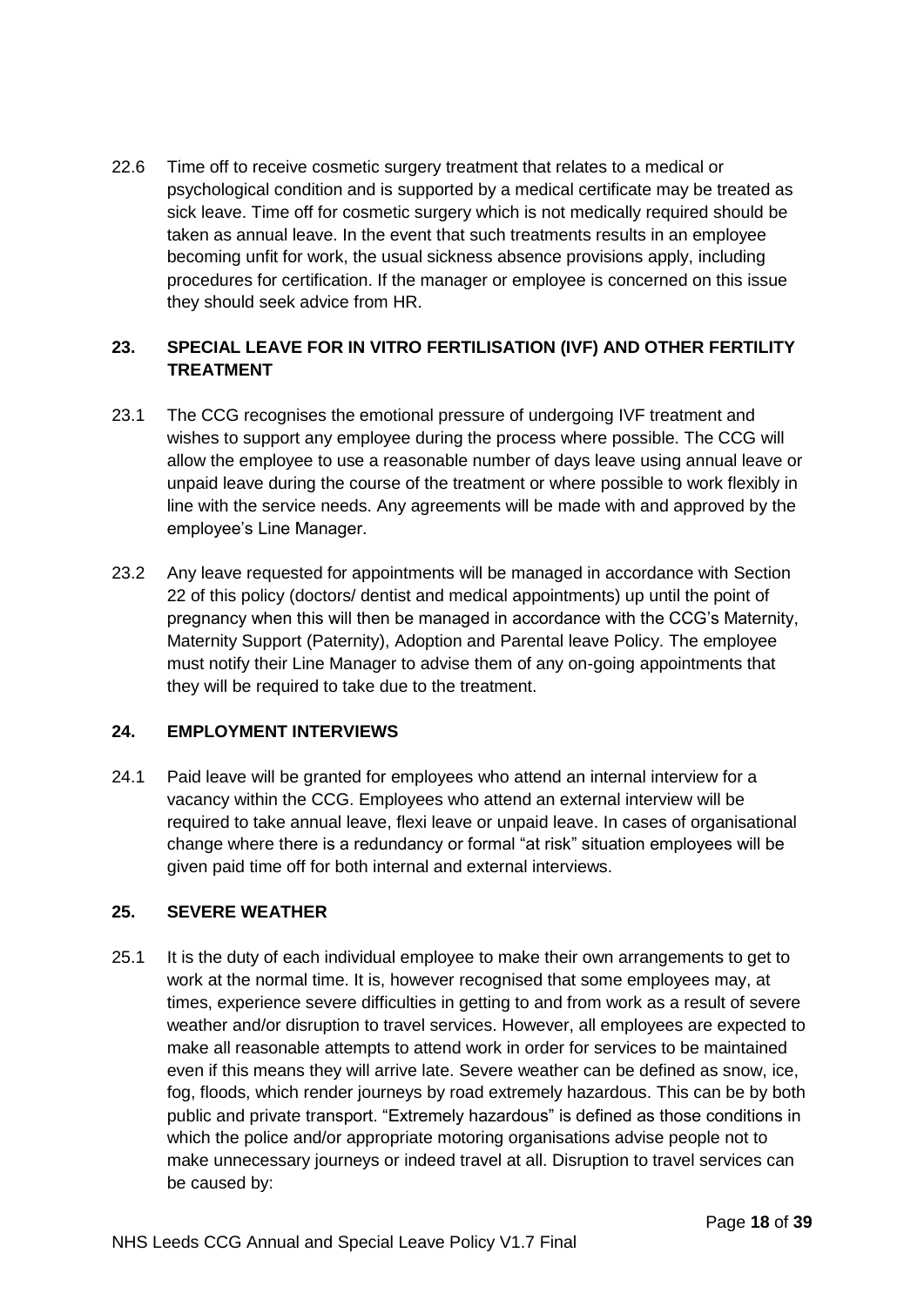- Severe weather conditions which result in delays/cancellations to public or private transport
- Major disruption to public services and private transport due to major accidents
- Industrial action by public transport services i.e. road / rail
- Severe fuel crisis
- 25.2 Where there is sufficient advance warning of severe weather then managers should agree appropriate arrangements with their team in line with this policy. Where an employee has a disability which restricts their ability to travel then the employee and manager may wish to consider making contingency arrangements, bearing in mind 'reasonable adjustments' reflected in the Equality Act 2010. During periods of severe weather all normal reporting procedures apply. A manager's decision will seek to take account of any advice issued or sought by the Police/Weather Centre/Motoring Organisations in relation to prevailing weather conditions and the advisability of travel.

Where employees are unable to attend for work, line managers are encouraged to:

- Explore the possibility of the employee performing their role from another site or at home. This will depend on the individual's type of work and needs of the service in keeping with the CCG's New Ways of Working (NWoW) approach or
- Request employees use annual leave, flexi time or outstanding lieu days or in exceptional circumstances unpaid leave

# **26. RELIGIOUS/ CULTURAL OBSERVANCE**

- 26.1 Employees may request time off or for a temporary change to their working hours for a particular religious or cultural occasion. All employees who need time off for religious or cultural observance will be entitled to request the following, subject to the needs of the service:
	- General flexibility in arrangement of working hours; and/or,
	- Annual Leave, time off in lieu or unpaid leave.

All managers should be sympathetic to requests and should accommodate them wherever it is reasonably practicable to do so. Employees must provide as much notice as possible to their line manager.

# **27. PUBLIC DUTIES**

- 27.1 Under the Employment Rights Act 1996, employees have the right to reasonable time off during working hours to carry out certain public duties. Employees will qualify for this if they're:
	- a magistrate or justice of the peace (JP)
	- a local councillor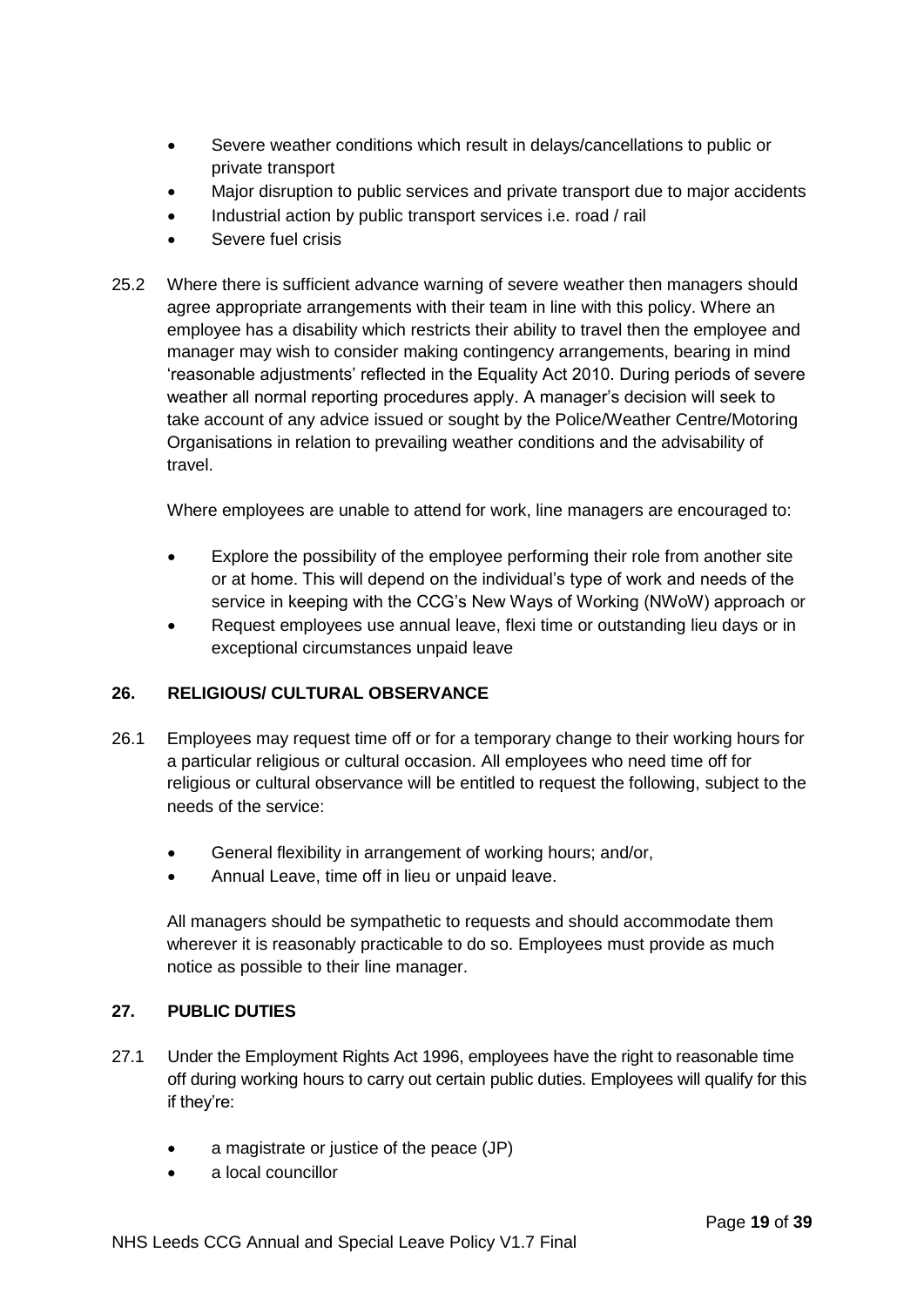- a school governor
- a member of any statutory tribunal (e.g. an employment tribunal)
- a member of the managing or governing body of an educational establishment
- a member of a health authority
- a member of a school council or board in Scotland
- a member of the General Teaching Councils for England and Wales
- a member of the Environment Agency or the Scottish Environment Protection agency
- a member of the prison independent monitoring boards (England or Wales) or a member of the prison visiting committees (Scotland)
- a member of Scottish Water or a Water Customer Consultation Panel
- 27.2 The right to time off will depend on how long the duties might take, the amount of time the employee has already had off for public duties and how the time off will affect the CCG/service. Employees who undertake magistrate duties may at the discretion of the CCG be granted leave for up to 18 days. For other duties listed above employees can request up to 9 days leave in total for all duties if the employees holds multiple memberships. Authorised leave will be on an unpaid basis unless in exceptional circumstances. Employees should follow the procedure to request time off in line with Section 14, giving as much notice as possible. Subsequent changes in pattern or frequency of the commitments should be communicated in writing.

# **28. ATTENDANCE AT COURT/WITNESS IN COURT**

#### **Jury Service**

28.1 Employees required to serve as jurors, during working time, shall be granted paid leave, for the purpose of attending Court once they have provided the necessary documentary evidence. Employees must therefore not claim loss of earnings allowance from the court. Prevention of a person from attending court as a juror is a contempt of court; therefore managers must support employees with this time off.

#### **Attending as a witness**

- 28.2 Where an employee is required to give evidence at court on behalf of the organisation, paid leave will be granted for as long as required.
- 28.3 Where an employee is called as a witness by another NHS organisation, paid leave will be granted. The pay will be reclaimed from the relevant organisation.
- 28.4 Unpaid leave will be granted for attendance at court as a witness in respect of matters arising from outside of work, i.e. personal matters. Individuals can claim for expenses occurred and loss of earning through the courts. Please refer to the Crown Prosecution Service website for further information current rates and guidance on how to claim. [www.cps.gov.uk](http://www.cps.gov.uk/)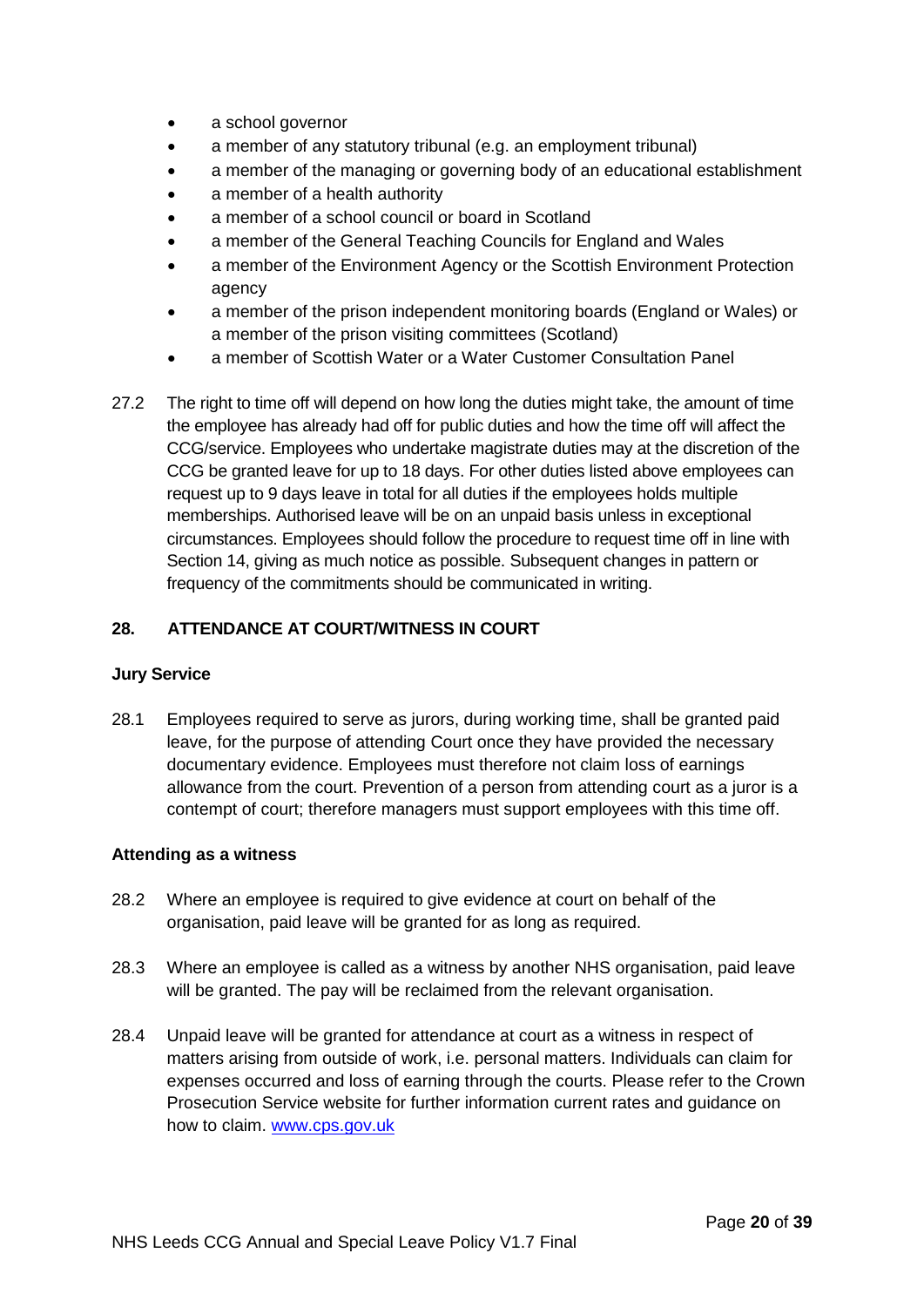# **29 VOLUNTEER RESERVED FORCES**

# **29.1 Training**

29.1.1 Employees who are members of the Volunteer Reserve Forces (Royal Navy Reserve, Royal Marines Reserve, Territorial Army, Royal Auxiliary Airforce) are eligible for 10 days paid special leave for training. Volunteers' military training obligations vary between different services but most are required to undertake a single continuous training period (often referred to as 'annual camp'), plus further weekday, weekend and evening training. Employees should use annual leave or unpaid leave for training exceeding the allowance.

#### **29.2 Mobilisation**

- 29.2.1The Government has the legal authority to mobilise reservists on a compulsory basis. The Reserve Forces Act 1996 (RFA 96), sets out the call-out powers under which reservists can be mobilised for full-time service. The CCG can seek an exemption or deferral of the mobilisation of an employee, if the employee's absence would cause serious harm to the operation of the service. Unless this case can be made, the CCG is legally obliged to grant unpaid leave to an employee who has been called out and must continue granting time off for a period of up to six months after the end of the call-out duty. The employee has the right to return to employment as in The Reserve Forces (Safeguard of Employment) Act 1985 (SOE 85).
- 29.2.2 Reservists have the right to return to their former jobs on terms and conditions no less favourable than those that would have applied if they have not been called up. They also have the right to remain a member of the pension scheme provided they continue to make payments. Continuity of service continues throughout periods of leave due to mobilisation of reservists providing that the employee returns to the CCG for employment within six months of the end of the full time military service. The Ministry of Defence provides certain financial assistance packages to employers for employees who have been mobilised. The Ministry of Defence would send this information to the employer, if mobilisation of an employee were to occur.

#### **30. EMERGENCY SERVICES**

Leave to support activities of retained Fire-fighters, Special Constables, RNLI, Search and Rescue or similar activities and services.

- 31.1 Where possible, duties should be undertaken outside of the individual's normal working hours. Annual Leave may however be requested where activities impact in working time.
- 31.2 In addition, to annual leave, a provision of up to 5 days unpaid leave in any rolling 12 month period will be granted to carry out the duties required.

#### **31. RELOCATION LEAVE**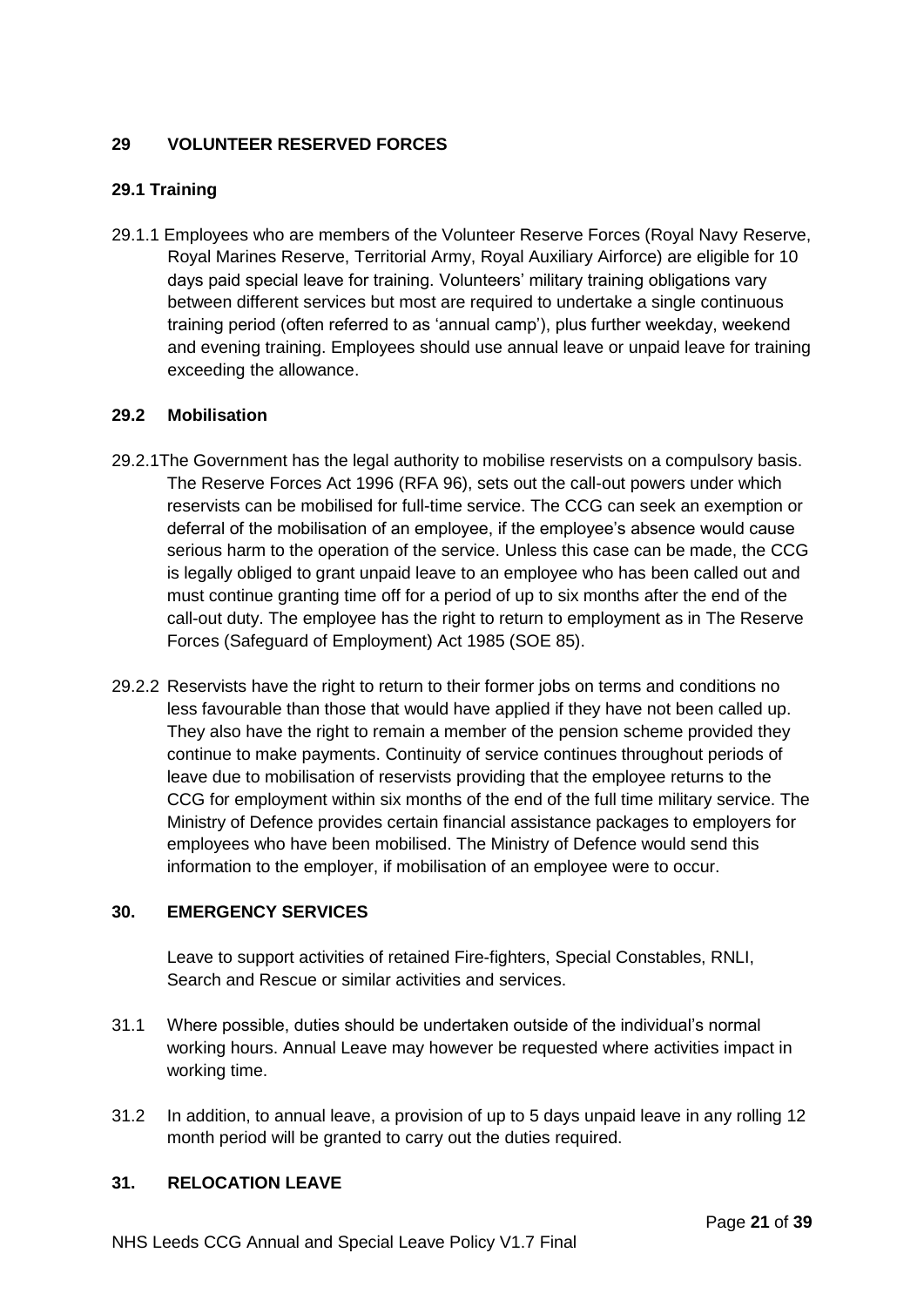Employees entitled to relocation assistance may be granted leave without pay or choose to take annual leave to cover the time.

#### **32. TIME OFF FOR STUDY**

Employees may submit requests in relation to any type of study or training that they believe will improve their effectiveness in their organisation and the performance of the business. Please refer to the Learning and Development Policy for further information.

## **33. SABBATICAL/ EMPLOYMENT BREAK SCHEME**

An employment break allows the employee to leave their employment on a temporary basis. It can be used for various reasons including, travel, care of an elderly relative or dependant or voluntary work. The purpose of the break is normally linked to personal development outside the usual confines of the job, allowing the employee to return to work with new ideas and enhanced skills which can benefit both the employee and the organisation.

Please refer to the Employment Break Policy for further information, guidance and application details in relation to sabbaticals and career breaks.

#### **34. UNPAID LEAVE**

34.1 If leave arrangements as outlined in the specific sections of this policy are not sufficient to meet the employees need and there is no annual leave outstanding, then management may consider granting unpaid leave. Circumstances should be fully discussed and subject to service needs.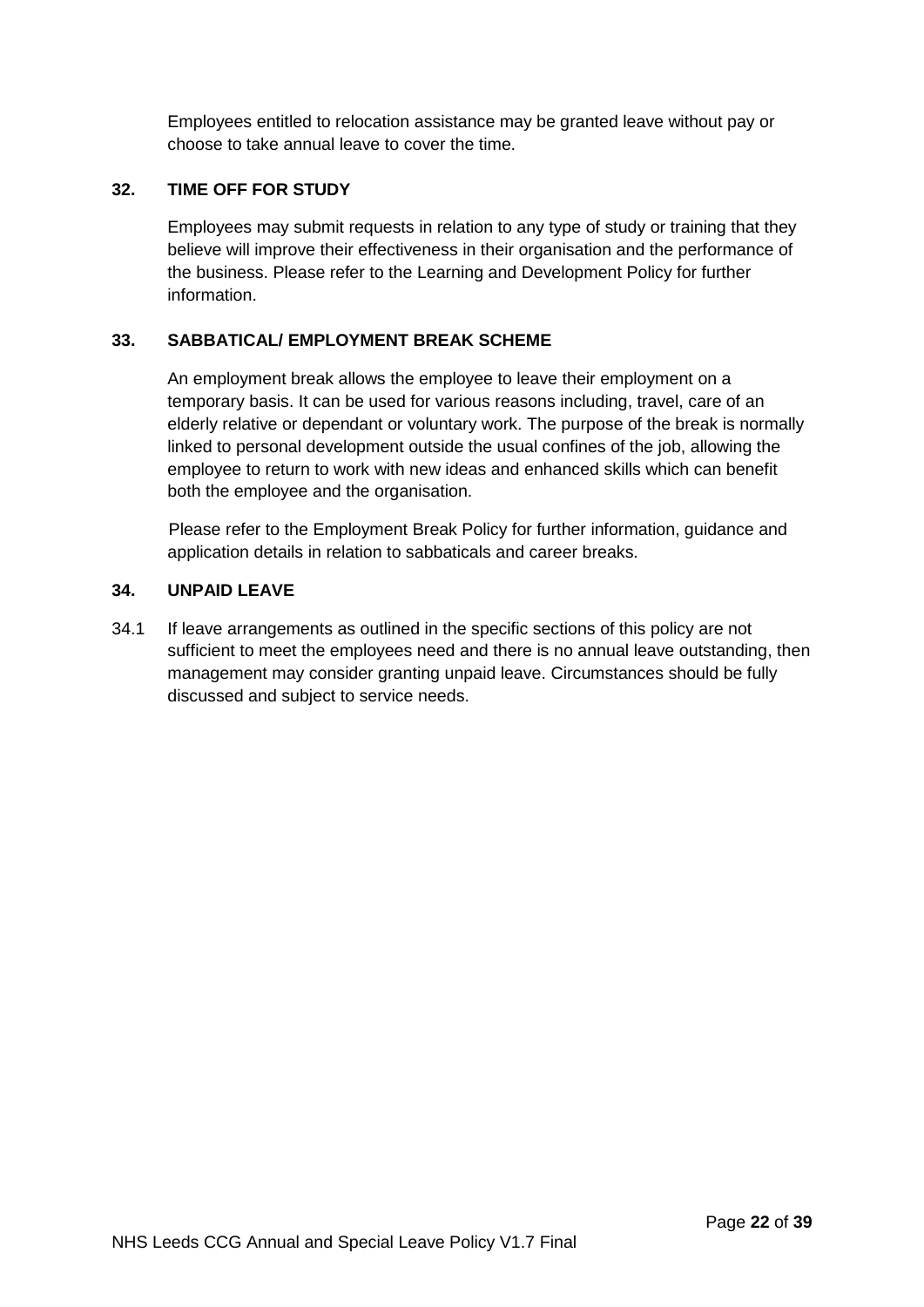**TABLE 2a - Agenda for Change: Annual Leave Entitlement for Complete Years Exclusive of General Public Holidays**

| <b>WEEKLY BASIC</b> | <b>ON APPOINTMENT</b>                                                  | <b>AFTER 5 YEARS</b>    | <b>AFTER 10 YEARS</b> |
|---------------------|------------------------------------------------------------------------|-------------------------|-----------------------|
| <b>CONTRACTED</b>   |                                                                        | <b>SERVICE</b>          | <b>SERVICE</b>        |
| <b>HOURS</b>        |                                                                        |                         |                       |
|                     | 27 DAYS<br><b>29 DAYS</b><br><b>33 DAYS</b><br><b>HOURS EQUIVALENT</b> |                         |                       |
| 37.5                | 202.5                                                                  | 217.5                   | 247.5                 |
| 37.0                | 200.0                                                                  | 214.5                   | 244.0                 |
| 36.5                | 197.0                                                                  | 211.5                   | 241.0                 |
| 36.0                | 194.5                                                                  | 209.0                   | 237.5                 |
| 35.5                | 191.5                                                                  | 206.0                   | 234.5                 |
| 35.0                | 189.0                                                                  | 203.0                   | 231.0                 |
| 34.5                | 186.5                                                                  | 200.0                   | 227.5                 |
| 34.0                | 183.5                                                                  | 197.0                   | 224.5                 |
| 33.5                | 181.0                                                                  | 194.5                   | 221.0                 |
| 33.0                | 178.0                                                                  | 191.5                   | 218.0                 |
| 32.5                | 175.5                                                                  | 188.5                   | 214.5                 |
| 32.0                | 173.0                                                                  | 185.5                   | 211.0                 |
| 31.5                | 170.0                                                                  | 182.5                   | 208.0                 |
| 31.0                | 167.5                                                                  | 180.0                   | 204.5                 |
| 30.5                | 164.5                                                                  | 177.0                   | 201.5                 |
| 30.0                | 162.0                                                                  | 174.0                   | 198.0                 |
| 29.5                | 159.5                                                                  | 171.0                   | 194.5                 |
| 29.0                | 156.5                                                                  | 168.0                   | 191.5                 |
| 28.5                | 154.0                                                                  | 165.5                   | 188.0                 |
| 28.0                | 151.0                                                                  | 162.5                   | 185.0                 |
| 27.5                | 148.5                                                                  | 159.5                   | 181.5                 |
| 27.0                | 146.0                                                                  | 156.5                   | 178.0                 |
| 26.5                | 143.0                                                                  | 153.5                   | 175.0                 |
| 26.0                | 140.5                                                                  | 151.0                   | 171.5                 |
| 25.5                | 137.5                                                                  | 148.0                   | 168.5                 |
| 25.0                | 135.0                                                                  | 145.0                   | 165.0                 |
| 24.5                | 132.5                                                                  | 142.0                   | 161.5                 |
| 24.0                | 129.5                                                                  | 139.0                   | 158.5                 |
| 23.5                | 127.0                                                                  | 136.5                   | 155.0                 |
| 23.0<br>22.5        | 124.0                                                                  | 133.5                   | 152.0                 |
| 22.0                | 121.5<br>119.0                                                         | 130.5<br>127.5          | 148.5<br>145.0        |
| 21.5                | 116.0                                                                  | 124.5                   | 142.0                 |
| 21.0                | 113.5                                                                  | 122.0                   | 138.5                 |
| 20.5                | 110.5                                                                  | 119.0                   | 135.5                 |
| 20.0                | 108.0                                                                  | 116.0                   | 132.0                 |
| 19.5                | 105.5                                                                  | 113.0                   | 128.5                 |
|                     |                                                                        | <b>HOURS EQUIVALENT</b> |                       |
| 19.0                | 102.5                                                                  | 110.0                   | 125.5                 |
| 18.5                | 100.0                                                                  | 107.5                   | 122.0                 |
| 18.0                | 97.0                                                                   | 104.5                   | 119.0                 |
| 17.5                | 94.5                                                                   | 101.5                   | 115.5                 |
|                     |                                                                        |                         |                       |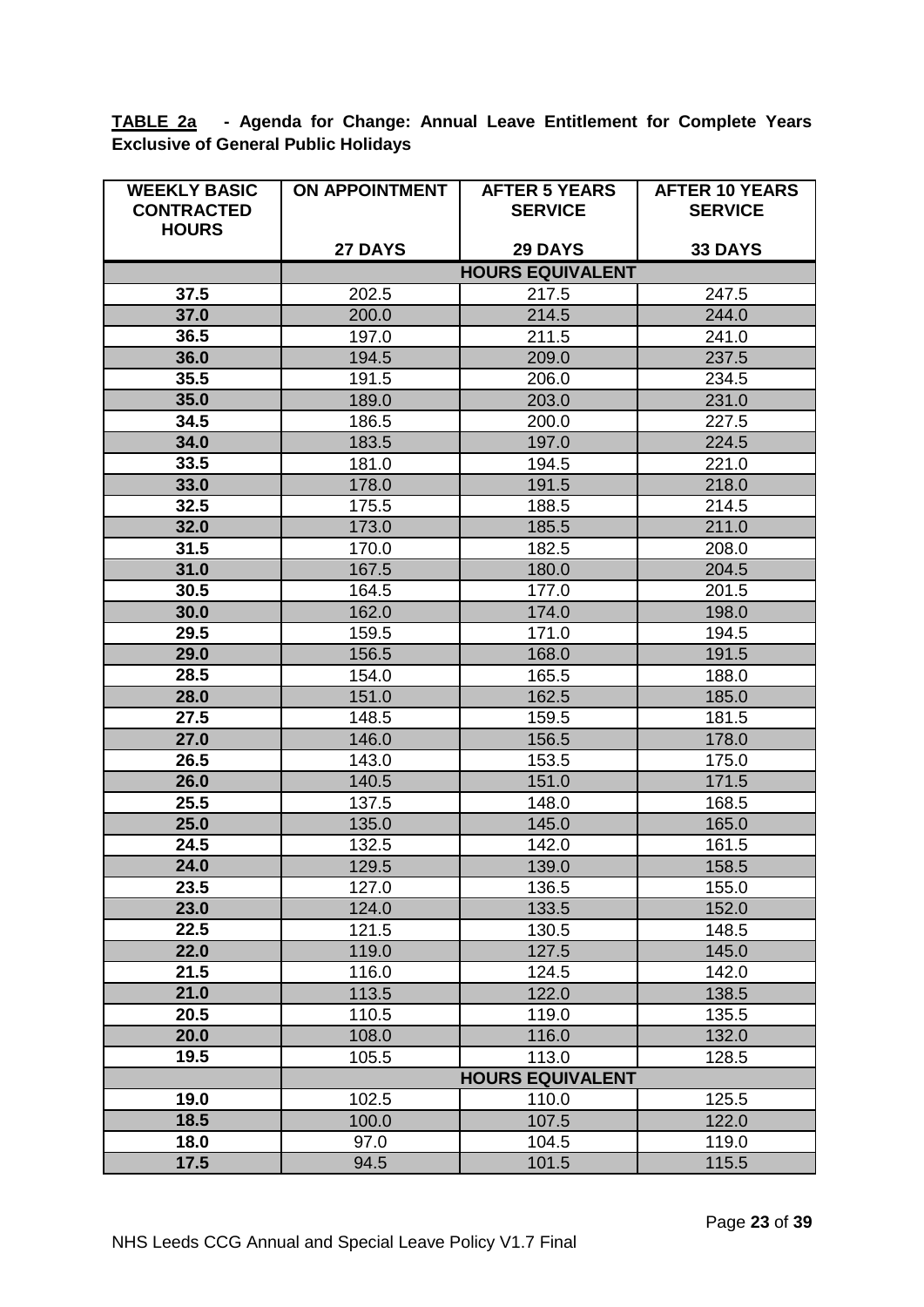| <b>WEEKLY BASIC</b><br><b>CONTRACTED</b><br><b>HOURS</b> | <b>ON APPOINTMENT</b> | <b>AFTER 5 YEARS</b><br><b>SERVICE</b> | <b>AFTER 10 YEARS</b><br><b>SERVICE</b> |
|----------------------------------------------------------|-----------------------|----------------------------------------|-----------------------------------------|
|                                                          | 27 DAYS               | <b>29 DAYS</b>                         | 33 DAYS                                 |
| 17.0                                                     | 92.0                  | 98.5                                   | 112.0                                   |
| 16.5                                                     | 89.0                  | 95.5                                   | 109.0                                   |
| 16.0                                                     | 86.5                  | 93.0                                   | 105.5                                   |
| 15.5                                                     | 83.5                  | 90.0                                   | 102.5                                   |
| 15.0                                                     | 81.0                  | 87.0                                   | 99.0                                    |
| 14.5                                                     | 78.5                  | 84.0                                   | 95.5                                    |
| 14.0                                                     | 75.5                  | 81.0                                   | 92.5                                    |
| 13.5                                                     | 73.0                  | 78.5                                   | 89.0                                    |
| 13.0                                                     | 70.0                  | 75.5                                   | 86.0                                    |
| 12.5                                                     | 67.5                  | 72.5                                   | 82.5                                    |
| 12.0                                                     | 65.0                  | 69.5                                   | 79.0                                    |
| 11.5                                                     | 62.0                  | 66.5                                   | 76.0                                    |
| 11.0                                                     | 59.5                  | 64.0                                   | 72.5                                    |
| 10.5                                                     | 56.5                  | 61.0                                   | 69.5                                    |
| 10.0                                                     | 54.0                  | 58.0                                   | 66.0                                    |
| 9.5                                                      | 51.5                  | 55.0                                   | 62.5                                    |
| 9.0                                                      | 48.5                  | 52.0                                   | 59.5                                    |
| 8.5                                                      | 46.0                  | 49.5                                   | 56.0                                    |
| 8.0                                                      | 43.0                  | 46.5                                   | 53.0                                    |
| 7.5                                                      | 40.5                  | 43.5                                   | 49.5                                    |
| 7.0                                                      | 38.0                  | 40.5                                   | 46.0                                    |
| 6.5                                                      | 35.0                  | 37.5                                   | 43.0                                    |
| 6.0                                                      | 32.5                  | 35.0                                   | 39.5                                    |
| $\overline{5.5}$                                         | 29.5                  | 32.0                                   | 36.5                                    |
| $\overline{5.0}$                                         | 27.0                  | 29.0                                   | 33.0                                    |
| 4.5                                                      | 24.5                  | 26.0                                   | 29.5                                    |
| 4.0                                                      | 21.5                  | 23.0                                   | 26.5                                    |
| 3.5                                                      | 19.0                  | 20.5                                   | 23.0                                    |
| 3.0                                                      | 16.0                  | 17.5                                   | 20.0                                    |
| 2.5                                                      | 13.5                  | 14.5                                   | 16.5                                    |
| 2.0                                                      | 11.0                  | 11.5                                   | 13.0                                    |
| 1.5                                                      | 8.0                   | 8.5                                    | 10.0                                    |
| 1.0                                                      | 5.5                   | 6.0                                    | 6.5                                     |
| 0.5                                                      | 2.5                   | 3.0                                    | $\overline{3.5}$                        |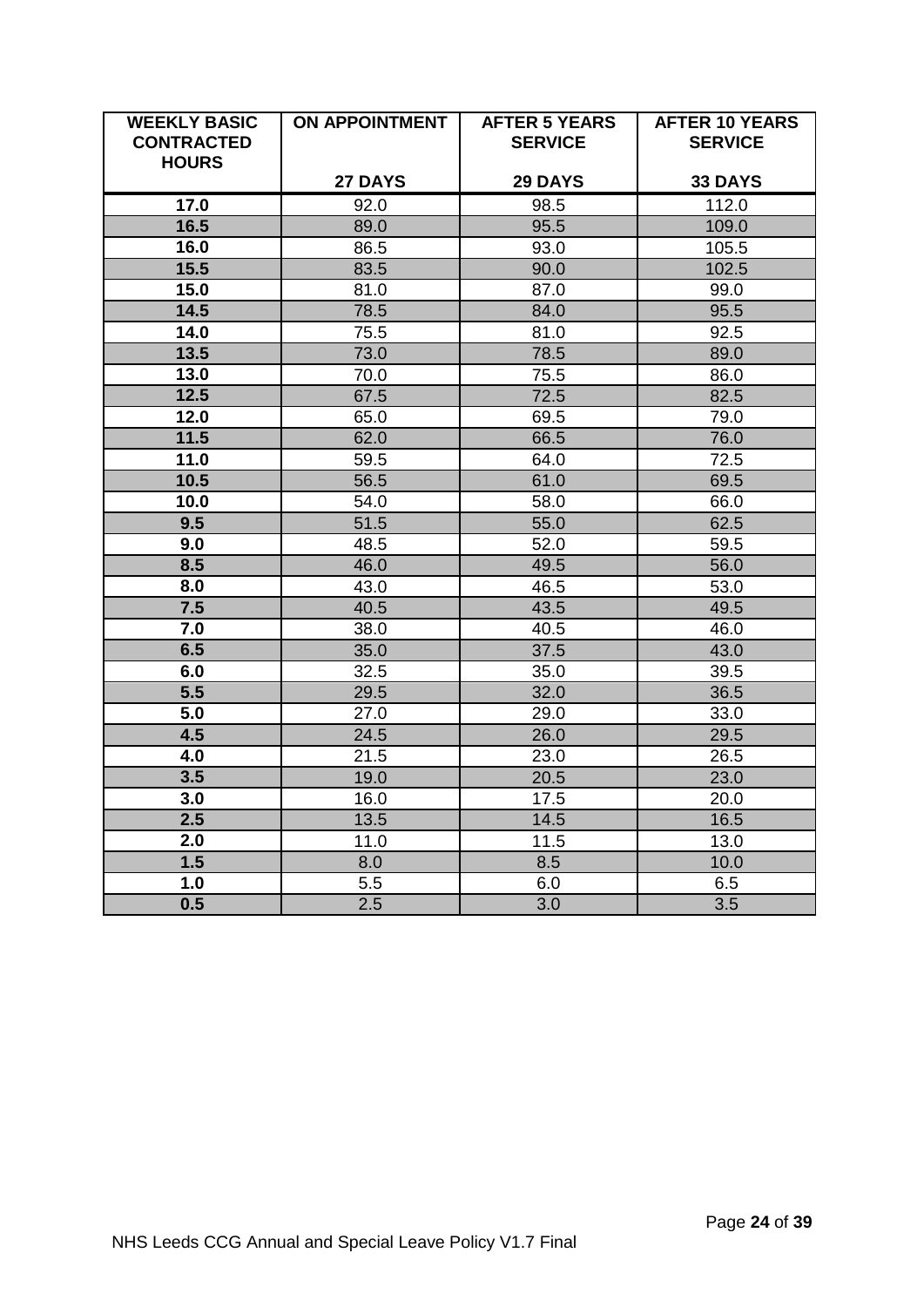**TABLE 2b - Annual Leave Entitlement in days based on number of days worked per week based on aggregate NHS service**

| Days worked per<br>week | 27 days<br>0-5 Years' Service | 29 days<br>5-10 Years' Service | 33 days<br>10+ Years' Service |
|-------------------------|-------------------------------|--------------------------------|-------------------------------|
| 5                       | 27                            | 29                             | 33                            |
|                         | 21.5                          | 23                             | 26.5                          |
| 3                       | 16                            | 17.5                           | 20                            |
|                         | 11                            | 11.5                           | 13                            |
|                         | 5.5                           |                                | 6.5                           |
|                         |                               |                                |                               |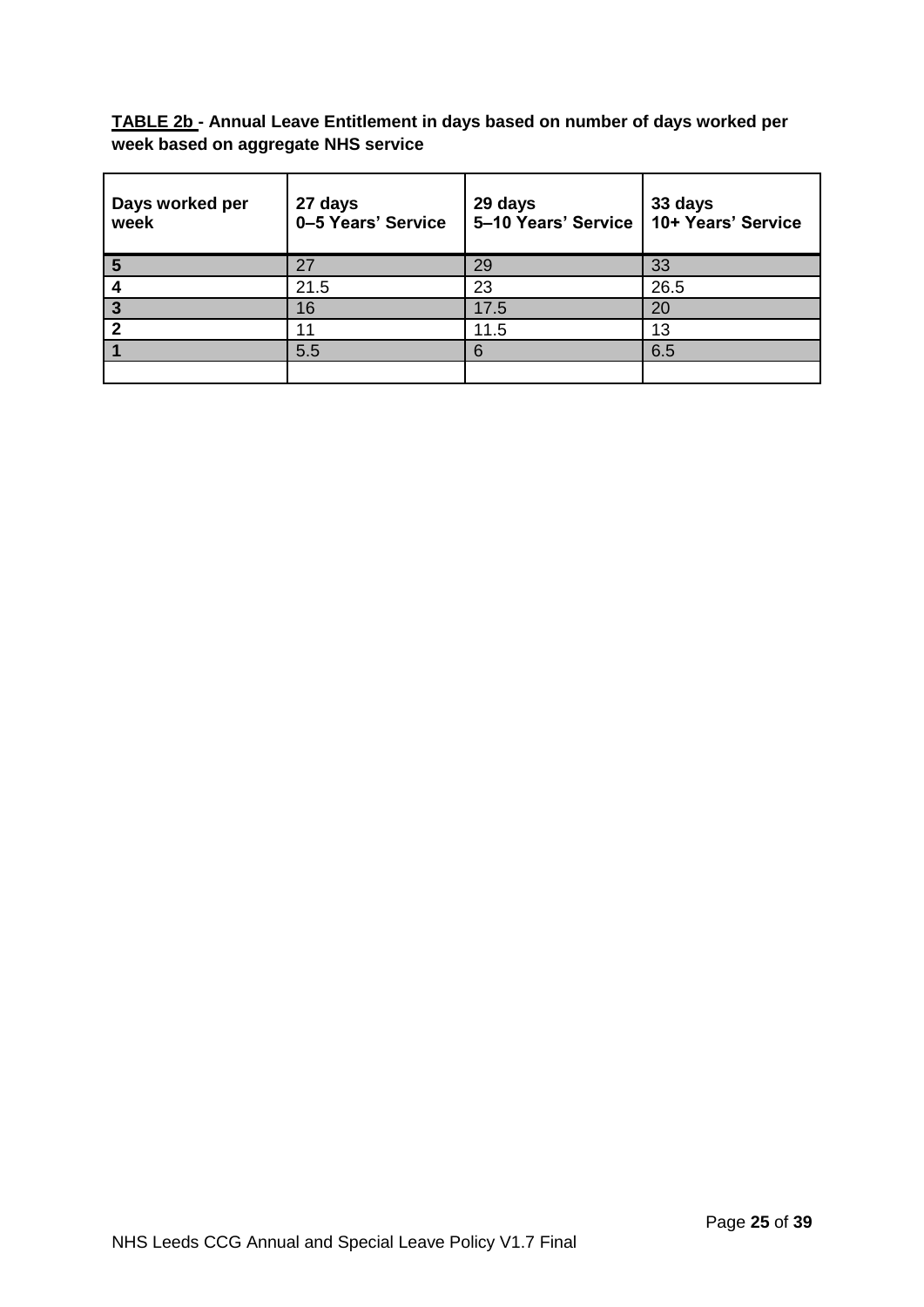| 37.5<br>60.0<br>7.5<br>37.0<br>59.0<br>7.4<br>36.5<br>7.3<br>58.5<br>36.0<br>7.2<br>57.5<br>35.5<br>57.0<br>7.1<br>35.0<br>56.0<br>7.0<br>34.5<br>55.0<br>6.9<br>6.8<br>34.0<br>54.5<br>6.7<br>53.5<br>33.5<br>6.6<br>33.0<br>53.0<br>52.0<br>6.5<br>32.5<br>32.0<br>51.0<br>6.4<br>31.5<br>6.3<br>50.5<br>6.2<br>31.0<br>49.5<br>30.5<br>49.0<br>6.1<br>30.0<br>48.0<br>6.0<br>29.5<br>5.9<br>47.0<br>29.0<br>46.5<br>5.8<br>5.7<br>28.5<br>45.5<br>28.0<br>45.0<br>5.6<br>27.5<br>5.5<br>44.0<br>27.0<br>43.0<br>5.4<br>26.5<br>42.5<br>5.3<br>26.0<br>5.2<br>41.5<br>25.5<br>5.1<br>41.0<br>25.0<br>40.0<br>5.0<br>24.5<br>39.0<br>4.9<br>24.0<br>38.5<br>4.8<br>4.7<br>23.5<br>37.5<br>23.0<br>37.0<br>4.6<br>22.5<br>36.0<br>4.5<br>22.0<br>35.0<br>4.4<br>21.5<br>34.5<br>4.3<br>4.2<br>21.0<br>33.5<br>20.5<br>4.1<br>33.0<br>20.0<br>32.0<br>4.0<br>19.5<br>31.0<br>3.9<br>19.0<br>3.8<br>30.5<br>3.7<br>18.5<br>29.5<br>18.0<br>3.6<br>29.0<br>17.5<br>28.0<br>3.5<br>17.0<br>27.0<br>3.4<br>16.5<br>3.3<br>26.5<br>16.0<br>25.5<br>3.2 | <b>WEEKLY BASIC</b><br><b>CONTRACTED HOURS</b> | <b>HOURLY ENTITLEMENT</b><br><b>FOR FULL LEAVE YEAR</b><br>(8 PUBLIC HOLIDAYS) | <b>HOURLY ENTITLEMENT</b><br><b>ON EACH GENERAL</b><br>PUBLIC HOLIDAY AS IT<br><b>OCCURS</b> |
|--------------------------------------------------------------------------------------------------------------------------------------------------------------------------------------------------------------------------------------------------------------------------------------------------------------------------------------------------------------------------------------------------------------------------------------------------------------------------------------------------------------------------------------------------------------------------------------------------------------------------------------------------------------------------------------------------------------------------------------------------------------------------------------------------------------------------------------------------------------------------------------------------------------------------------------------------------------------------------------------------------------------------------------------------|------------------------------------------------|--------------------------------------------------------------------------------|----------------------------------------------------------------------------------------------|
|                                                                                                                                                                                                                                                                                                                                                                                                                                                                                                                                                                                                                                                                                                                                                                                                                                                                                                                                                                                                                                                  |                                                |                                                                                |                                                                                              |
|                                                                                                                                                                                                                                                                                                                                                                                                                                                                                                                                                                                                                                                                                                                                                                                                                                                                                                                                                                                                                                                  |                                                |                                                                                |                                                                                              |
|                                                                                                                                                                                                                                                                                                                                                                                                                                                                                                                                                                                                                                                                                                                                                                                                                                                                                                                                                                                                                                                  |                                                |                                                                                |                                                                                              |
|                                                                                                                                                                                                                                                                                                                                                                                                                                                                                                                                                                                                                                                                                                                                                                                                                                                                                                                                                                                                                                                  |                                                |                                                                                |                                                                                              |
|                                                                                                                                                                                                                                                                                                                                                                                                                                                                                                                                                                                                                                                                                                                                                                                                                                                                                                                                                                                                                                                  |                                                |                                                                                |                                                                                              |
|                                                                                                                                                                                                                                                                                                                                                                                                                                                                                                                                                                                                                                                                                                                                                                                                                                                                                                                                                                                                                                                  |                                                |                                                                                |                                                                                              |
|                                                                                                                                                                                                                                                                                                                                                                                                                                                                                                                                                                                                                                                                                                                                                                                                                                                                                                                                                                                                                                                  |                                                |                                                                                |                                                                                              |
|                                                                                                                                                                                                                                                                                                                                                                                                                                                                                                                                                                                                                                                                                                                                                                                                                                                                                                                                                                                                                                                  |                                                |                                                                                |                                                                                              |
|                                                                                                                                                                                                                                                                                                                                                                                                                                                                                                                                                                                                                                                                                                                                                                                                                                                                                                                                                                                                                                                  |                                                |                                                                                |                                                                                              |
|                                                                                                                                                                                                                                                                                                                                                                                                                                                                                                                                                                                                                                                                                                                                                                                                                                                                                                                                                                                                                                                  |                                                |                                                                                |                                                                                              |
|                                                                                                                                                                                                                                                                                                                                                                                                                                                                                                                                                                                                                                                                                                                                                                                                                                                                                                                                                                                                                                                  |                                                |                                                                                |                                                                                              |
|                                                                                                                                                                                                                                                                                                                                                                                                                                                                                                                                                                                                                                                                                                                                                                                                                                                                                                                                                                                                                                                  |                                                |                                                                                |                                                                                              |
|                                                                                                                                                                                                                                                                                                                                                                                                                                                                                                                                                                                                                                                                                                                                                                                                                                                                                                                                                                                                                                                  |                                                |                                                                                |                                                                                              |
|                                                                                                                                                                                                                                                                                                                                                                                                                                                                                                                                                                                                                                                                                                                                                                                                                                                                                                                                                                                                                                                  |                                                |                                                                                |                                                                                              |
|                                                                                                                                                                                                                                                                                                                                                                                                                                                                                                                                                                                                                                                                                                                                                                                                                                                                                                                                                                                                                                                  |                                                |                                                                                |                                                                                              |
|                                                                                                                                                                                                                                                                                                                                                                                                                                                                                                                                                                                                                                                                                                                                                                                                                                                                                                                                                                                                                                                  |                                                |                                                                                |                                                                                              |
|                                                                                                                                                                                                                                                                                                                                                                                                                                                                                                                                                                                                                                                                                                                                                                                                                                                                                                                                                                                                                                                  |                                                |                                                                                |                                                                                              |
|                                                                                                                                                                                                                                                                                                                                                                                                                                                                                                                                                                                                                                                                                                                                                                                                                                                                                                                                                                                                                                                  |                                                |                                                                                |                                                                                              |
|                                                                                                                                                                                                                                                                                                                                                                                                                                                                                                                                                                                                                                                                                                                                                                                                                                                                                                                                                                                                                                                  |                                                |                                                                                |                                                                                              |
|                                                                                                                                                                                                                                                                                                                                                                                                                                                                                                                                                                                                                                                                                                                                                                                                                                                                                                                                                                                                                                                  |                                                |                                                                                |                                                                                              |
|                                                                                                                                                                                                                                                                                                                                                                                                                                                                                                                                                                                                                                                                                                                                                                                                                                                                                                                                                                                                                                                  |                                                |                                                                                |                                                                                              |
|                                                                                                                                                                                                                                                                                                                                                                                                                                                                                                                                                                                                                                                                                                                                                                                                                                                                                                                                                                                                                                                  |                                                |                                                                                |                                                                                              |
|                                                                                                                                                                                                                                                                                                                                                                                                                                                                                                                                                                                                                                                                                                                                                                                                                                                                                                                                                                                                                                                  |                                                |                                                                                |                                                                                              |
|                                                                                                                                                                                                                                                                                                                                                                                                                                                                                                                                                                                                                                                                                                                                                                                                                                                                                                                                                                                                                                                  |                                                |                                                                                |                                                                                              |
|                                                                                                                                                                                                                                                                                                                                                                                                                                                                                                                                                                                                                                                                                                                                                                                                                                                                                                                                                                                                                                                  |                                                |                                                                                |                                                                                              |
|                                                                                                                                                                                                                                                                                                                                                                                                                                                                                                                                                                                                                                                                                                                                                                                                                                                                                                                                                                                                                                                  |                                                |                                                                                |                                                                                              |
|                                                                                                                                                                                                                                                                                                                                                                                                                                                                                                                                                                                                                                                                                                                                                                                                                                                                                                                                                                                                                                                  |                                                |                                                                                |                                                                                              |
|                                                                                                                                                                                                                                                                                                                                                                                                                                                                                                                                                                                                                                                                                                                                                                                                                                                                                                                                                                                                                                                  |                                                |                                                                                |                                                                                              |
|                                                                                                                                                                                                                                                                                                                                                                                                                                                                                                                                                                                                                                                                                                                                                                                                                                                                                                                                                                                                                                                  |                                                |                                                                                |                                                                                              |
|                                                                                                                                                                                                                                                                                                                                                                                                                                                                                                                                                                                                                                                                                                                                                                                                                                                                                                                                                                                                                                                  |                                                |                                                                                |                                                                                              |
|                                                                                                                                                                                                                                                                                                                                                                                                                                                                                                                                                                                                                                                                                                                                                                                                                                                                                                                                                                                                                                                  |                                                |                                                                                |                                                                                              |
|                                                                                                                                                                                                                                                                                                                                                                                                                                                                                                                                                                                                                                                                                                                                                                                                                                                                                                                                                                                                                                                  |                                                |                                                                                |                                                                                              |
|                                                                                                                                                                                                                                                                                                                                                                                                                                                                                                                                                                                                                                                                                                                                                                                                                                                                                                                                                                                                                                                  |                                                |                                                                                |                                                                                              |
|                                                                                                                                                                                                                                                                                                                                                                                                                                                                                                                                                                                                                                                                                                                                                                                                                                                                                                                                                                                                                                                  |                                                |                                                                                |                                                                                              |
|                                                                                                                                                                                                                                                                                                                                                                                                                                                                                                                                                                                                                                                                                                                                                                                                                                                                                                                                                                                                                                                  |                                                |                                                                                |                                                                                              |
|                                                                                                                                                                                                                                                                                                                                                                                                                                                                                                                                                                                                                                                                                                                                                                                                                                                                                                                                                                                                                                                  |                                                |                                                                                |                                                                                              |
|                                                                                                                                                                                                                                                                                                                                                                                                                                                                                                                                                                                                                                                                                                                                                                                                                                                                                                                                                                                                                                                  |                                                |                                                                                |                                                                                              |
|                                                                                                                                                                                                                                                                                                                                                                                                                                                                                                                                                                                                                                                                                                                                                                                                                                                                                                                                                                                                                                                  |                                                |                                                                                |                                                                                              |
|                                                                                                                                                                                                                                                                                                                                                                                                                                                                                                                                                                                                                                                                                                                                                                                                                                                                                                                                                                                                                                                  |                                                |                                                                                |                                                                                              |
|                                                                                                                                                                                                                                                                                                                                                                                                                                                                                                                                                                                                                                                                                                                                                                                                                                                                                                                                                                                                                                                  |                                                |                                                                                |                                                                                              |
|                                                                                                                                                                                                                                                                                                                                                                                                                                                                                                                                                                                                                                                                                                                                                                                                                                                                                                                                                                                                                                                  |                                                |                                                                                |                                                                                              |
|                                                                                                                                                                                                                                                                                                                                                                                                                                                                                                                                                                                                                                                                                                                                                                                                                                                                                                                                                                                                                                                  |                                                |                                                                                |                                                                                              |
|                                                                                                                                                                                                                                                                                                                                                                                                                                                                                                                                                                                                                                                                                                                                                                                                                                                                                                                                                                                                                                                  |                                                |                                                                                |                                                                                              |
|                                                                                                                                                                                                                                                                                                                                                                                                                                                                                                                                                                                                                                                                                                                                                                                                                                                                                                                                                                                                                                                  | 15.5                                           | 25.0                                                                           | 3.1                                                                                          |

**Table 3a -** *Agenda for Change: Calculation of General Public Holiday Entitlement*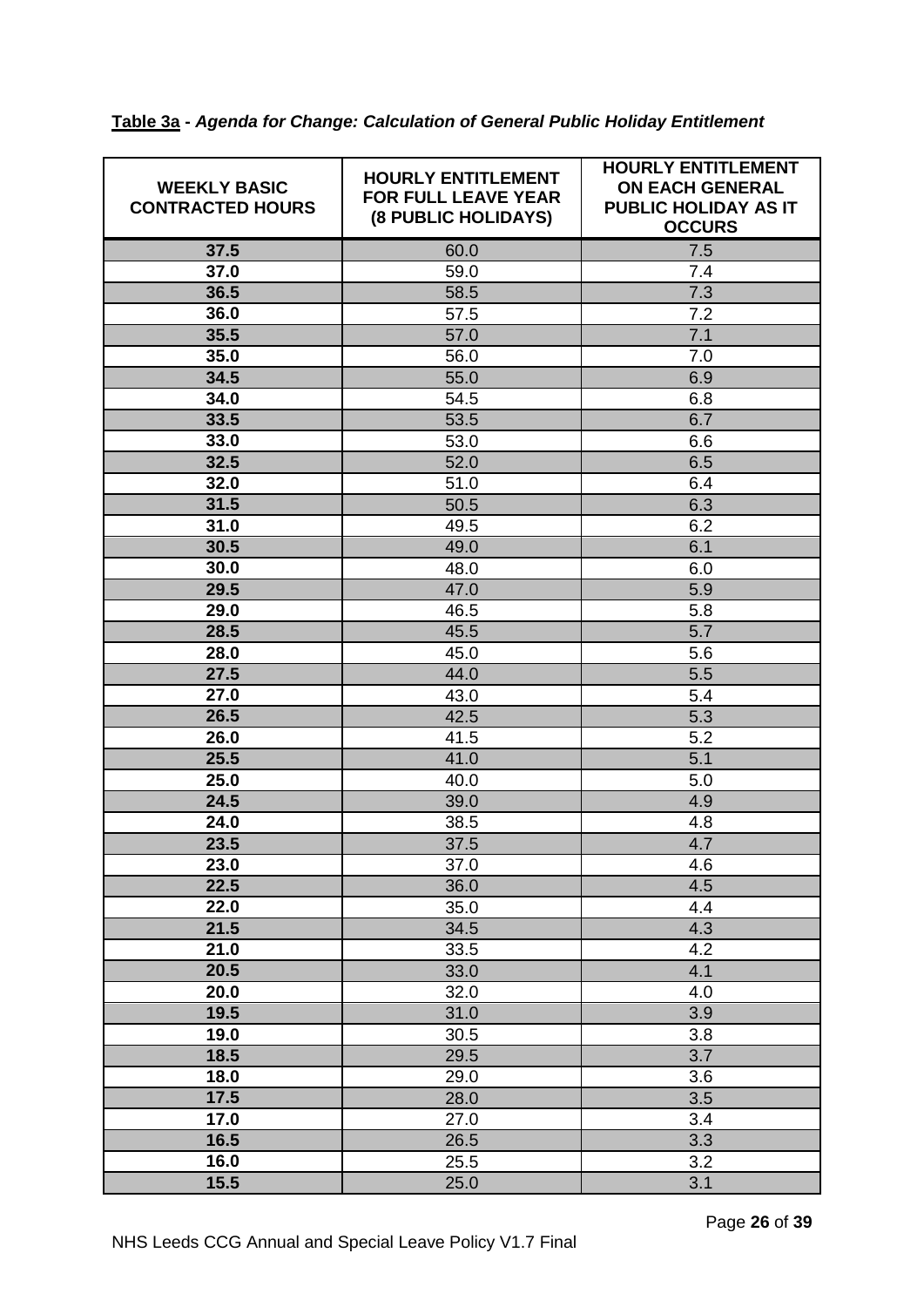| <b>WEEKLY BASIC</b><br><b>CONTRACTED HOURS</b> | <b>HOURLY ENTITLEMENT</b><br><b>FOR FULL LEAVE YEAR</b><br>(8 PUBLIC HOLIDAYS) | <b>HOURLY ENTITLEMENT</b><br><b>ON EACH GENERAL</b><br>PUBLIC HOLIDAY AS IT<br><b>OCCURS</b> |
|------------------------------------------------|--------------------------------------------------------------------------------|----------------------------------------------------------------------------------------------|
| 15.0                                           | 24.0                                                                           | 3.0                                                                                          |
| 14.5                                           | 23.0                                                                           | 2.9                                                                                          |
| 14.0                                           | 22.5                                                                           | 2.8                                                                                          |
| 13.5                                           | 21.5                                                                           | 2.7                                                                                          |
| 13.0                                           | 21.0                                                                           | 2.6                                                                                          |
| 12.5                                           | 20.0                                                                           | 2.5                                                                                          |
| 12.0                                           | 19.0                                                                           | 2.4                                                                                          |
| 11.5                                           | 18.5                                                                           | 2.3                                                                                          |
| 11.0                                           | 17.5                                                                           | 2.2                                                                                          |
| 10.5                                           | 17.0                                                                           | 2.1                                                                                          |
| 10.0                                           | 16.0                                                                           | 2.0                                                                                          |
| 9.5                                            | 15.0                                                                           | 1.9                                                                                          |
| 9.0                                            | 14.5                                                                           | 1.8                                                                                          |
| 8.5                                            | 13.5                                                                           | 1.7                                                                                          |
| 8.0                                            | 13.0                                                                           | 1.6                                                                                          |
| 7.5                                            | 12.0                                                                           | 1.5                                                                                          |
| 7.0                                            | 11.0                                                                           | 1.4                                                                                          |
| 6.5                                            | 10.5                                                                           | 1.3                                                                                          |
| 6.0                                            | 9.5                                                                            | 1.2                                                                                          |
| $\overline{5.5}$                               | 9.0                                                                            | 1.1                                                                                          |
| 5.0                                            | 8.0                                                                            | 1.0                                                                                          |
| 4.5                                            | 7.0                                                                            | 0.9                                                                                          |
| 4.0                                            | 6.5                                                                            | 0.8                                                                                          |
| 3.5                                            | 5.5                                                                            | 0.7                                                                                          |
| 3.0                                            | 5.0                                                                            | 0.6                                                                                          |
| 2.5                                            | 4.0                                                                            | 0.5                                                                                          |
| 2.0                                            | 3.0                                                                            | 0.4                                                                                          |
| 1.5                                            | 2.5                                                                            | 0.3                                                                                          |
| 1.0                                            | 1.5                                                                            | 0.2                                                                                          |
| 0.5                                            | 1.0                                                                            | 0.1                                                                                          |

**Table 3b - Bank Holiday Entitlement in days based on number of days worked per week**

| <b>DAYS WORKED</b> | <b>ENTITLEMENT</b> |
|--------------------|--------------------|
|                    |                    |
|                    |                    |
|                    |                    |
|                    |                    |
|                    |                    |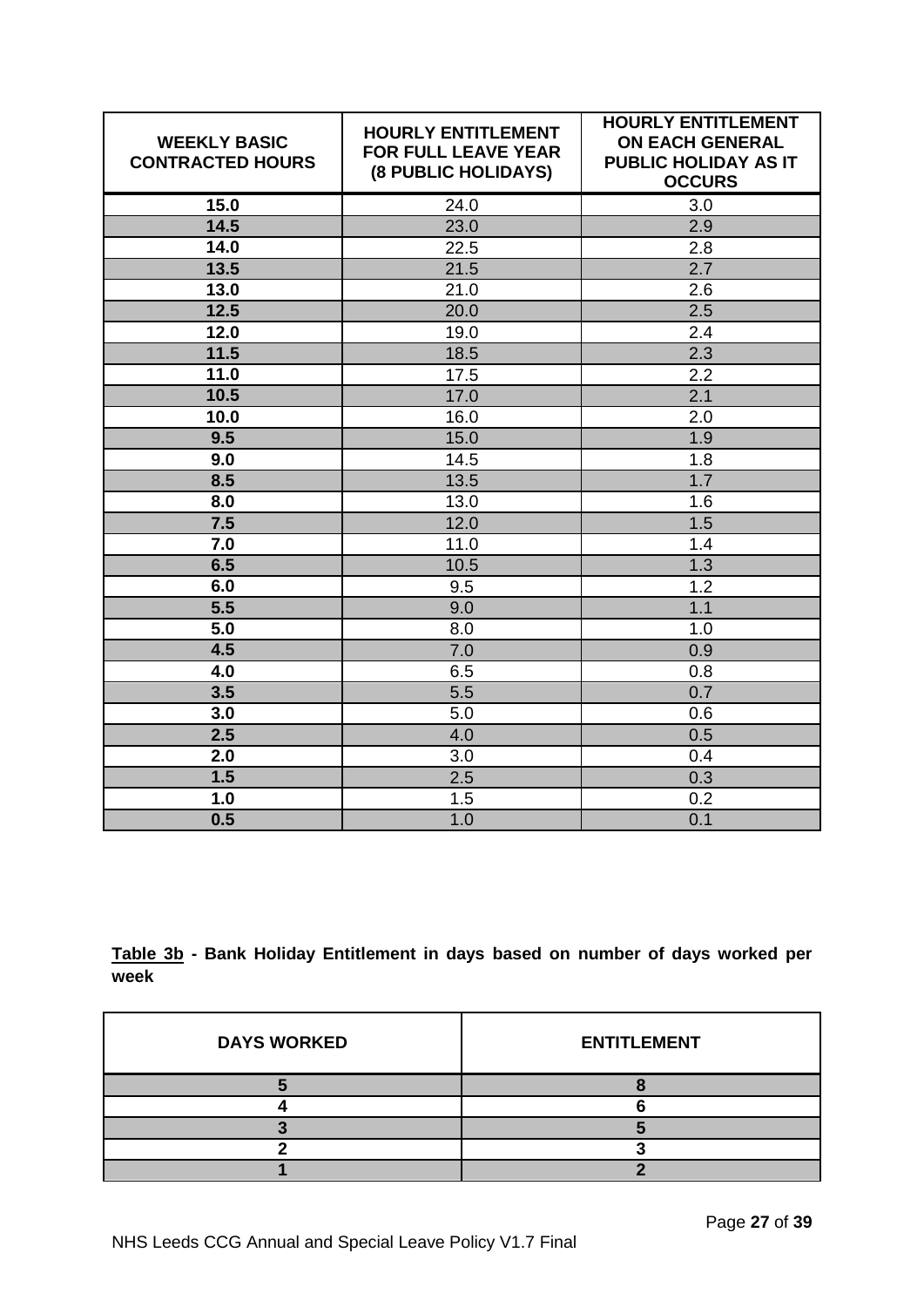## **Annual Leave and Bank Holiday Example Calculations for Part Time Employees**

#### **Example 1 - Part Time Staff**

Hajera has worked in the NHS for 20 years and currently works 6 hours per day 5 days per week making a total of 30 hours per week. Her annual leave and bank holiday entitlement is as follows:

| Annual Leave:    | 30 hours per week equates to 198 hours (table 2)         |
|------------------|----------------------------------------------------------|
| Bank Holidays:   | Works 30 hours per week so equates to 48 hours (table 3) |
| Total allowance: | 246 hours per annum                                      |

As Hajera normally works 6 hours per day then this is the number of hours she will book off when she takes either annual leave or when a bank holiday occurs on a day when she usually works. Her bank holiday hours would be rounded up to the nearest half day.

## **Example 2 - Part Time Staff**

James has worked in the NHS for 6 years and currently works 7.5 hours on a Monday, Tuesday and Wednesday making a total of 22.5 hours per week. His annual leave and bank holiday entitlement is as follows:

| Annual Leave:    | 22.5 hours per week equates to 130.5 hours (table 2) |
|------------------|------------------------------------------------------|
| Bank Holidays:   | 22.5 hours per week equates to 36 hours (table 3)    |
| Total allowance: | 166.5 hours per annum                                |

As James normally works 7.5 hours per day then this is the number of hours he will book off when he takes either annual leave or bank holidays. Where a bank holidays occurs on his normal days of working he would book of 7.5 hours for each bank holiday.

#### **Example 3 – Part Time Staff**

Mohammed has worked in the NHS for 1 year and currently works set hours of 8 hours on a Monday, 4 hours on a Tuesday and 7 hours on a Friday, making a total of 19 hours per week. His annual leave and bank holiday entitlement is as follows:

| Annual Leave:    | 19 hours per week equates to 102.5 hours (table 2) |
|------------------|----------------------------------------------------|
| Bank Holidays:   | 19 hours equates to 30.5 hours (table 3)           |
| Total allowance: | 133 hours per annum                                |

Depending on which day Mohammed takes his annual leave affects the number of hours leave booked e.g. if he takes annual leave or if a bank holiday falls on a Tuesday he would book 4 hours annual leave. If he takes annual leave or if a bank holiday fell on a Monday he would book 8 hours annual leave and if he took leave or a bank holiday on a Friday he would book 7 hours leave.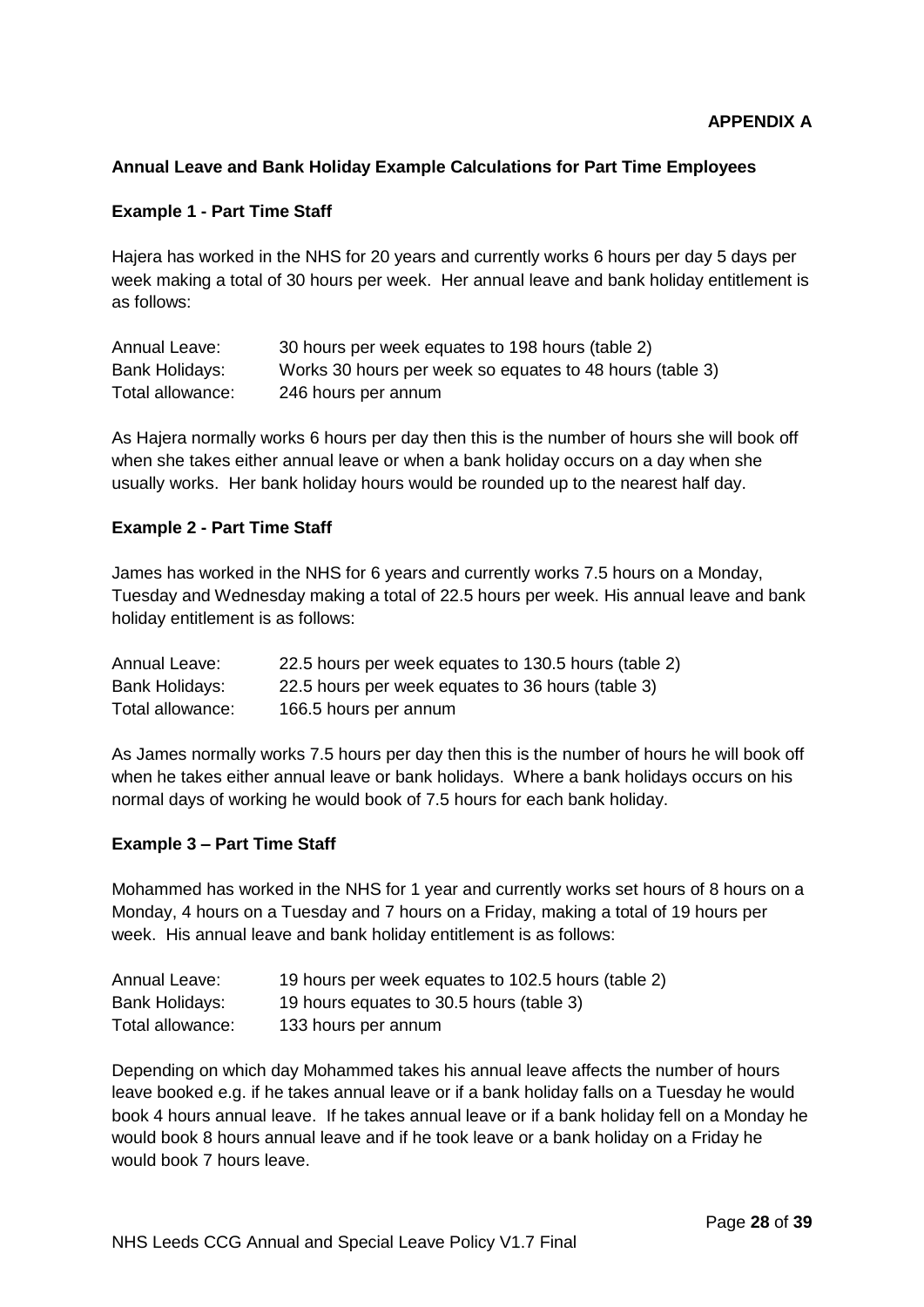## **Example 4 – Part Time Staff**

David work 7.5 hours on a Wednesday and 7.5 hours on a Thursday making a total of 15 hours per week. He has worked for the NHS for 3 years. His annual leave and bank holiday entitlement is as follows:

| Annual Leave:    | 15 hours per week equates to 81 hours (table 2) |
|------------------|-------------------------------------------------|
| Bank Holidays:   | 15 hours per week equates to 24 hours (table 3) |
| Total allowance: | 105 hours per annum                             |

As David never works on days when bank holidays fall he adds the bank holiday hours he is entitled to on a pro-rata basis (table 3) on to his annual leave entitlement (table 2) and he would take these hours on a Wednesday or a Thursday.

#### **Example 5 –Term Time Only**

Agreement is made for Joyce to work 37.5 hours per week for 39 weeks per year. Joyce is a new starter entitled to 27 days annual leave.

Average number of hours worked per week will be  $37.5 \times 39 = 28.05$  per week 52.143

| Annual Leave:    | 28.05 term time hours equates to 151.05 hours |
|------------------|-----------------------------------------------|
| Bank Holidays:   | 28.05 term time hours equates to 45 hours     |
| Total allowance: | 196.05 hours per annum                        |

#### **Example 6 –Term Time Only**

Agreement is made for Toni to work 20 hours per week for 39 weeks per year. Toni has 6 years' service and is entitled to 29 days annual leave

Average number of hours worked per week will be  $\overline{20}$  x 39 = 14.96 per week 52.143

| Annual Leave:    | 14.96 term time hours equates to 87 hours |
|------------------|-------------------------------------------|
| Bank Holidays:   | 14.96 term time hours equates to 24 hours |
| Total allowance: | 111 hours per annum                       |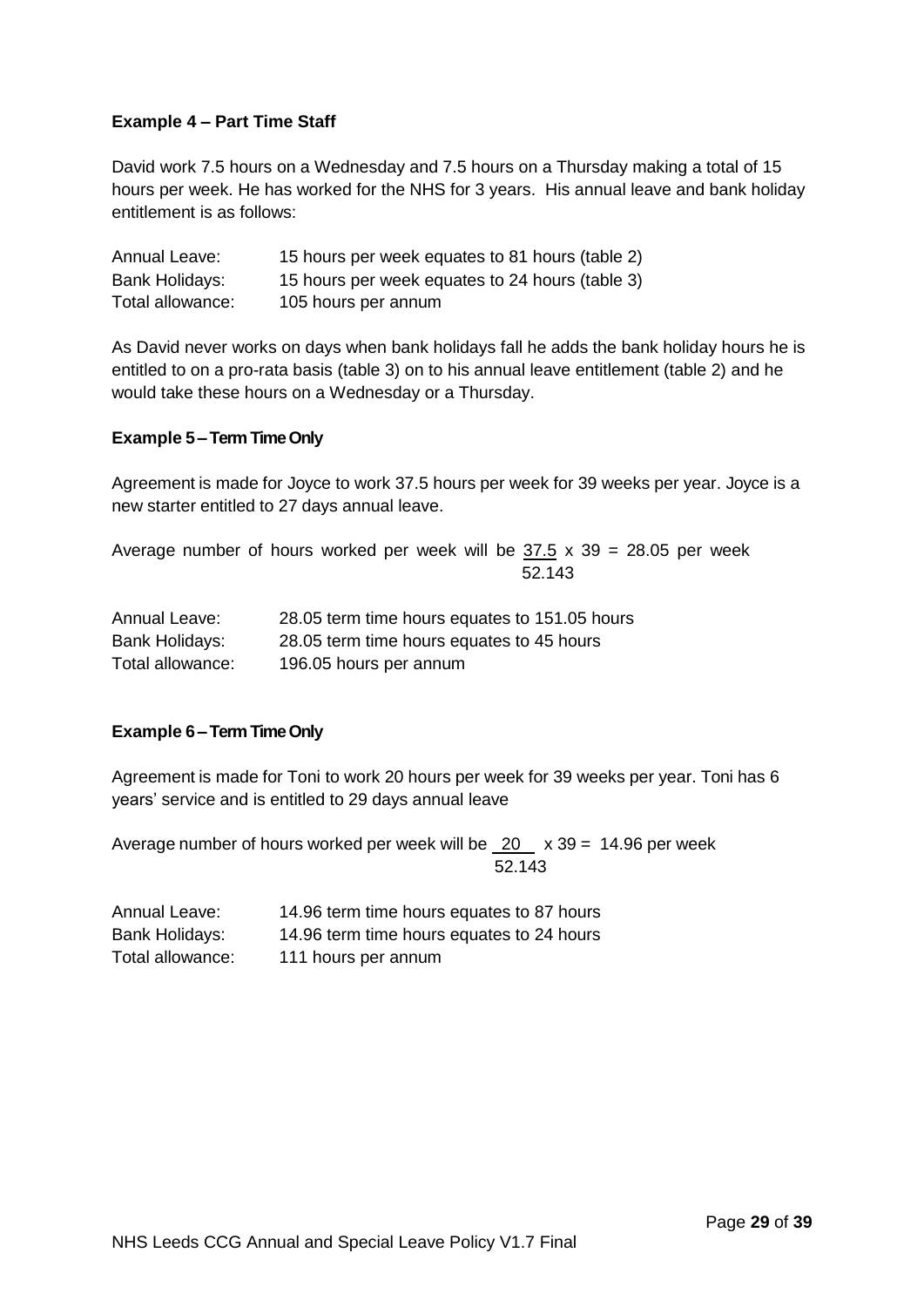# **Record of Annual Leave 1 April 20XX – 31 March 20XX**

| Full Name Lawrence and Service Contractor and Service Contractor Contractor Contractor |                                               |                                        |                |                                                                                 |             |
|----------------------------------------------------------------------------------------|-----------------------------------------------|----------------------------------------|----------------|---------------------------------------------------------------------------------|-------------|
|                                                                                        |                                               |                                        |                |                                                                                 |             |
|                                                                                        | Grade _________________________               | <b>Effective Date for Annual Leave</b> |                |                                                                                 |             |
|                                                                                        | NHS Start Date _______________                |                                        | Entitlement    | the contract of the contract of the contract of the contract of the contract of |             |
|                                                                                        | Annual Leave Allowance ______________________ |                                        |                |                                                                                 |             |
|                                                                                        |                                               |                                        |                |                                                                                 |             |
|                                                                                        | <b>Leave Applied For (Inclusive</b><br>Dates) | No of<br>Days /                        | <b>Balance</b> | <b>Authorised by:</b>                                                           |             |
| From                                                                                   | To                                            | <b>Hours</b>                           |                | <b>Signature</b>                                                                | <b>Date</b> |
|                                                                                        |                                               |                                        |                |                                                                                 |             |
|                                                                                        |                                               |                                        |                |                                                                                 |             |
|                                                                                        |                                               |                                        |                |                                                                                 |             |
|                                                                                        |                                               |                                        |                |                                                                                 |             |
|                                                                                        |                                               |                                        |                |                                                                                 |             |
|                                                                                        |                                               |                                        |                |                                                                                 |             |
|                                                                                        |                                               |                                        |                |                                                                                 |             |
|                                                                                        |                                               |                                        |                |                                                                                 |             |
|                                                                                        |                                               |                                        |                |                                                                                 |             |
|                                                                                        |                                               |                                        |                |                                                                                 |             |
|                                                                                        |                                               |                                        |                |                                                                                 |             |
|                                                                                        |                                               |                                        |                |                                                                                 |             |
|                                                                                        |                                               |                                        |                |                                                                                 |             |
|                                                                                        |                                               |                                        |                |                                                                                 |             |
|                                                                                        |                                               |                                        |                |                                                                                 |             |
|                                                                                        |                                               |                                        |                |                                                                                 |             |
|                                                                                        |                                               |                                        |                |                                                                                 |             |
|                                                                                        |                                               |                                        |                |                                                                                 |             |
|                                                                                        |                                               |                                        |                |                                                                                 |             |
|                                                                                        |                                               |                                        |                |                                                                                 |             |
|                                                                                        |                                               |                                        |                |                                                                                 |             |
|                                                                                        |                                               |                                        |                |                                                                                 |             |
|                                                                                        |                                               |                                        |                |                                                                                 |             |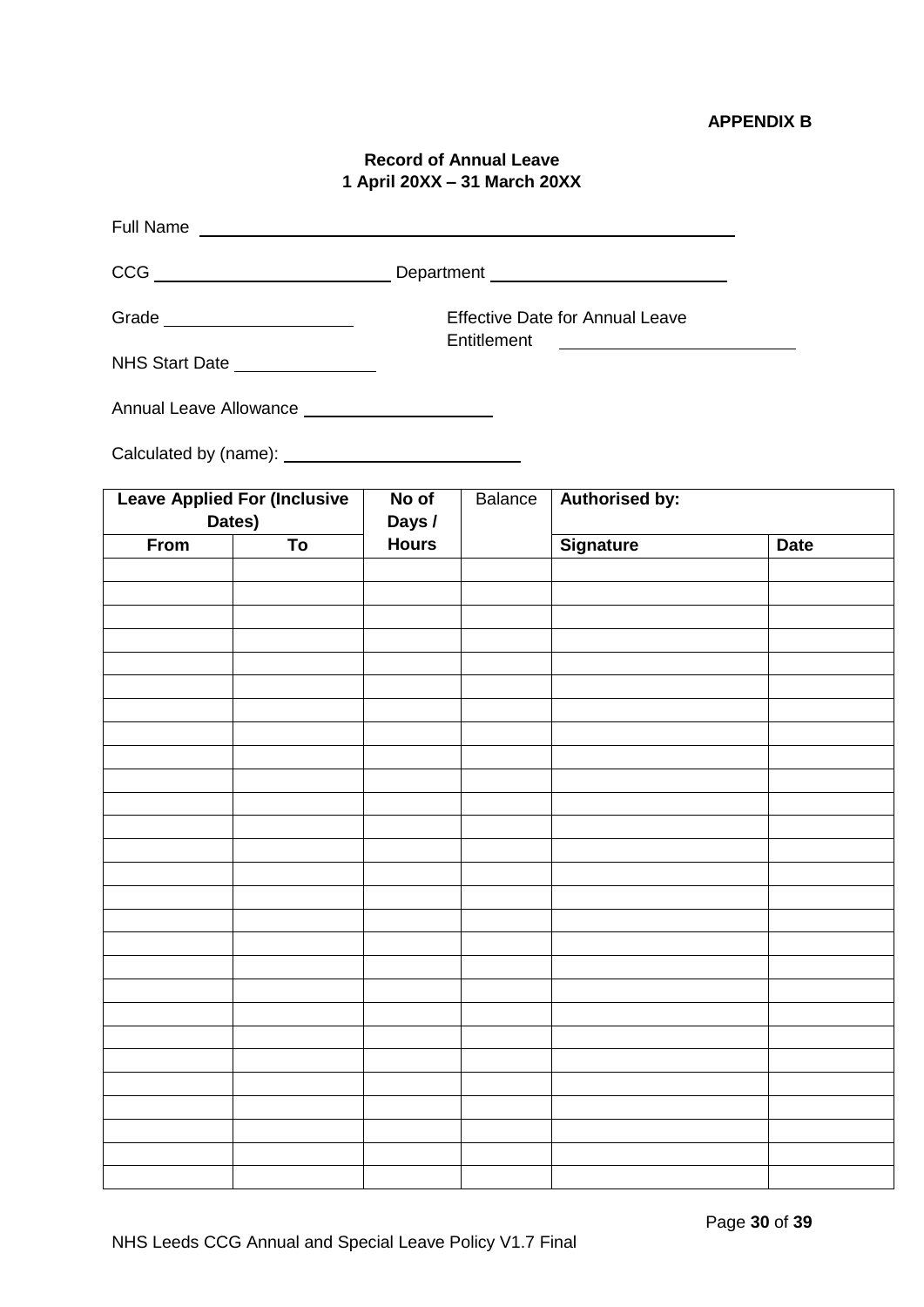# **PERSONALISED ANNUAL LEAVE SCHEME**

#### **Introduction**

The organisation recognises the benefits of flexible working practices to meet business needs and improve the working lives of employees. To this end, employees shall be permitted to 'buy' annual leave in addition to their contractual entitlement; subject to business needs and minimum and maximum ceilings and with a commensurate adjustment to salary.

Employees will be able to request to vary their holiday entitlement to help plan for times when they need more holiday or time off than usual to meet individual and service needs. Should an application be accepted it will constitute an amendment to the contract of employment so must be signed by both the employee, line manager and director.

In line with statutory requirements the minimum amount of annual leave to be taken by all employees is 5.6 working weeks per year inclusive of bank holidays, pro rata. The scheme has been developed to comply with these responsibilities.

There are four options available to staff in line with the guidelines provided:

- 1. Use allocated leave in both leave years
- 2. Carry over up to 5 days of leave (pro rata) from the current leave year to the next
- 3. Sell up to 5 days of leave (pro rata) for the current leave year
- 4. Buy an additional block of 5 days of leave (pro rata) or individual days up to a maximum of 5 days (pro rata) for the next leave year

At the end of the holiday year the employees' holiday entitlement will revert back to the normal amount, unless another request is authorised for the new holiday year. The request to use the additional annual leave should be made to the line manager in the normal way.

#### **Buying Annual Leave**

Employees have the option of buying up to maximum of one week's annual leave per year (pro rata for part time staff). An employee's week relates to the exact amount of contractual hours they work per week. For example an employee, working part time for 22.5 hours per week, could buy an additional 22.5 hours. A full time employee working 37.5 hours per week could buy an additional 37.5 hours.

Additional leave can be purchased in a block of one week (relevant to the employees contractual hours) or in individual days but can be subsequently taken in a block of one week or as individual days.

Employee's salary will be reduced by the additional week purchased, calculated on their individual annual salary. Employees will then receive a reduced salary over the 12 month annual leave period (April to March).

Any additional leave purchased will be treated the same as other annual leave in terms of carry over rules (i.e. maximum of 5 days to be carried forward, pro rata) and subject to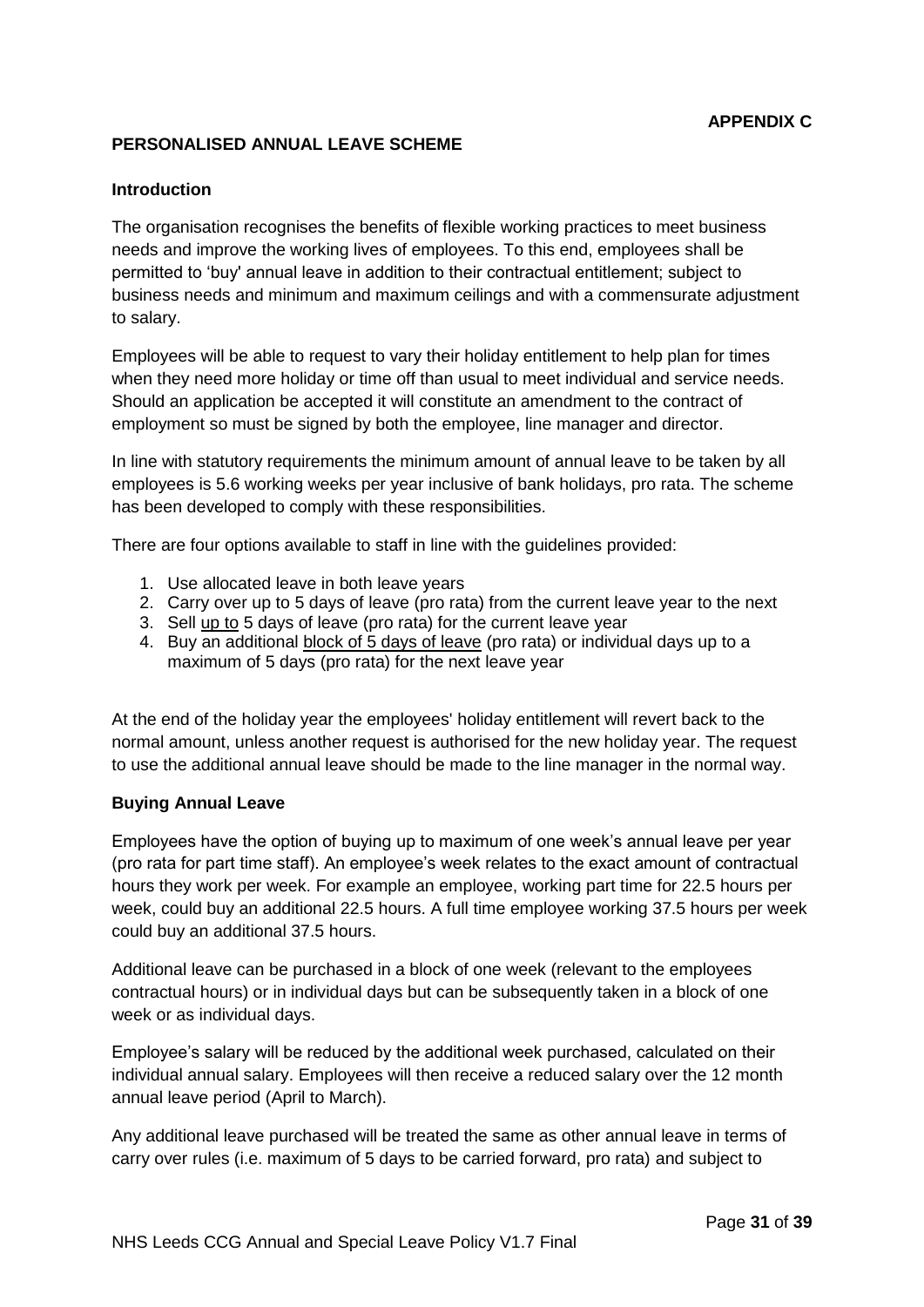approval. Employees must therefore ensure they take the additional leave purchased. Employees cannot carry forward annual leave and buy annual leave.

When making an application, employees should note that the purchase of additional annual leave is not a contractual entitlement and will be granted on an annual basis. Approval of a request in one year will not in any way guarantee approval of such a request for a subsequent year.

#### **Selling Annual Leave**

Employees also have the option of selling up to 1 week of annual leave per year (5 days), pro rata for part time staff. This does not need to be a block and may be individual days. For example an employee, working part time at 22.5 hours per week, could sell up to a maximum of 22.5 hours of their leave.

The employee will receive a lump sum payment in the March salary, calculated on their individual annual salary. Employees cannot sell annual leave and carry forward annual leave at the same time.

#### **Salary Adjustments**

Adjustments will be made in line with the approved option. For pension purposes the organisation and the employee would continue to pay pension contributions based on the employee's substantive salary before reduction or increase. This is in line with NHS Pension Scheme regulations around approved leave.

Employees should be aware that redundancy, sick pay and maternity pay will be calculated on the reduced salary and that certain state benefits, such as State Pension, Maternity Pay, Job Seekers Allowance etc are dependent on the employee paying a minimum amount of National Insurance Contributions.

#### **Process and Timescales**

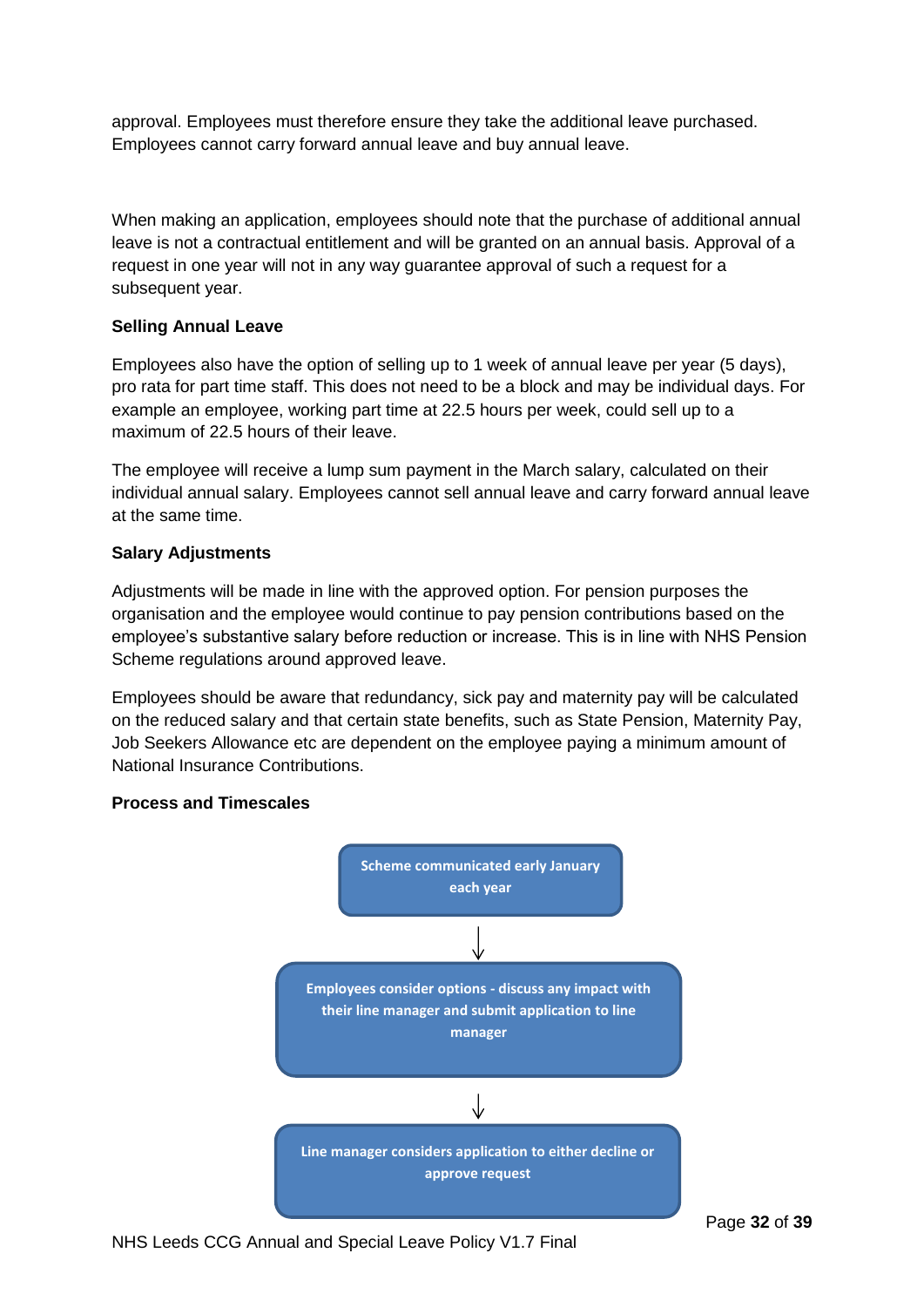

The application form can be accessed via the workforce website. Employees will be asked to confirm their weekly contracted hours on the application form and must also state their intention to sell in hours to recognise the varying working patterns and non-standard days. An employee declaration must be signed and dated as part of the request.

## **Approving or Declining Requests**

Operating the scheme on an annual basis allows for a consistent approach to be followed with finance/payroll. This approach will also assist managers in planning teams leave and cover throughout the year to ensure there is no detriment to the service. Requests cannot be made outside of the timeframes specified above.

Line managers should consider service delivery as part of the request and have the right to decline requests if problems are anticipated. It is advised managers consider applications on the following criteria (this list is not exhaustive):

#### Buying Leave

- Can the workload/service still be provided with the additional leave?
- Is the employee also requesting to carry forward leave? If so they cannot also buy leave.
- Have you considered the relationships and cover across other teams?
- Are there any personal circumstances the employee wishes to disclose to support the request?

#### Selling Leave

- Are there any concerns relating to health and wellbeing where the employee would benefit from taking the leave opposed to selling the leave?
- Has the employee left themselves with enough leave to cover the remaining time?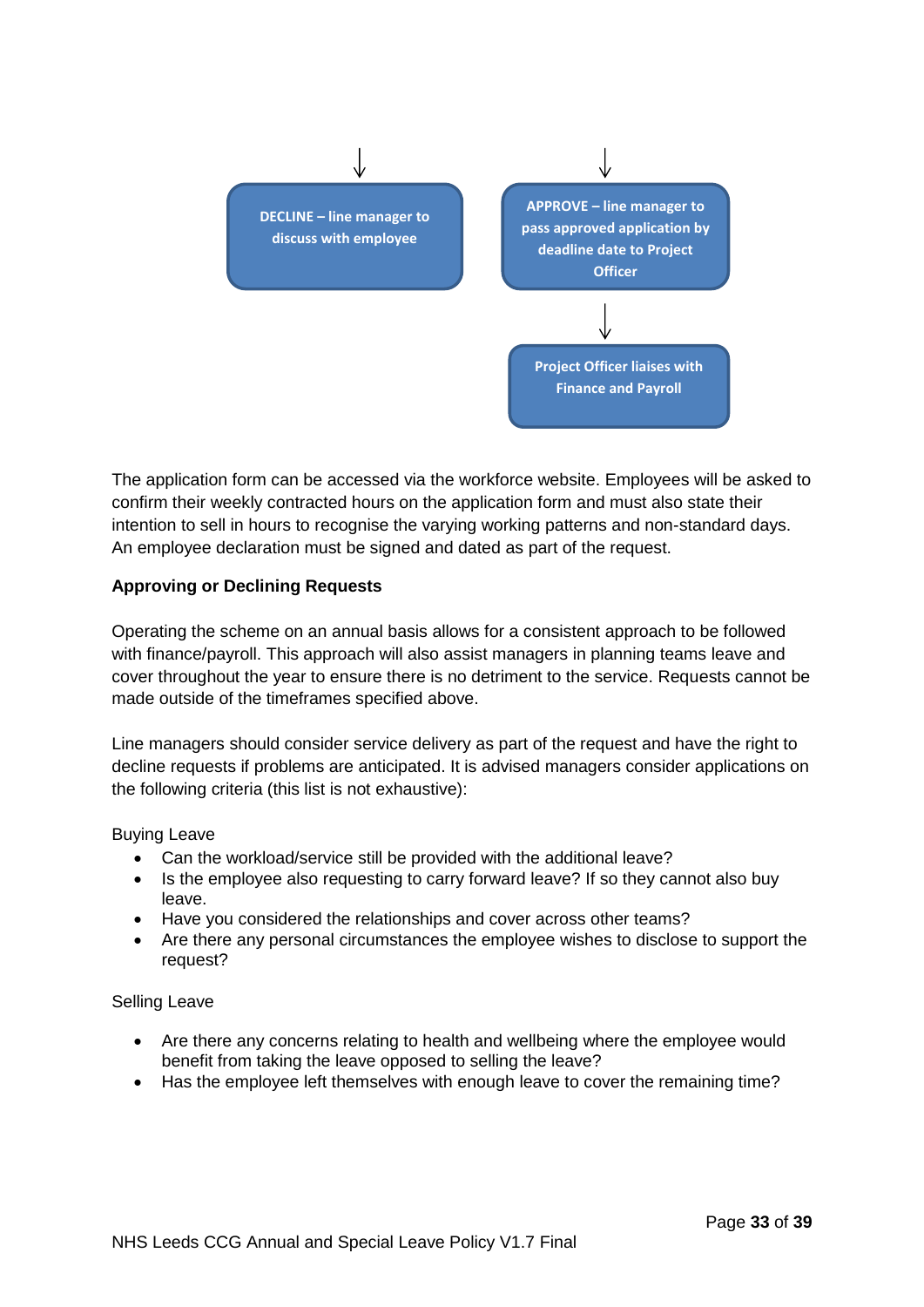# **FAQs**

#### **What is Personalised Annual Leave?**

Personalised annual leave allows you to buy or sell annual leave each year to allow you flexibility with annual leave allowance.

#### **What are my options?**

For example, when the Scheme opens you can take one of the following options:

- 1. Use allocated leave in both leave years.
- 2. Carry over up to 5 days of leave (pro rata) from the current leave year to the next.
- 3. Sell up to 5 days (pro rata) for the current leave year.
- 4. Buy a block of 5 days (pro rata) or individual days up to a maximum of 5 days (pro rata) for the next leave year.

#### **How and when do I apply?**

A communication will be sent to staff each year to notify them that the Scheme is open. Staff will need to consider their leave options and the impact on service delivery. If they wish to go ahead they should submit an Application Form to their line manager. Line managers will discuss the request with the member of staff and either decline or support the request based on service delivery and individual circumstances. The outcome should be submitted to the Projects Officer by the deadline date. If supported, the application will then be considered and either approved or declined by the Chief Finance Officer.

#### **When and how much leave can I sell?**

You can sell leave for the current annual leave year. For instance, if you are aware that you have a number of days remaining which you do not wish to use, you can sell one week's annual leave (pro rata for part time staff). For example if you work part time on 3 days per week (22.5 hours) you could sell 22.5 hours of leave.

If you are selling annual leave you are not able to carry forward any annual leave to the next leave year. A payment for the days sold will be made in March pay. Applications must be approved and signed by your line manager. The outcome should be submitted to the Projects Officer by the deadline date. If supported, the application will then be considered and either approved or declined by the Chief Finance Officer.

#### **When and how much leave can I buy?**

You can buy leave for the forthcoming annual leave year. For instance, if you anticipate that you will require more leave then you can buy one week's leave (pro rata for part time staff) or individual days up to a maximum of 5 days (pro rata). For example if you work part time on 3 days per week (22.5 hours) you could buy 22.5 hours of leave.

Your salary will be adjusted from April to March of the forthcoming annual leave year and monthly deductions made.

You may also carry forward up to 5 days leave forward (pro rata).

#### **What if I buy an extra week's leave but then decide I do not need it later in the year?**

You are responsible for ensuring you take any leave purchased. You cannot request a repayment for this leave. This cannot be carried forward to the next leave year. Usual rules apply around carry forward of leave, i.e. up to a maximum of 5 days (pro rata for part time staff) subject to line manager and director approval.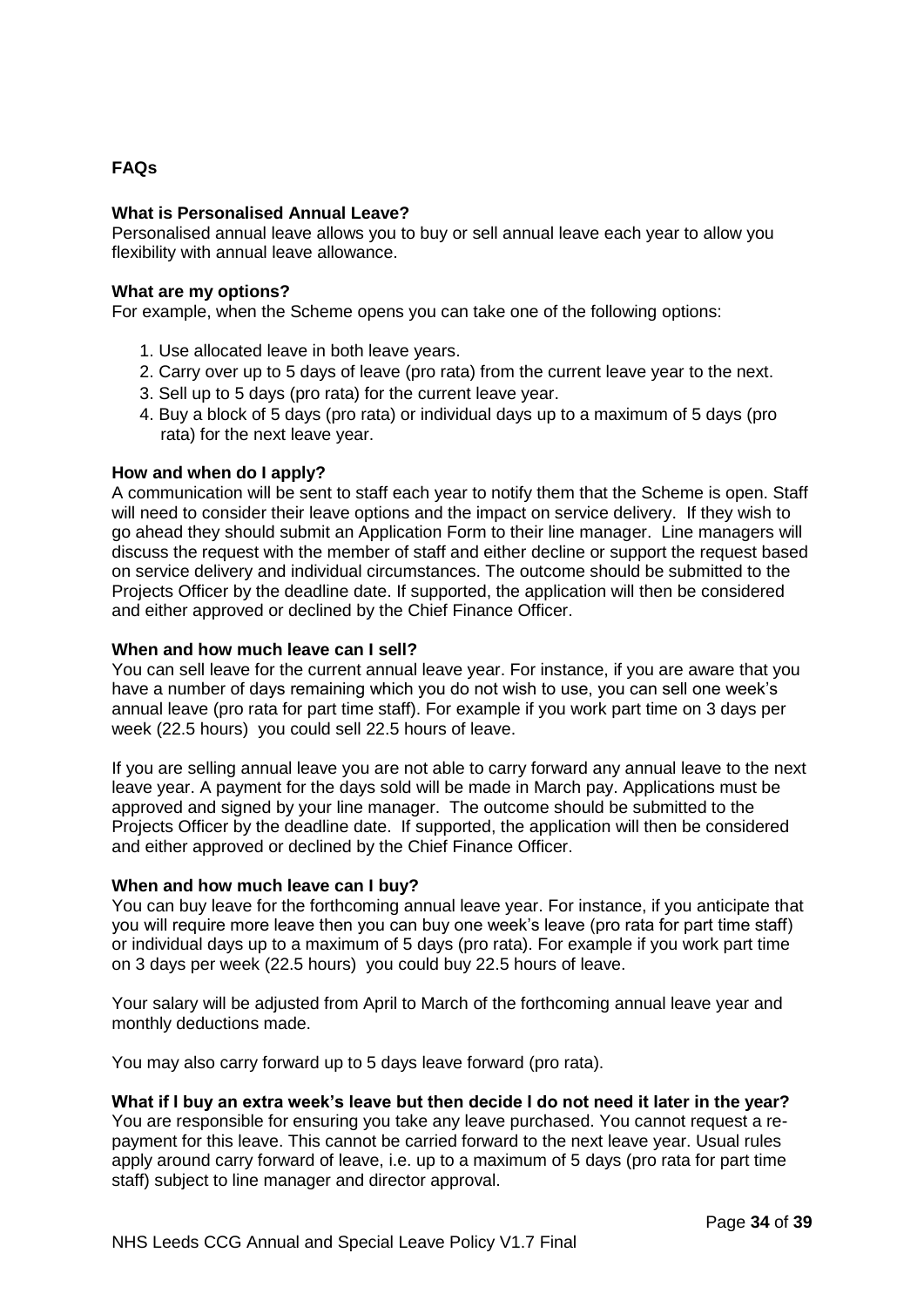#### **How is my application approved?**

Applications must be approved and signed by your line manager and submitted to the, Projects Officer by the deadline date. Requests will be considered in line with service delivery and individual/team circumstances and may be declined on this basis. If supported, the application will then be considered and either approved or declined by the Chief Finance Officer. There is no automatic right to buy or sell leave.

#### **Can I buy or sell annual leave during the leave year?** No.

**Does changing my salary by buying or selling annual leave have any other affects?** Maternity and adoption pay are based on the actual pay received between the 17<sup>th</sup> and 25<sup>th</sup> week of pregnancy. Buying annual leave will affect your actual pay and consequently your maternity/adoption pay.

Your NHS Pension can also be affected. NHS Staff are paid their pension based on the best salary of the final three years of their work. Practitioners (NHS medical, dental and ophthalmic practitioners) are paid a pension based on their earnings throughout their career. More information can be obtained from the Pension Manager in the Payroll Team. Redundancy pay is also calculated on current earnings.

#### **What if I leave the CCG before the end of the current year?**

You will be entitled to your annual leave pro rata to your date of leaving as well as any additional leave already paid for. e.g. If you leave having worked six months of the financial year you would be entitled to half of your annual leave entitlement and half of any additional leave that you have asked for.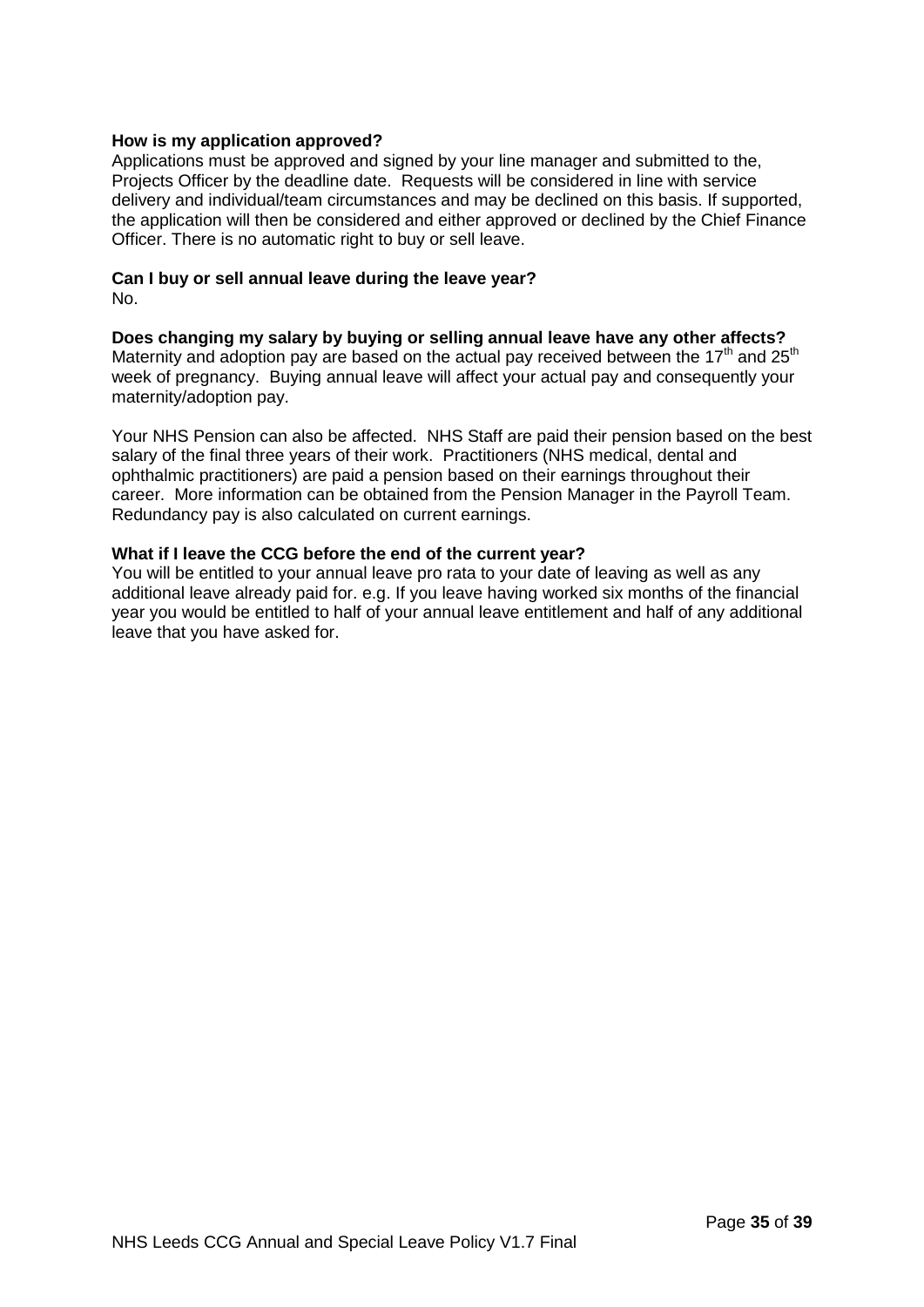# **SPECIAL LEAVE REQUEST FORM**

| <b>SECTION A: (to be completed by employee)</b>                                                                                      |                                                                                        |                     |                                                                                                                                                                                                               |  |  |
|--------------------------------------------------------------------------------------------------------------------------------------|----------------------------------------------------------------------------------------|---------------------|---------------------------------------------------------------------------------------------------------------------------------------------------------------------------------------------------------------|--|--|
| Name of employee:                                                                                                                    |                                                                                        |                     |                                                                                                                                                                                                               |  |  |
| <b>Employee Number:</b>                                                                                                              |                                                                                        |                     |                                                                                                                                                                                                               |  |  |
| Please indicate the Special Leave you are requesting:<br>Please Tick As Appropriate:                                                 |                                                                                        |                     |                                                                                                                                                                                                               |  |  |
| <b>Bereavement Leave</b>                                                                                                             |                                                                                        |                     | Emergency Carers, Dependant,<br><b>Parental Leave</b>                                                                                                                                                         |  |  |
| <b>Child Bereavement Leave</b><br>(please see Local Guidance Note No.9/19)                                                           |                                                                                        |                     | Premature Baby Leave*<br>(please see Local Guidance Note No.10/19)<br>* proof of the baby's date of birth and date of<br>discharge from hospital plus your Annual<br>Leave Card must be attached to this Form |  |  |
| Compassionate Leave                                                                                                                  |                                                                                        |                     | Religious/ Cultural Observance                                                                                                                                                                                |  |  |
| <b>Emergency Domestic Leave</b>                                                                                                      |                                                                                        |                     | <b>Public Duties</b>                                                                                                                                                                                          |  |  |
| <b>Unpaid Leave</b>                                                                                                                  |                                                                                        | <b>Jury Service</b> |                                                                                                                                                                                                               |  |  |
| <b>Study Leave</b>                                                                                                                   |                                                                                        | Other               |                                                                                                                                                                                                               |  |  |
| <b>Volunteer Reserved Forces</b><br>Dentist/Doctor/Medical Appointment                                                               |                                                                                        |                     |                                                                                                                                                                                                               |  |  |
| <b>Interviews</b>                                                                                                                    |                                                                                        |                     | Severe Weather                                                                                                                                                                                                |  |  |
| <b>Reason for Request:</b>                                                                                                           |                                                                                        |                     |                                                                                                                                                                                                               |  |  |
| Dates Requested (state whether paid<br>or unpaid):                                                                                   |                                                                                        |                     |                                                                                                                                                                                                               |  |  |
| I confirm that the above information is a true and accurate record.                                                                  |                                                                                        |                     |                                                                                                                                                                                                               |  |  |
| <b>Employee Signature:</b>                                                                                                           |                                                                                        |                     | Date:                                                                                                                                                                                                         |  |  |
| <b>SECTION B: (to be completed by Line Manager)</b>                                                                                  | Number of                                                                              |                     |                                                                                                                                                                                                               |  |  |
| In relation to Total Number of Days<br><b>Special Leave Requested:</b>                                                               | <b>Approved Days</b><br>(state whether<br>paid or unpaid):                             |                     | <b>Number of Days that</b><br>are Not Approved                                                                                                                                                                |  |  |
| Line Manager Name & Signature:                                                                                                       |                                                                                        |                     | Date:                                                                                                                                                                                                         |  |  |
| <b>SECTION C: (to be completed by a Senior Manager)</b>                                                                              |                                                                                        |                     |                                                                                                                                                                                                               |  |  |
| In relation to Approved Days:                                                                                                        | <b>Number of</b><br><b>Number of Days that</b><br>are to be UNPAID<br><b>PAID days</b> |                     |                                                                                                                                                                                                               |  |  |
| <b>Senior Manager Name &amp; Signature:</b><br>Date:                                                                                 |                                                                                        |                     |                                                                                                                                                                                                               |  |  |
| A copy of this Form should be submitted to the People and OD Team for the electronic<br>personal file at leedsccg.hrgeneral@nhs.net. |                                                                                        |                     |                                                                                                                                                                                                               |  |  |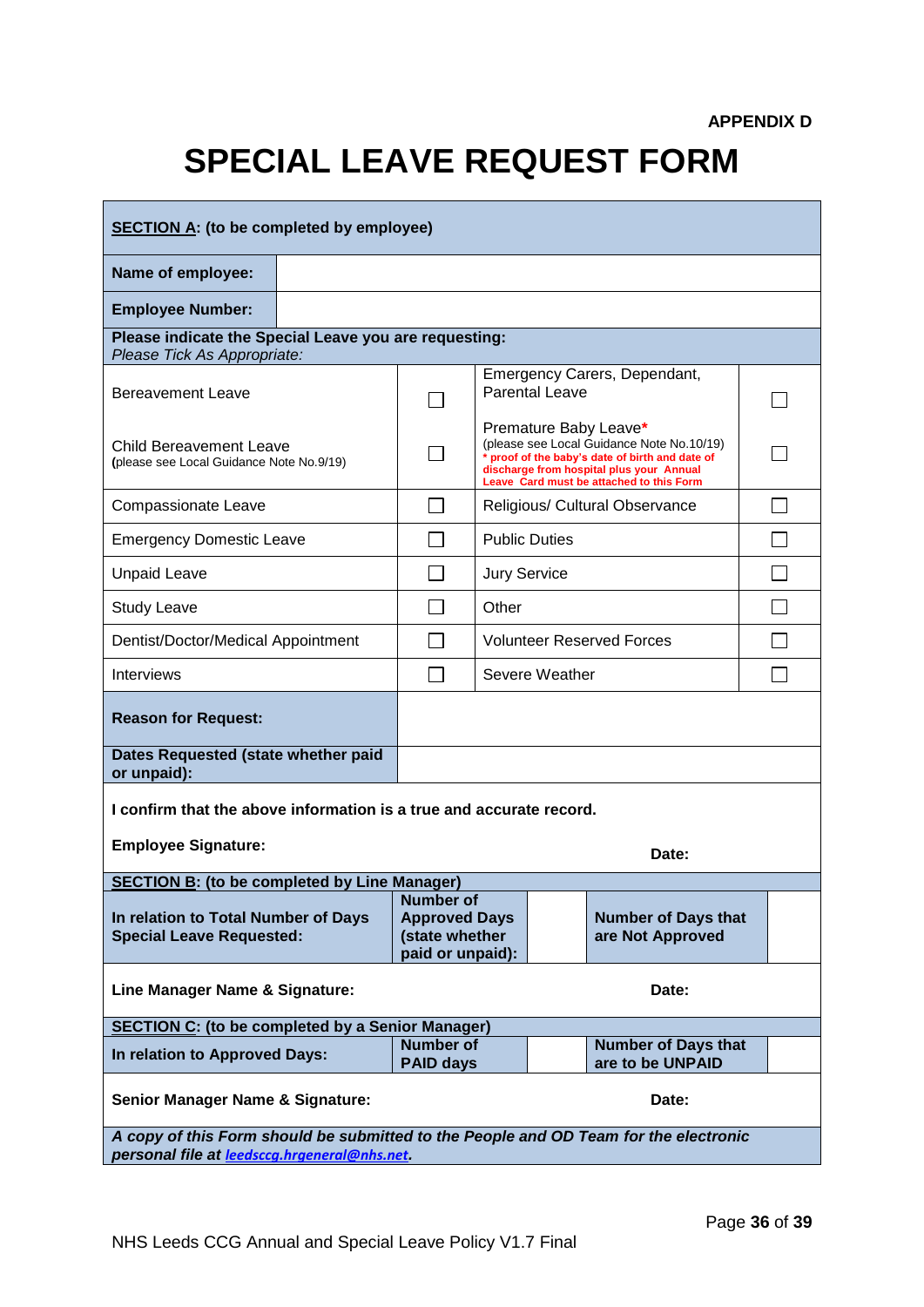# **Equality Impact Assessment**

| Title of policy                                        | Annual and Special Leave Policy |            |  |
|--------------------------------------------------------|---------------------------------|------------|--|
| Names and roles of people completing the<br>assessment | Stacey Oglesby, HR Manager      |            |  |
| Date assessment started/completed                      | 31/01/2018                      | 31/01/2018 |  |

| 1. Outline                               |                                                                                                                                                                                                                                                                                                                |
|------------------------------------------|----------------------------------------------------------------------------------------------------------------------------------------------------------------------------------------------------------------------------------------------------------------------------------------------------------------|
| Give a brief<br>summary of the<br>policy | This policy confirms staff's annual leave entitlement in line with<br>Agenda for Change and the procedure for requesting leave and<br>managing this within the leave year. Support is also outlined with<br>regard to special leave, the categories this may fall under,<br>entitlement and request procedure. |
| What outcomes do<br>you want to achieve  | Ensure requests for leave and leave is managed within specific<br>guidelines and to support staff in a range of circumstances.                                                                                                                                                                                 |

| 2. Analysis of impact |                                                                                                                              |           |                                                                                                                                              |  |  |
|-----------------------|------------------------------------------------------------------------------------------------------------------------------|-----------|----------------------------------------------------------------------------------------------------------------------------------------------|--|--|
|                       |                                                                                                                              |           | This is the core of the assessment, using the information above detail the actual or likely                                                  |  |  |
|                       | impact on protected groups, with consideration of the general duty to;                                                       |           |                                                                                                                                              |  |  |
|                       |                                                                                                                              |           | eliminate unlawful discrimination; advance equality of opportunity; foster good relations                                                    |  |  |
|                       | What action will be taken to<br>Are these<br>Are there any likely<br>impacts?<br>negative or<br>address any negative impacts |           |                                                                                                                                              |  |  |
|                       | Are any groups<br>going to be affected<br>differently?                                                                       | positive? | or enhance positive ones?                                                                                                                    |  |  |
|                       | Please describe.                                                                                                             |           |                                                                                                                                              |  |  |
| Age                   | No.                                                                                                                          |           | This policy will be applied<br>consistently regardless of age<br>and therefore should have no<br>impact on this protected<br>characteristic. |  |  |
| <b>Carers</b>         | Yes - emergency<br>carers leave may be<br>given to support staff<br>with caring                                              | Positive  | The policy clearly outlines the<br>procedure for staff with caring<br>responsibilities, when requesting<br>special leave.                    |  |  |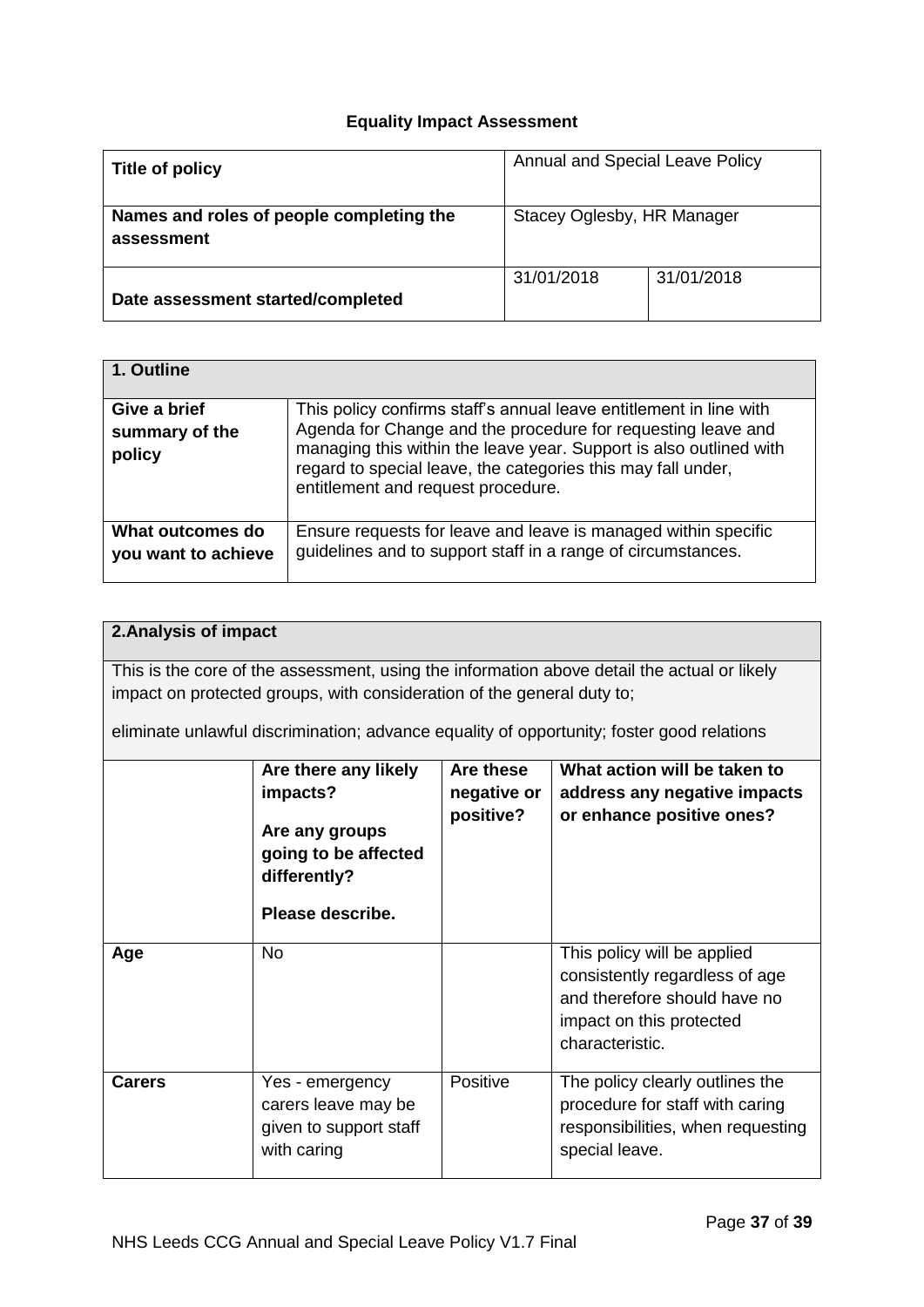|                              | responsibilities.                                                                                                                                                                                                                                                                                                                                                       |          |                                                                                                                                                                                                                                            |
|------------------------------|-------------------------------------------------------------------------------------------------------------------------------------------------------------------------------------------------------------------------------------------------------------------------------------------------------------------------------------------------------------------------|----------|--------------------------------------------------------------------------------------------------------------------------------------------------------------------------------------------------------------------------------------------|
| <b>Disability</b>            | Yes- for employees<br>who have a long-term<br>illness or impairment<br>that may require<br>hospital visits the<br>policy makes<br>provision for<br>reasonable paid time<br>off to attend hospital<br>appointments, in line<br>with hospital<br>appointments. Further<br>guidance can be<br>sought from the<br>appropriate Managing<br><b>Sickness Absence</b><br>Policy | Positive | The policy clearly outlines the<br>procedure for special leave<br>requests relating to personal<br>healthcare.                                                                                                                             |
| <b>Sex</b>                   | <b>No</b>                                                                                                                                                                                                                                                                                                                                                               |          | This policy will be applied<br>consistently regardless of sex<br>and therefore should have no<br>impact on this protected<br>characteristic.                                                                                               |
| Race                         | <b>No</b>                                                                                                                                                                                                                                                                                                                                                               |          | This policy will be applied<br>consistently regardless of race<br>and therefore should have no<br>impact on this protected<br>characteristic.                                                                                              |
| <b>Religion or</b><br>belief | Yes- it is recognised<br>staff with certain<br>beliefs may request<br>time off work for<br>religious or cultural<br>observances.                                                                                                                                                                                                                                        | Positive | The policy clearly outlines the<br>procedure to support staff with<br>requests for leave relating to<br>religious or cultural observances,<br>ensuring such requests do no<br>impact on other staff in terms of<br>entitlement and equity. |
| <b>Sexual</b><br>orientation | <b>No</b>                                                                                                                                                                                                                                                                                                                                                               |          | This policy will be applied<br>consistently therefore should<br>have no impact on this protected<br>characteristic.                                                                                                                        |